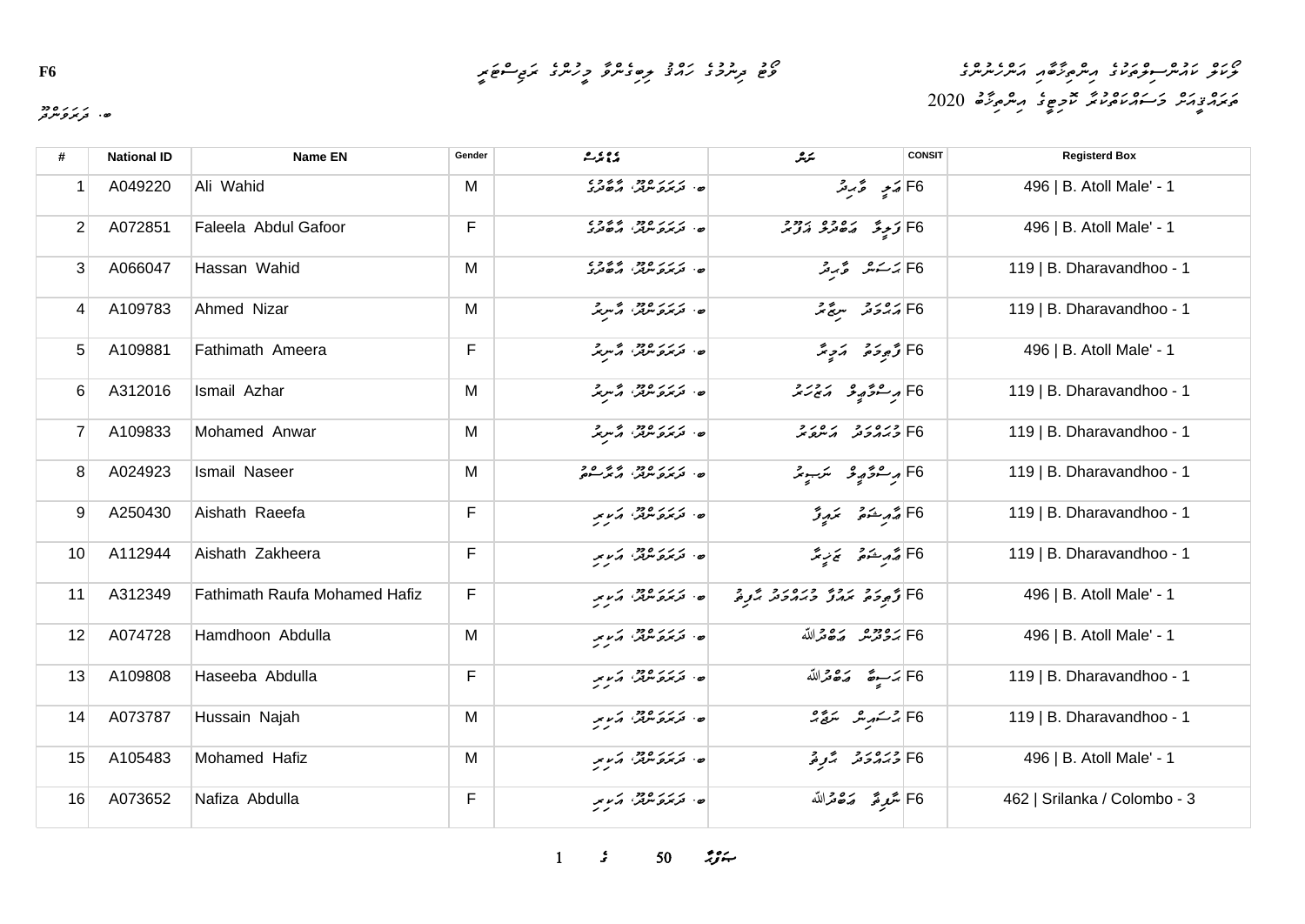*sCw7q7s5w7m< o<n9nOoAw7o< sCq;mAwBoEw7q<m; wBm;vB* م من المرة المرة المرة المرجع المرجع في المركبة 2020<br>مجم*د المريض المربوط المربع المرجع في المراجع المركبة* 

| 17              | A036918 | Nazeefa Abdulla     | F            | ھ · تریزوکلوژ کریا ہر                                         | F6 <i>سَنِمِوتَر ضَرَّاهَ مَدَ</i> اللَّه                                                           | 496   B. Atoll Male' - 1                 |
|-----------------|---------|---------------------|--------------|---------------------------------------------------------------|-----------------------------------------------------------------------------------------------------|------------------------------------------|
| 18              | A250431 | Raaif Mohamed Hafiz | M            | ه · تریزو مردم .<br>ه · تریزو مرتز المرکب بر                  | F6 بَرْرِدْ وَرَوْرُو بَرُوِدْ                                                                      | 496   B. Atoll Male' - 1                 |
| 19              | A066352 | Waseema Abdulla     | $\mathsf{F}$ | ه . تریره میل . تر با بر                                      | F6 كوسو <i>گر كەھەت</i> راللە                                                                       | 496   B. Atoll Male' - 1                 |
| 20              | A095732 | Zarana Abdulla      | $\mathsf{F}$ | ر در در دود.<br>۰۰ تریزو شهر از کمای                          | F6 يَحَمَّدُ صَصْحَراللَّه                                                                          | 462   Srilanka / Colombo - 3             |
| 21              | A109702 | Abbas Aboobakur     | M            | ه ۰ تربره در ۲۶ دره ۶<br>ه ۰ تربروسرتر ۰ تروپ                 | $22222$ $2625$ F6                                                                                   | 119   B. Dharavandhoo - 1                |
| 22              | A045901 | Aboobakru Hussain   | M            | ه به کرد وجه برگروه<br>ه برندوسهها مرکزد ک                    |                                                                                                     | 119   B. Dharavandhoo - 1                |
| 23              | A049195 | Ali Majid           | M            | ے - تربرہ سرچن - برگری -<br>ے - تربرہ سربر - برگرد ک          | F6 <i>ڇُجِ وُهومُ</i>                                                                               | 119   B. Dharavandhoo - 1                |
| 24              | A111256 | Hassan Niyaz        | M            | ر در دود.<br>ه۰ تربروسرتر، برنوری                             | F6 ئەستەش س <i>وقى</i> قى                                                                           | 119   B. Dharavandhoo - 1                |
| 25              | A049277 | Hussain Niyaz       | M            | ه به در وده به دره با<br>ه به ترتدی سربل از مروری             | F6 يُرْسَمَ مِيرَ مِيرَ حَمَدَ مِيرَ مِيرَ مِيرَ مِيرَ مِيرَ مِيرَ مِيرَ مِيرَ مِيزِ مِيزِ مِيزِ مِ | 419   Paradise Island Resort and Spa - 1 |
| 26              | A109703 | Ilyas Aboobakur     | M            | ر در ده ده در ده د<br>ه۰ تربروسرتر، برنور د                   | $52222$ $-222$                                                                                      | 53   Sh. Kan'ditheemu - 1                |
| 27              | A109586 | Maajida Aboobakuru  | F            | ه به دره ۲۵ دره و دره با<br>۲۵ درگروش برگرد و                 | F6 دُّمٍ مَرْ مُرْهُ مَدَّمَدَ مَرَّ                                                                | 119   B. Dharavandhoo - 1                |
| 28              | A044286 | Mohamed Majid       | M            | ه به زره دود.<br>ه به تریروسرتر از تروی                       | F6 <i>\$رو \$وقر \$ي</i> قر                                                                         | 496   B. Atoll Male' - 1                 |
| 29              | A109854 | Naeema Aboobakuru   | $\mathsf{F}$ | ه به در وده به دره با<br>ه به ترتدی سربل از مروری             | $22222$ $-242$ $-542$                                                                               | 119   B. Dharavandhoo - 1                |
| 30 <sup>°</sup> | A109753 | Ahmed Irushad       | M            | ם· " בליבור מידי מידי ביו".<br>יסי " בליבור ביוליטי מידי ביו" | F6 كەبرى قىر مەرگەنىگەنگە                                                                           | 119   B. Dharavandhoo - 1                |
| 31              | A109754 | Aishath Shaiha      | F            | ه ۰ تربره در ۶۶۰<br>ه ۰ تربرو سربر ۰ برو بح                   | F6 مُرمِّسَمَّ شَرَبَّہُ                                                                            | 496   B. Atoll Male' - 1                 |
| 32              | A311858 | Ali Mithiyah        | M            | ه به کربر وجع بر وجع<br>ه به تریمروسرتش از و مح               | F6 ڪچ <i>جو مڏن</i>                                                                                 | 119   B. Dharavandhoo - 1                |
| 33              | A109752 | Aminath Thoiga      | F            | ه برگروهی گروه<br>ه ترکروهون                                  | F6 مُجرِسَمَ مَجَمَّدٍ مَحَ                                                                         | 496   B. Atoll Male' - 1                 |

*2 sC 50 nNw?mS*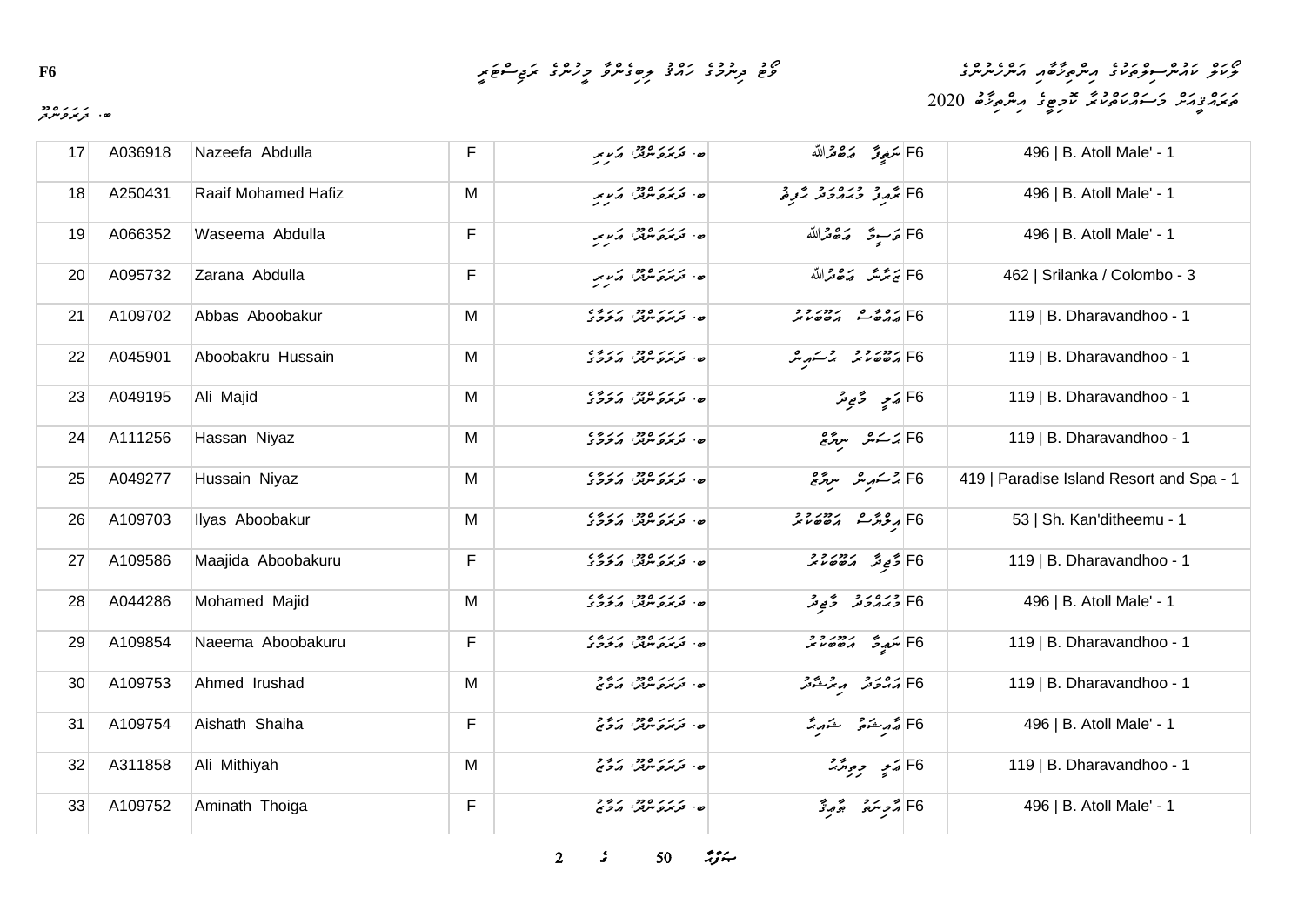*sCw7q7s5w7m< o<n9nOoAw7o< sCq;mAwBoEw7q<m; wBm;vB* م من المرة المرة المرة المرجع المرجع في المركبة 2020<br>مجم*د المريض المربوط المربع المرجع في المراجع المركبة* 

| 34 | A109756 | Fathimath Ali                | F           | ە بەر بەرە بەر<br>ھ ترىرى سرتى بەر ج                                                                                                                                                                                                           | F6 <i>وُجوحَہ مَ</i> جِ                                                                                          | 119   B. Dharavandhoo - 1 |
|----|---------|------------------------------|-------------|------------------------------------------------------------------------------------------------------------------------------------------------------------------------------------------------------------------------------------------------|------------------------------------------------------------------------------------------------------------------|---------------------------|
| 35 | A250454 | Hawwa Simadha                | $\mathsf F$ | ه به کربر وجود به در وج<br>ن کربرو سربر ابراز بر                                                                                                                                                                                               | F6 يَرْدُوُّ سِوَّتْرُ                                                                                           | 119   B. Dharavandhoo - 1 |
| 36 | A120484 | Hussain Simad                | M           | ے کر دے وہ<br>ن <i>ے گر مرکز کا دو</i> ج                                                                                                                                                                                                       | F6   جُسَمرِ شَرِ سَرْحَةَ مَرْ                                                                                  | 119   B. Dharavandhoo - 1 |
| 37 | A311859 | Mariyam Sodhiga Yoosuf Fulhu | $\mathsf F$ | ם· <sub>ב</sub> ל <i>בליק מידי</i> ביריק בין המודע בין המודע בין המודע בין המודע בין המודע בין המודע בין המודע בין המודע בין ה<br>מודע בין המודע בין המודע בין המודע בין המודע בין המודע בין המודע בין המודע בין המודע בין המודע בין המודע בין | F6 ئەمەرە بەر قارىق دەرە                                                                                         | 119   B. Dharavandhoo - 1 |
| 38 | A120463 | Yoosuf Ahmed Fulhu           | M           | נגנ פרדי גיב.<br>ישי <sub>בע</sub> ינק <i>ט יינ</i> דע ארכי                                                                                                                                                                                    | F6 پژے و پر دورو                                                                                                 | 119   B. Dharavandhoo - 1 |
| 39 | A034917 | Abdulla Rameez               | M           | ە · ئەترىرە دەر بەر ە                                                                                                                                                                                                                          | F6 كەھەراللە كىر <i>ونى</i>                                                                                      | 119   B. Dharavandhoo - 1 |
| 40 | A125709 | Aishath Rafaahath Rameez     | $\mathsf F$ | ە بەر بەرەدە بەر ە                                                                                                                                                                                                                             | F6 مُدِينَة مَرْزَبَة مَرَدٍ جَ                                                                                  | 496   B. Atoll Male' - 1  |
| 41 | A042883 | Ahmed Nazeer                 | M           | ھ پی تر تر میں بھی ایک میٹر ا                                                                                                                                                                                                                  |                                                                                                                  | 119   B. Dharavandhoo - 1 |
| 42 | A109892 | Aminath Basheera             | $\mathsf F$ | ه . تربره دو . بر ش                                                                                                                                                                                                                            | F6 مُرْحِسَةً صَشِيعٌ                                                                                            | 119   B. Dharavandhoo - 1 |
| 43 | A102243 | Hamid Basheer                | M           | ھ پر مرکز میں کر مگر                                                                                                                                                                                                                           | F6 يُرْحِ مُنْ صَحْبِهُمْ                                                                                        | 119   B. Dharavandhoo - 1 |
| 44 | A092991 | Mohamed Basheer              | M           | ە · ئەترىر ئەرەم بەر ئەنگر                                                                                                                                                                                                                     | F6 <i>جُهُمْ دَوْرٌ هَ</i> حْمِرُ                                                                                | 119   B. Dharavandhoo - 1 |
| 45 | A010765 | Ahmed Shareef                | M           | ے کربرہ وجہ کرے ہے                                                                                                                                                                                                                             | F6 كەندى ئىم ئىقدىنى قىلىنى ئى                                                                                   | 138   Lh. Naifaru - 3     |
| 46 | A250424 | Aishath Shifra Ahmed Shareef | F           |                                                                                                                                                                                                                                                | F6 محمد مشوقه عبوقه محمد محمد محمد محمد المحمد المحمد المحمد المحمد المحمد المحمد محمد محمد المحمد المحمد المحمد | 496   B. Atoll Male' - 1  |
| 47 | A109630 | Fathmath Shareefa            | $\mathsf F$ | ه به در در دور به دره در د                                                                                                                                                                                                                     | F6 زَّەپرَ مَ شَمَرِزٌ                                                                                           | 119   B. Dharavandhoo - 1 |
| 48 | A073667 | Hafeeza Aboobakuru           | F           | ه ۰ تربر و دوم بر ۵ و ۷<br>ه ۰ تربرو سربر اگر سرس                                                                                                                                                                                              | F6 بَرُوٍ هُم مُصْحَمَّةٌ ج                                                                                      | 119   B. Dharavandhoo - 1 |
| 49 | A092055 | Hasma Yoosuf                 | $\mathsf F$ |                                                                                                                                                                                                                                                | F6 كەبىر تەرىپى تۈرگىنى ئال                                                                                      | 496   B. Atoll Male' - 1  |
| 50 | A109612 | Hassan Shareef               | M           | ە بەر بەدە بەرەپى<br>ھ - تەيمرى سرتى، بەس سرسرى                                                                                                                                                                                                | F6 بَرَسَہْ شَہْرِوْ                                                                                             | 119   B. Dharavandhoo - 1 |

*3 sC 50 nNw?mS*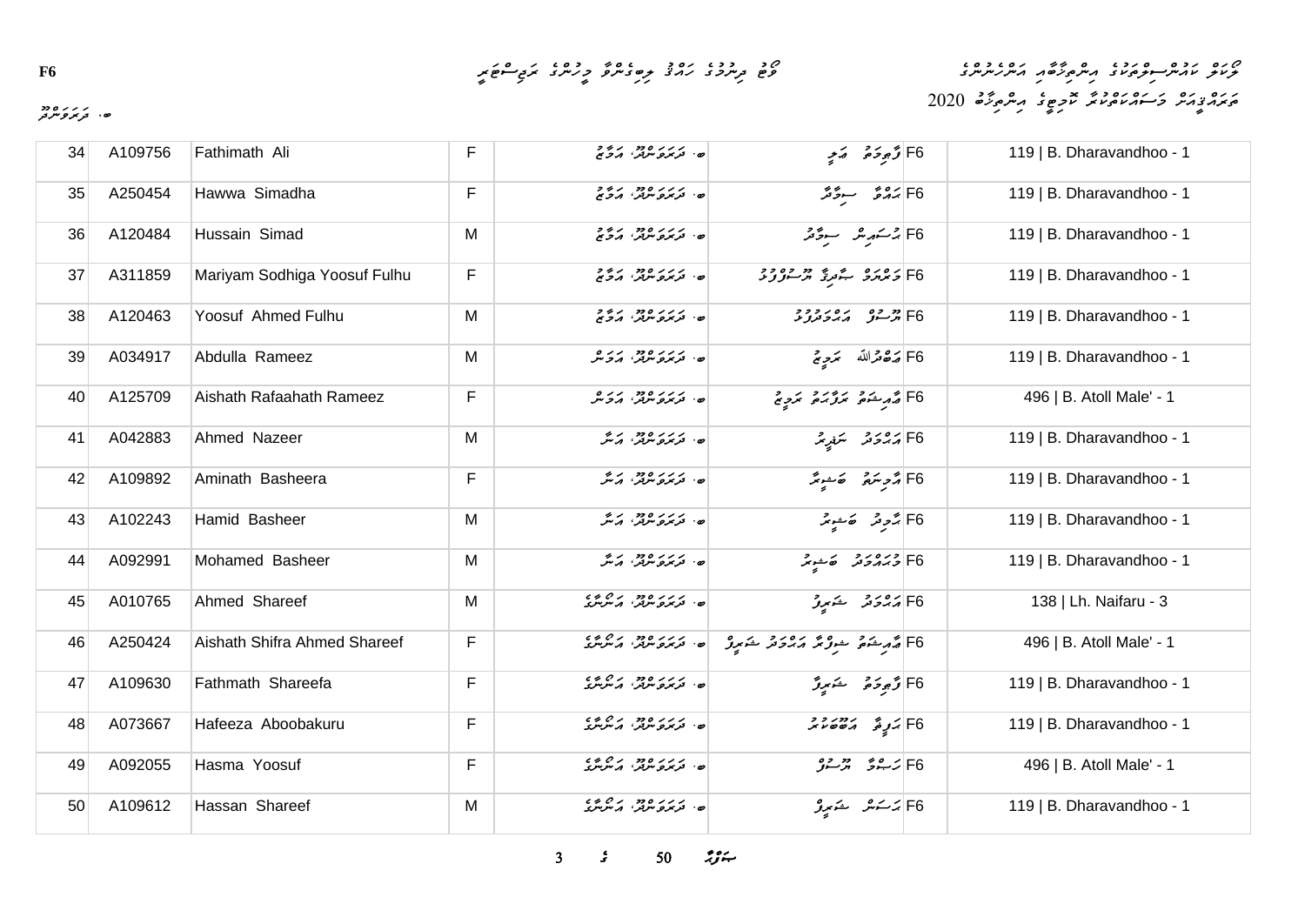*sCw7q7s5w7m< o<n9nOoAw7o< sCq;mAwBoEw7q<m; wBm;vB* م من المرة المرة المرة المرجع المرجع في المركبة 2020<br>مجم*د المريض المربوط المربع المرجع في المراجع المركبة* 

| 51 | A011377 | Mohamed Shareef             | M            | ے - تربرو سربر - براہ دے<br>ے - تربرو سربر - بر سرس                | F6 <i>3223 حُمَدِينٌ</i>                  | 119   B. Dharavandhoo - 1      |
|----|---------|-----------------------------|--------------|--------------------------------------------------------------------|-------------------------------------------|--------------------------------|
| 52 | A109650 | Nirmeen Yoosuf              | $\mathsf F$  | ه بر کرد وجود بر می در و                                           | F6 سربر موسط مرسور فرانسور<br>F6          | 119   B. Dharavandhoo - 1      |
| 53 | A065011 | Yoosuf Hussain              | M            | ە بەر بەدە بەرەپى<br>ھ - تەيمرى سرتى، بەس سرسرى                    | F6 پر قسمبر میں شہر میں ا                 | 119   B. Dharavandhoo - 1      |
| 54 | A311939 | Aishath Fahuriyya           | $\mathsf F$  | ه به کربره دو د په ۶۵ و.<br>ن <i>ه کربرو سر</i> بر از <i>بر</i> بر | F6 مەم ئىقسى ئىقرىدىگە                    | 119   B. Dharavandhoo - 1      |
| 55 | A109668 | Aminath Rasheeda            | F            | נגנג ספר בי היה בי<br>פי <sub>בנ</sub> גב יינג' הי <i>גב</i>       | F6 مُرْحِ مَرَمْ مَرْسُومُرٌ              | 119   B. Dharavandhoo - 1      |
| 56 | A311938 | Fathimath Rayya Khalidh     | $\mathsf{F}$ | נגנג סידי הקים.<br>ישי " בנגב יינגלי" ומינגב                       | F6 <i>وُّجِوَدَةُ</i> بَرَمَّةُ رُّجِنْرُ | 119   B. Dharavandhoo - 1      |
| 57 | A109598 | Hussain Murad               | M            | ر در ده ده ده ده د<br>ه۰ تربرو سربر از بر                          | F6 يُرسَمبِ عَنْ وَمُحَمَّدَ              | 496   B. Atoll Male' - 1       |
| 58 | A109599 | Khalid Ibrahim              | M            | ه . د د د ه دو . د ه ه<br>ه . تریزو سربر ، د برتر                  | F6 تَرْمِتْرَ مِنْ مَّرْرِدْ              | 119   B. Dharavandhoo - 1      |
| 59 | A109667 | Mohamed Muraadh             | M            |                                                                    | F6 وَيَرْدُونَرُ وَيَمْتَرُ               | 496   B. Atoll Male' - 1       |
| 60 | A027225 | Ahmed Rasheed               | M            | ر در در دود در دوره<br>۱۰ تربروس                                   | F6 كەنزى كىلى كىلىنى ئىشلىقى ئىس          | 119   B. Dharavandhoo - 1      |
| 61 | A027224 | Aishath Muna                | F            | ה גנגם כבר גבלים.<br>פי נקיבק ייקטי היבקלייק                       | F6 مُصِنْعُمُ وَسَمَّ                     | 119   B. Dharavandhoo - 1      |
| 62 | A347780 | <b>Basma Ahmed Rasheed</b>  | F            | ر در در دود در دوره<br>۱۰ تربروس                                   | F6 كەشىرى بەر بىر بىر بىر بىر             | 496   B. Atoll Male' - 1       |
| 63 | A347786 | <b>Bassam Ahmed Rasheed</b> | M            | ه بربر ودو برووه<br>ه نربروس                                       | F6 ھەكسىمى مەرەبىر مەش <sub>ب</sub> ىر    | 558   Hulhumale', Ehenihen - 6 |
| 64 | A313123 | Aishath Nafha               | $\mathsf{F}$ | ه به تربره دو بر ور<br>ه به تربرو سربر از بربر                     | F6 مەم ئىشقى ئىنى ئىگە                    | 119   B. Dharavandhoo - 1      |
| 65 | A313124 | Fathimath Nashfa            | $\mathsf F$  | ه به تربره دو بر ور<br>ه به تربرو سربر از بربر                     | F6 وَّجِرَة مَنْ سَرْشَوَّرَ              | 119   B. Dharavandhoo - 1      |
| 66 | A107461 | Ilyas Usman                 | M            | ه . تربره دو . د در<br>ه . تربرو تربر . م.بره                      | F6 مۇنزىقىش ھۇرىتىر                       | 119   B. Dharavandhoo - 1      |
| 67 | A094282 | Adam Sulaiman               | M            | ە ئەترىرەت كەسىرى                                                  | F6 مُترَد شَخِهِ وُسُرُ                   | 119   B. Dharavandhoo - 1      |

*4 50*  $\frac{1}{2}$  *50*  $\frac{1}{2}$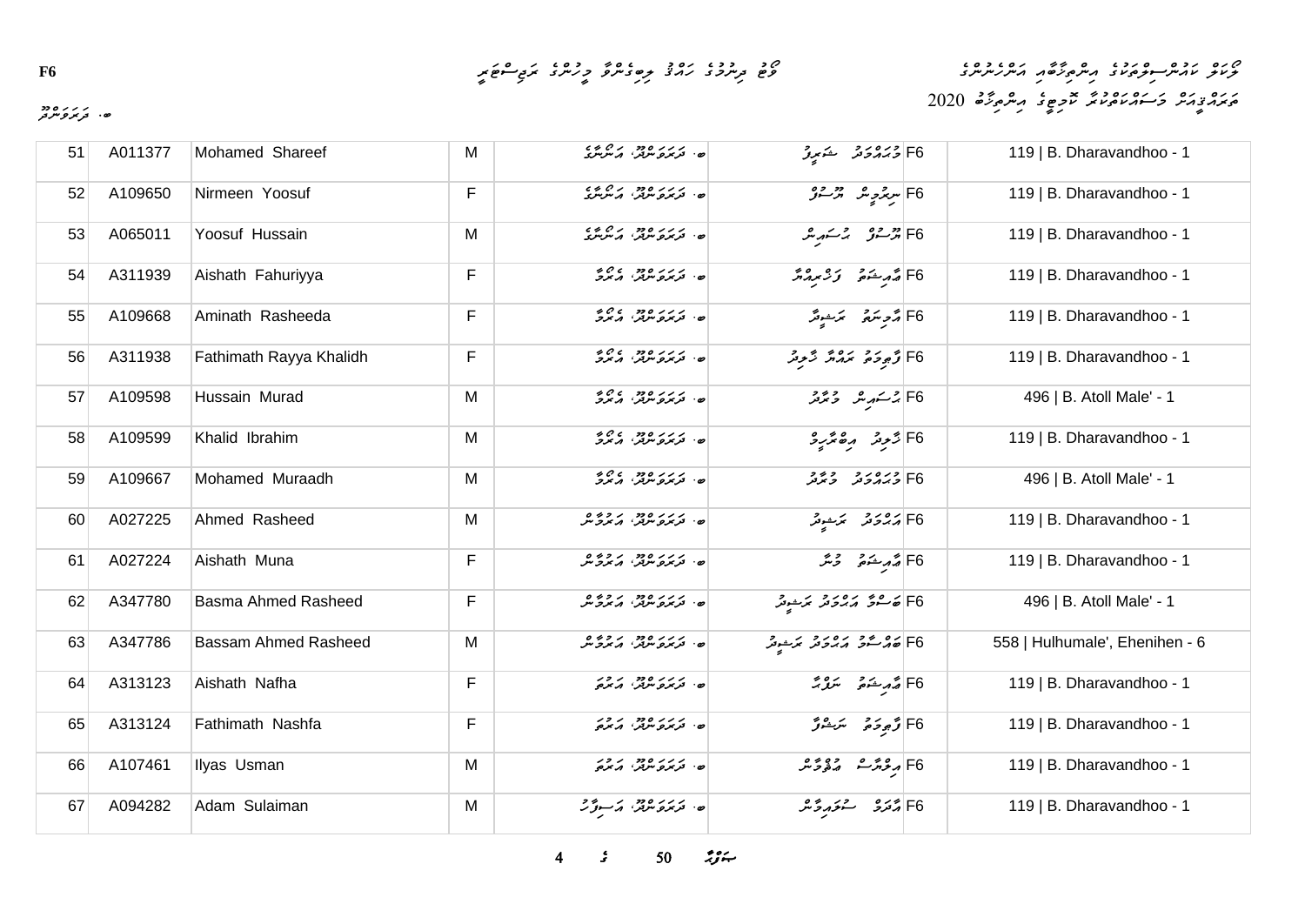*sCw7q7s5w7m< o<n9nOoAw7o< sCq;mAwBoEw7q<m; wBm;vB* م من المسجد المسجد المسجد المسجد المسجد العام 2020<br>مسجد المسجد المسجد المسجد المسجد المسجد المسجد المسجد المسجد ال

| 68 | A109847 | Faheema Hussain      | F            | ھ پر مرکز ووج کے سوگر                                                                                                                                   | F6 كۆرىچە مەشقىرىنىڭ <b>F6</b>             | 119   B. Dharavandhoo - 1    |
|----|---------|----------------------|--------------|---------------------------------------------------------------------------------------------------------------------------------------------------------|--------------------------------------------|------------------------------|
| 69 | A311966 | Faraha Adam          | F            | ە ئەيرە مەدەر كەسى <i>رۇ 2</i>                                                                                                                          | F6 وَتَرَرَ مُرْتَرَدُّ                    | 119   B. Dharavandhoo - 1    |
| 70 | A311875 | Abudul Matheen       | M            | ه به ترین مردم و بر در در این است بر در این است.<br>این انگریزی میتواند                                                                                 | F6 كەھەر <i>خەرى بىر</i>                   | 62   Sh. Maroshi - 1         |
| 71 | A109720 | Aminath Ibthisaam    | $\mathsf{F}$ | ه به ترین ورد و در دی.<br>ه به ترین ترین از سورته و د                                                                                                   | F6 مُحرِسَمُ مِصْمِرِ مُحَمَّد             | 462   Srilanka / Colombo - 3 |
| 72 | A109721 | Hussain Imthiyaz     | M            | ه به ترین میرود به شور در در این است.<br>برای میران میرود به سرگوری کرد و برای کرد که برای کرد و برای کرد و برای کرد و برای کرد و برای کرد و برای کرد ک | F6 يُرسَمه مل مردِّ مِردَّ مِنْ مِنْ       | 496   B. Atoll Male' - 1     |
| 73 | A109823 | Abdulla Mufeed       | M            | ه به ترس ودو به ده شوستوست به                                                                                                                           | F6 كەھەراللە ئ <i>ۇي</i> تر                | 119   B. Dharavandhoo - 1    |
| 74 | A109859 | Hajara Mohamed       | F            | ے - تریزو سربر - بروے<br>ے - تریزو سربر - برائر سکویر                                                                                                   | F6 رُبَع بِرُ وَبَرُودَ قَرْ               | 119   B. Dharavandhoo - 1    |
| 75 | A109803 | Ahmed Naseer         | M            | ه به دره دود به دوره و<br>به دربرو نتروز، بر سوبرو د                                                                                                    | F6 كەبروتىر - س <i>ىبدى</i> گە             | 119   B. Dharavandhoo - 1    |
| 76 | A109849 | Ahmed Nishath        | M            | د در در دود.<br>ه۰ تربروسرتر، پرسپوری                                                                                                                   | F6 كەبرى كىر سرىشى قىر                     | 119   B. Dharavandhoo - 1    |
| 77 | A311985 | Nabeeh Ahmed Naseer  | M            | ه به بربر ودو، بر و و د ،<br>ه به تریمره سربس بر سومرو ی                                                                                                | F6 سَهِيرٌ   مَدْدَوَمْر   سَرَسِوِيرٌ     | 496   B. Atoll Male' - 1     |
| 78 | A311988 | Naseeh Ahmed         | M            | د در د ود د د وده د<br>ه۰ تربرو نرتر، بر سوبرو د                                                                                                        | F6 يترسون - م <i>ترونتر</i>                | 119   B. Dharavandhoo - 1    |
| 79 | A109784 | Saara Ahmed          | F            | د در ده دود د و وه د<br>ه۰ تربرو نرتر، بر سوبرو د                                                                                                       | F6 سُنْتُرَ مَ <i>بُدْوَنْدُ</i>           | 119   B. Dharavandhoo - 1    |
| 80 | A312082 | Abdulla Misbah       | M            | ه · تریره شود. ترم برد                                                                                                                                  | $222 - 5$ مَحْمَدُاللّه و بِمُحَمَّد       | 12   HA. Vashafaru - 1       |
| 81 | A312079 | Ahmed Yamir          | M            | ه · تریرو سربی مره برد                                                                                                                                  | F6 <i>גُرْدُوَنْدْ مُزْدِيْر</i>           | 116   B. Kendhoo - 1         |
| 82 | A312074 | Aminath Ahmed Fulhu  | $\mathsf F$  | ه · تریره سرچر مرکز برای                                                                                                                                | F6 مُرْحِسَمَةَ مَدْوَمَرُوْمَ             | 119   B. Dharavandhoo - 1    |
| 83 | A033689 | Easa Ahmed Fulhu     | M            | ه · تریرو سربی مرد برد                                                                                                                                  |                                            | 119   B. Dharavandhoo - 1    |
| 84 | A312087 | <b>Ismail Muneer</b> | M            | ه · تریزو برود مرکز برد                                                                                                                                 | F6 م <i>وس<sup>و</sup>ڈ م</i> یٹر کی تر پر | 119   B. Dharavandhoo - 1    |

*5 sC 50 nNw?mS*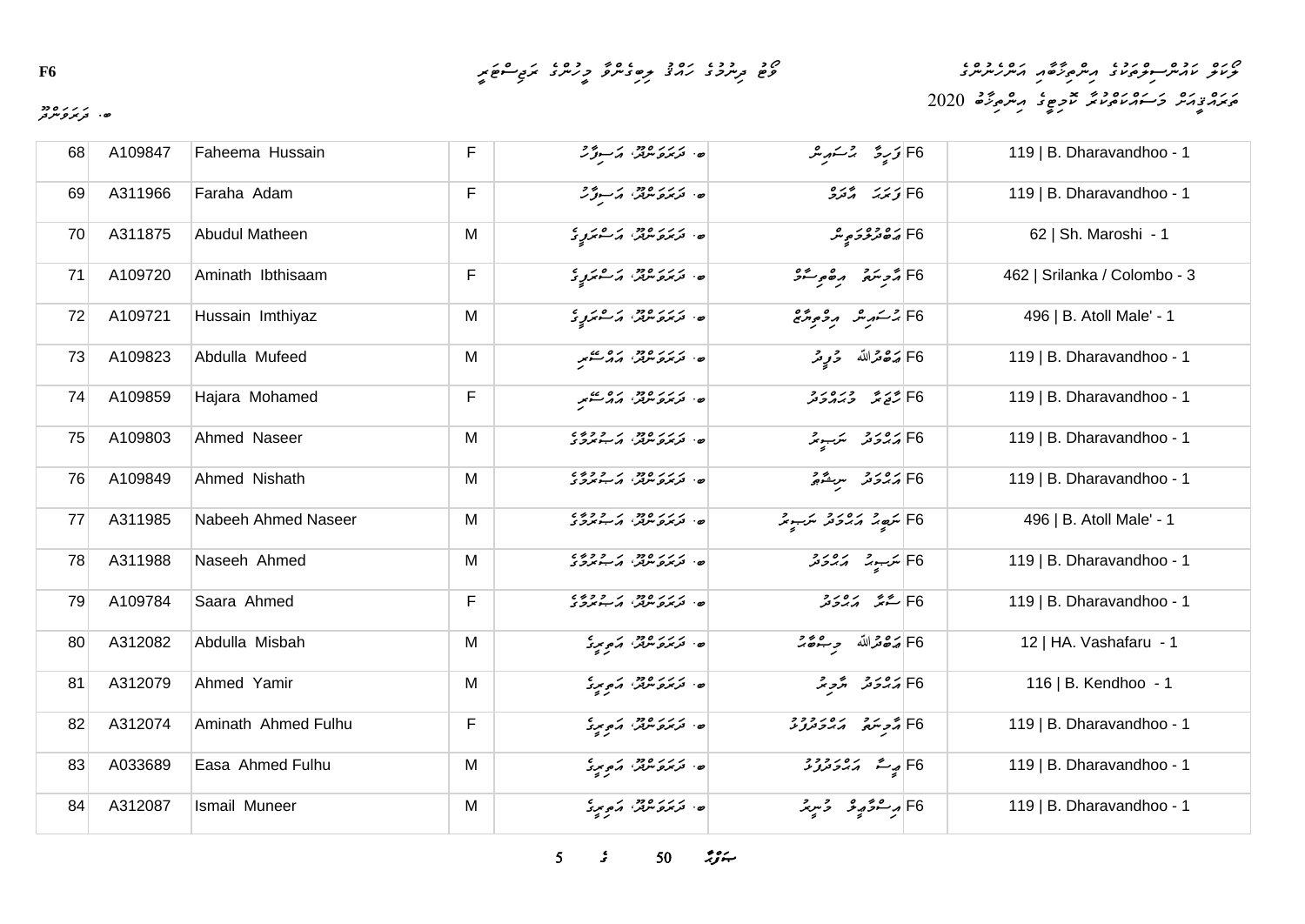*sCw7q7s5w7m< o<n9nOoAw7o< sCq;mAwBoEw7q<m; wBm;vB* م من المرة المرة المرة المرجع المرجع في المركبة 2020<br>مجم*د المريض المربوط المربع المرجع في المراجع المركبة* 

| 85  | A312085 | Mariyam Muslihaa              | F            | ھ تر پر پر دور کہ پر کا                               | F6 كەنگەنى ئەشەر بىر               | 119   B. Dharavandhoo - 1  |
|-----|---------|-------------------------------|--------------|-------------------------------------------------------|------------------------------------|----------------------------|
| 86  | A312076 | Mohamed Irufaan               | M            | ه · تریره سرچي کرم مرد                                | F6 ديره در در ميروگر               | 119   B. Dharavandhoo - 1  |
| 87  | A109770 | Abdul Ganee Dawood            | M            | ם· נקמק מיני מיני די<br>ס· נקמק מיניק ומיני מ         | F6 בֿיפּיבנבֿת ייַ גיביב           | 119   B. Dharavandhoo - 1  |
| 88  | A109771 | Aishath Fagia                 | F            | ه به کربر وجود به دیو و<br>ه به تریخرو سرتن از ایران  | F6 مەم شىم ئۇنى ئە                 | 95   R. Hulhudhuffaaru - 1 |
| 89  | A109772 | Anoosa Abdul Ghanee           | F            | ه به در ود.<br>ه به ترترو سرتر، بر درج                | F6 كەنترىشقە كەھ <i>قرىۋەت</i> ىير | 119   B. Dharavandhoo - 1  |
| 90  | A109773 | Fathmath Abdul Sattar         | F            | ے - درمرورد - دور<br>ے - درمروس                       | F6 زو ره ده ره دو                  | 119   B. Dharavandhoo - 1  |
| 91  | A311958 | Mohamed Abdul Ghanee          | M            | ם· " בקבר ביניק" ו ביניק<br>פי " בקבק פקבר י" ו ברביא | F6 ديرورو مەھىرى تەرە              | 119   B. Dharavandhoo - 1  |
| 92  | A036011 | Azeeza Ahmed                  | F            | ه به کرد وجود به وه<br>ه به ترترو سرتر از ایران       | F6 <i>ھَي ڇڻ مُندُوند</i> ُ        | 119   B. Dharavandhoo - 1  |
| 93  | A078419 | Fareeda Yoosuf                | F            | ه در در ۵۶۵ درود.<br>ه درمروسربر، ه رمرد              | F6 كۆمپەنگە ئەچرىشۇ                | 119   B. Dharavandhoo - 1  |
| 94  | A060548 | Fayaz Yoosuf                  | M            | ه در در ۵۶۵ دروه<br>۲۰ تربروسرتر، ۲۵۷ در              | F6 كَرْتَرْبْ تَرْتَّسْرُوْ        | 132   Lh. Hinnavaru - 2    |
| 95  | A109655 | Fazayath Yoosuf               | $\mathsf F$  | ه در در ۲۵ درود.<br>۲۵ تربروس                         | F6 كَرَيْرَ مِرْمَرِ مَرْسَرُ      | 326   GA. Maamendhoo - 1   |
| 96  | A109608 | Fazeela Yoosuf                | $\mathsf F$  | ے - در در دور<br>ے - تر در در در اس کر دی             | F6 كۆشىدى تەرقىدۇ                  | 496   B. Atoll Male' - 1   |
| 97  | A109597 | Haseena Ahmed                 | $\mathsf F$  | ه کربره دو رو د د د<br>ه کربروسرتر، ه ربرد            | F6 كەسپەنتىر كەبمەدىر              | 119   B. Dharavandhoo - 1  |
| 98  | A109604 | Naazly Yoosuf                 | F            | ے - در در دور<br>ے - تر در در در اس کر دی             | F6 ترچ پو چوٿو                     | 119   B. Dharavandhoo - 1  |
| 99  | A250418 | Aishath Jashaama              | $\mathsf F$  | ه کريمروسون ځمړين وه د                                | F6 مَّەمِ شَمَّ تَى شَمَّرَّ       | 496   B. Atoll Male' - 1   |
| 100 | A311956 | Jumana Mohamed Saleem         | $\mathsf F$  | ه تربره ود تهريبون<br>۱۰ تربروس                       | F6 يۇنگە <i>دېرونى سەبە</i> ۋ      | 496   B. Atoll Male' - 1   |
| 101 | A311957 | Mariyam Jumada Mohamed Saleem | $\mathsf{F}$ |                                                       |                                    | 496   B. Atoll Male' - 1   |

*6 sC 50 nNw?mS*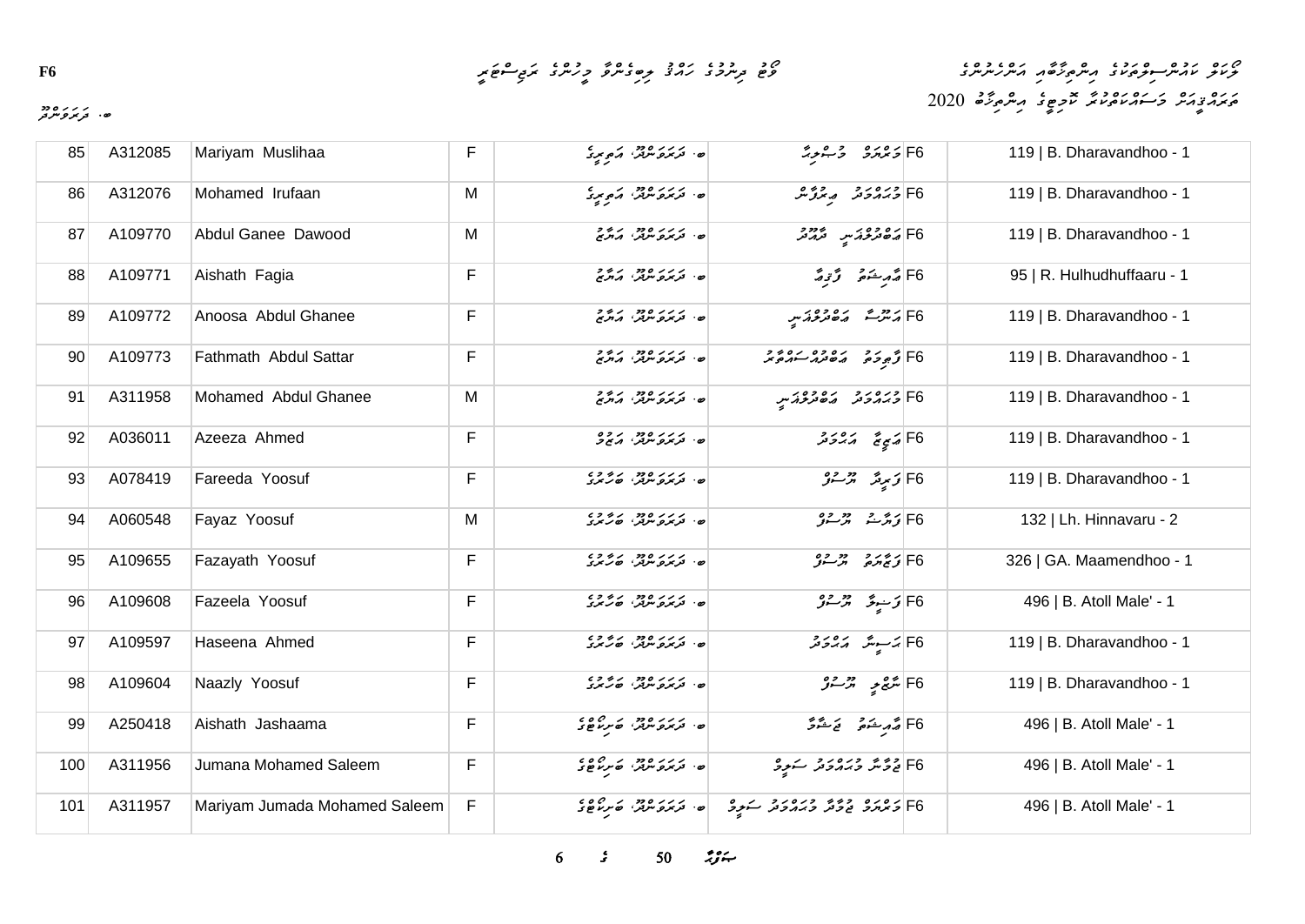*sCw7q7s5w7m< o<n9nOoAw7o< sCq;mAwBoEw7q<m; wBm;vB* م من المسجد المسجد المسجد المسجد المسجد العام 2020<br>مسجد المسجد المسجد المسجد المسجد المسجد المسجد المسجد المسجد ال

| 102 | A109800 | Mohamed Saleem      | M            | ه تریروسرتر، ځېرمانو د                                                 | F6 3323 سَمَوِدْ                            | 119   B. Dharavandhoo - 1 |
|-----|---------|---------------------|--------------|------------------------------------------------------------------------|---------------------------------------------|---------------------------|
| 103 | A109596 | Saleema Yoosuf      | F            | ם נגור פרד בינוס                                                       | F6 ڪوچ پڙيو                                 | 119   B. Dharavandhoo - 1 |
| 104 | A109899 | Mohamed Shakeeb     | M            | ه برگروموس ده در د ه                                                   |                                             | 119   B. Dharavandhoo - 1 |
| 105 | A109677 | Abdul Mannan Ali    | M            | ه تریزویزنی جنربرد و                                                   | F6 پەھىر <i>ومەمەمەرھەم</i>                 | 119   B. Dharavandhoo - 1 |
| 106 | A250438 | Ahmed Sammaah       | M            | ه تربره دود. چگردی                                                     | F6 كەبروتىر سەمب <sup>ور</sup>              | 119   B. Dharavandhoo - 1 |
| 107 | A109889 | Aminath Adam        | F            | ه تریزو مرد مهرد و در د                                                | F6 مُج <i>مِين مُ</i> تَرَدُّ               | 119   B. Dharavandhoo - 1 |
| 108 | A081893 | Fathimath Shuhaida  | F            | ه برنزو برود.<br>ه برنزو بربر و شریرو د                                | F6 <i>وَّجِوَدَة</i> شَ <i>مَرَم</i> ِيَّزَ | 119   B. Dharavandhoo - 1 |
| 109 | A311618 | Mariyam Sana        | F            | ه تریزو سربر وجود د و                                                  | F6 كەنگەر ئەسىسىسىسىسىسىسىسىسىسىسىسىسى      | 119   B. Dharavandhoo - 1 |
| 110 | A083834 | Mohamed Shaheem     | M            | ه تریزو سرفز، جا شرح د                                                 | F6 <i>\$222 مىتو</i> د                      | 119   B. Dharavandhoo - 1 |
| 111 | A109714 | Ahmed Arshad        | M            | ה גן סכר כדר שית.<br>פי נקו <i>ת פ</i> ייק <b>נקי פי</b> יק פורגו      | F6 كەبرى قىر كەنگەنلىر                      | 119   B. Dharavandhoo - 1 |
| 112 | A109713 | Fathimath Sudhuna   | F            | ה גנגם בכך כבר 2<br>פי בקיבקט מקום שיבים יבש                           | F6 ۇ <sub>جو</sub> رَمْ سىمتىگر             | 51   HDh. Makunudhoo - 1  |
| 113 | A312379 | Hawwa Sada          | F            | ה גן סכר כדר שית.<br>פי נקו <i>ת פ</i> ייק <b>נקי פי</b> יק פורגו      | F6 يَرْدُوْ سَقَرْ                          | 119   B. Dharavandhoo - 1 |
| 114 | A109903 | Labeena Mohamed     | F            | ת גן הם ברכבים<br>פי נקו <i>ת פ</i> יתנקי פיצים <i>א</i> ש             | F6 ك <i>ۆھ بىگ دېمبر دى</i> ر               | 119   B. Dharavandhoo - 1 |
| 115 | A312377 | Mariyam Sudha       | $\mathsf{F}$ | נ גנגס בד 1775<br>פי הנגפיתה ופרסיגי                                   | F6 كەبەد ھەر ئىقر                           | 119   B. Dharavandhoo - 1 |
| 116 | A109723 | Mohamed Ahmed Fulhu | M            | נגנג סדר 1725 כי סיבים<br>ים - تر <i>בנ</i> פייטנג' וסיבים בג <u>ו</u> | F6 دره د د مرود دود                         | 119   B. Dharavandhoo - 1 |
| 117 | A109712 | Sabeena Mohamed     | F            | ת גן הם בדור כל<br>פי נקו <i>ת פ</i> יתנקי פיציפ ו <i>י</i> ש          | F6 س <i>نمچنگ 3بره د</i> ر                  | 119   B. Dharavandhoo - 1 |
| 118 | A109715 | Sifna Mohamed       | F            | ת גן הם בדור כל<br>פי נקו <i>ת פ</i> יתנקי פיציפ ו <i>י</i> ש          | F6 – ژنگر م <i>حد م</i> حمد                 | 119   B. Dharavandhoo - 1 |

*7 sC 50 nNw?mS*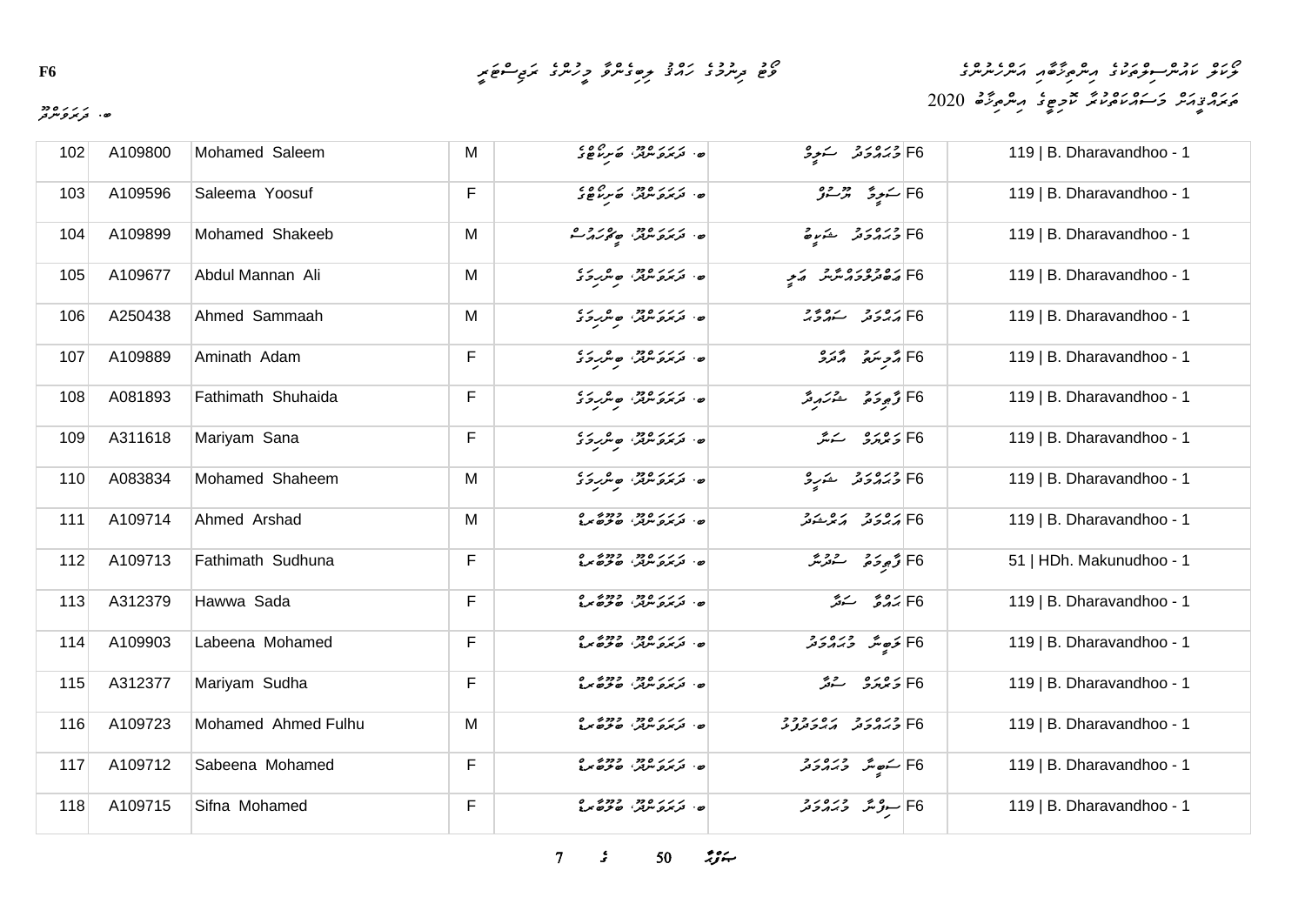*sCw7q7s5w7m< o<n9nOoAw7o< sCq;mAwBoEw7q<m; wBm;vB* م من المرة المرة المرة المرجع المرجع في المركبة 2020<br>مجم*د المريض المربوط المربع المرجع في المراجع المركبة* 

| 119 | A311924 | Ahmed Shamsaadh Hassan Fulhu  | M | נגנ סמינה ספגר ס"ר ברייר ברייר.<br>פי "בניבקים שקינה"        | F6 كەندى قىر ئەشقى ئەسكەنلەر ئا                                                           | 119   B. Dharavandhoo - 1 |
|-----|---------|-------------------------------|---|--------------------------------------------------------------|-------------------------------------------------------------------------------------------|---------------------------|
| 120 | A311926 | Fathimath Nadha               | F | ه دربره دو ۶۶۶۵ و.<br>ه دربره سربر ه دربر ک                  | F6 <i>وُّج<sup>و</sup>دَ ۾</i> سَرَمَّر                                                   | 119   B. Dharavandhoo - 1 |
| 121 | A106502 | Hassan Ahmed Fulhu            | M | י גיג סמי סמגר ס<br>כי נקו <i>ת פ</i> יתנקי פי <i>ב ה</i> רג | F6 پرسش پر پروترو د                                                                       | 119   B. Dharavandhoo - 1 |
| 122 | A109790 | Mohamed Naushad               | M | נגנ בר הריכה כ-2<br>ים - בנגב יינג' יים בינג'                | F6 دېرونر شمشتر                                                                           | 119   B. Dharavandhoo - 1 |
| 123 | A026051 | Abdulla Naseer                | M | ر در در دور وي ده د<br>ه۰ تر پروسرتر، حوک دو د               | F6 كەڭ قىراللە سىربىيە <i>م</i> ىر                                                        | 119   B. Dharavandhoo - 1 |
| 124 | A025920 | Adam Naseer                   | M | ر در در دور دور ده د<br>ه۰ تربرو سرتر، حرگ—دو د              | F6 مُحَمَّدٌ سَمَسِيمٌ                                                                    | 496   B. Atoll Male' - 1  |
| 125 | A141023 | Hassan Naseer                 | M | ر در در دور وي ده د<br>ه۰ تربرو سربر، هڅر سور                | F6   پرسکر مگرسومر                                                                        | 24   HDh. Hanimaadhoo - 1 |
| 126 | A250440 | Mohammed Unais Abdulla Naseer | M | ر در در دور وي ده د<br>ه۰ تر پروسرتر، حوک دو د               | F6 , مَتَرَمَّرٍ فَسَنَّةً مِنْ هُمْ اللَّهُ تَدَبَّبُومِيْتُ<br>و ر ه ر د<br>تر بر تر تر | 119   B. Dharavandhoo - 1 |
| 127 | A109680 | Moosa Naseer                  | M | ە بەر دەھەرە دەر.<br>ھەدىرىرى سرتىر، ھەۋىسىرى                | F6 فخر مع مكرسومتر                                                                        | 119   B. Dharavandhoo - 1 |
| 128 | A250439 | Sana Hussain Naseer           | F | ر در در دور دور ده د<br>ه۰ تربرو سرتر، حوکردی                | F6 سَتَمَّرُ بِرْسَمْ بِرْسِيْرِ بِرُ                                                     | 119   B. Dharavandhoo - 1 |
| 129 | A312130 | Sashaan Hussain Naseer        | M | ر در در ده وي ده د<br>ه۰ تربروسربر، صوگر در د                | F6 سەشەھر برسىمبەھر مىزىبولىر                                                             | 119   B. Dharavandhoo - 1 |
| 130 | A026001 | Shareefa Ahmed                | F | ە دىرە دەھەرە دە<br>ھەدىرىرى سرتى، ھەۋىسىرى                  | F6 شەمر <i>ۇ مەدى قى</i>                                                                  | 119   B. Dharavandhoo - 1 |
| 131 | A109645 | Minna Ali Naseer              | F | ر در رود.<br>ه۰ تربروسرتر، کم سروری                          | F6   وِ تَرْتَرُ <sub>مَك</sub> ْمٍ الْرَسِيْرُ                                           | 106   R. Maduvvari - 1    |
| 132 | A051543 | Aishath Rameeza               | F | ه کربره دور بره ه<br><i>ه تربرو بر</i> تر، نار م             | F6 مُصِحَمٌ مَر <sub>َ</sub> حٍ مُحَ                                                      | 496   B. Atoll Male' - 1  |
| 133 | A109791 | Aminath Suhaila               | F | ە كەرگە دەھ<br>ھ كەيگرى سركى ئالارىغ                         | F6 مُّحِبَّرَةٌ شَرَكَبَرَ                                                                | 119   B. Dharavandhoo - 1 |
| 134 | A064789 | Fathmath Fazna                | F | ە بەر رەدد بودە<br>ھ توپروسرتى بودىغ                         | F6 رَّج <i>وحَة دَيْ</i> شَ                                                               | 119   B. Dharavandhoo - 1 |

*r د د ه ود*<br>@ . تر *بر و س*ر تر

**8** *s* **50** *f***<sub>S</sub>** $\rightarrow$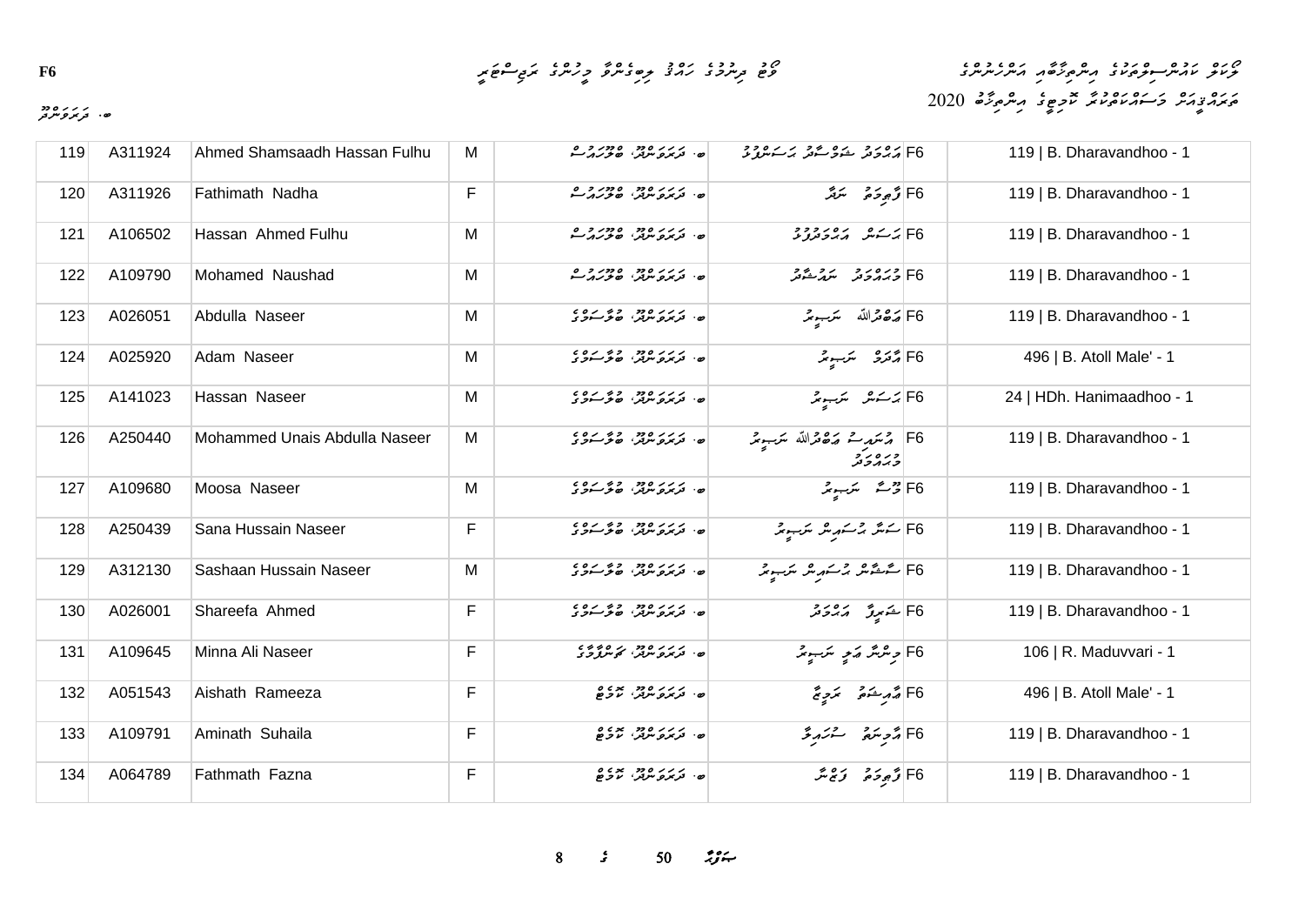*sCw7q7s5w7m< o<n9nOoAw7o< sCq;mAwBoEw7q<m; wBm;vB* م من المرة المرة المرة المرجع المرجع في المركبة 2020<br>مجم*د المريض المربوط المربع المرجع في المراجع المركبة* 

| 135 | A109813 | Hussain Hameed               | M            | ھ کر <i>پر و</i> رد ہونے ہے<br>ھ کر <i>پر و</i> سربر <i>، نا</i> و ھ                     | F6  پر شهر شر پر برد ته                                                   | 119   B. Dharavandhoo - 1 |
|-----|---------|------------------------------|--------------|------------------------------------------------------------------------------------------|---------------------------------------------------------------------------|---------------------------|
| 136 | A311911 | Mariyam Zameela              | $\mathsf{F}$ | ه کربره دو پره و<br>ه کربروسربر، نارج                                                    | F6 كانتر بم تركيب تم تركيب كليسيا تيم تركيب<br>المستوفر بن تصريح المستوفر | 496   B. Atoll Male' - 1  |
| 137 | A109812 | Zulaikha Adam                | $\mathsf{F}$ | ە بەربەرە بەرە<br>ھ ترىرولىرى ئارق                                                       | F6 يح <i>قرقر 15 م</i> حمد 15                                             | 119   B. Dharavandhoo - 1 |
| 138 | A109601 | Aminath Thauma               | $\mathsf{F}$ | ر در د ده ده .<br>ه۰ تریروسربر ؟ نی ژ د                                                  | F6 مُوسَعْدِ مَعْدَمُ                                                     | 496   B. Atoll Male' - 1  |
| 139 | A073759 | Ibrahim Mufeed               | M            | ر در در دود در دود.<br>۱۰۰۰ ترمروسرتر، عمج ژ د                                           | F6 <sub>م</sub> ەنگەپ <sup>و</sup> دې <sub>ي</sub> ىر                     | 119   B. Dharavandhoo - 1 |
| 140 | A250421 | <b>Thoil Ibrahim Mufeed</b>  | M            | ه ۰ تربره ود په ده د                                                                     | F6 ۾ً <i>مرقہ م</i> ِ هُ مَرِيدُ - 3 <i>وِ</i> مَر                        | 119   B. Dharavandhoo - 1 |
| 141 | A311978 | <b>Thorif Ibrahim Mufeed</b> | M            | ه بر در ود به د د .<br>ه نرمروسربر المجموع                                               | F6 ۾ <i>برڌ م</i> ِ هُريو گريگر                                           | 119   B. Dharavandhoo - 1 |
| 142 | A079882 | Ibrahim Fayaz                | M            | ھ قریمَ قریبٌ مَرْسُ صَدْ 100                                                            | F6 مەھمگەيىۋە ئەمگەشە                                                     | 119   B. Dharavandhoo - 1 |
| 143 | A250229 | Azzam Rasheed                | M            | <del>ئرۇم كى</del> ئىر <i>شىغ ئى 318/2013/03</i><br>ے - ترترو سربر ،<br>ے - ترترو سربر ، | F6 <i>مەمگ</i> ى كەنبە                                                    | 119   B. Dharavandhoo - 1 |
| 144 | A026018 | Mohamed Ziyad                | M            | $02/2003/8$ ى ئۇ ھ<br>ر بربر دود.<br>۰۰ تربرو سرتر                                       | F6 <i>\$رو \$و تو م</i> ور                                                | 119   B. Dharavandhoo - 1 |
| 145 | A312936 | Mohamed Adhuham              | M            | <del>نروم كى شەھەر كەنى 04</del> /2013<br>ے - تر <i>بر</i> و سربر -<br>ے - تر برو سربر - | F6 در در در بروره                                                         | 119   B. Dharavandhoo - 1 |
| 146 | A329730 | Asham Ahmed                  | M            | $05/2013/8$ ى تركى ئىس ئىرگە $\sim$<br>ے محر <i>مرکز م</i> وجود ا                        | F6 كەشەرىق كەندى تەرەپىيە                                                 | 119   B. Dharavandhoo - 1 |
| 147 | A267501 | Sumana Ahmed Rasheed         | F            | تروم تر سر سر 3/07/8/2013/07<br>ے مربرہ میں<br>ن مربرہ سربر                              | F6 كەنزىگە كەردى كەر ئىرىدىلىر                                            | 119   B. Dharavandhoo - 1 |
| 148 | A048908 | Ibrahim Fauzi                | M            | تروى ئەشقەتى 38/2015/11<br>ر بربر ه دو.<br>۰۰ تربرو سرتر                                 | F6 م <i>وڭ ئۇمۇم</i> قىلىم بىر                                            | 496   B. Atoll Male' - 1  |
| 149 | A411165 | Najih Anwar                  | M            | ترويج سكره محمد مؤ13/2017/8<br>ے - تر <i>بر</i> و سربر ،<br>ے - تر <i>برو</i> سربر ،     | F6 يترب <i>ي بر مرونز</i>                                                 | 119   B. Dharavandhoo - 1 |

*r د د ه ود*<br>@ . تر *بر و س*ر تر

*9 s* 50 *i*<sub>s</sub>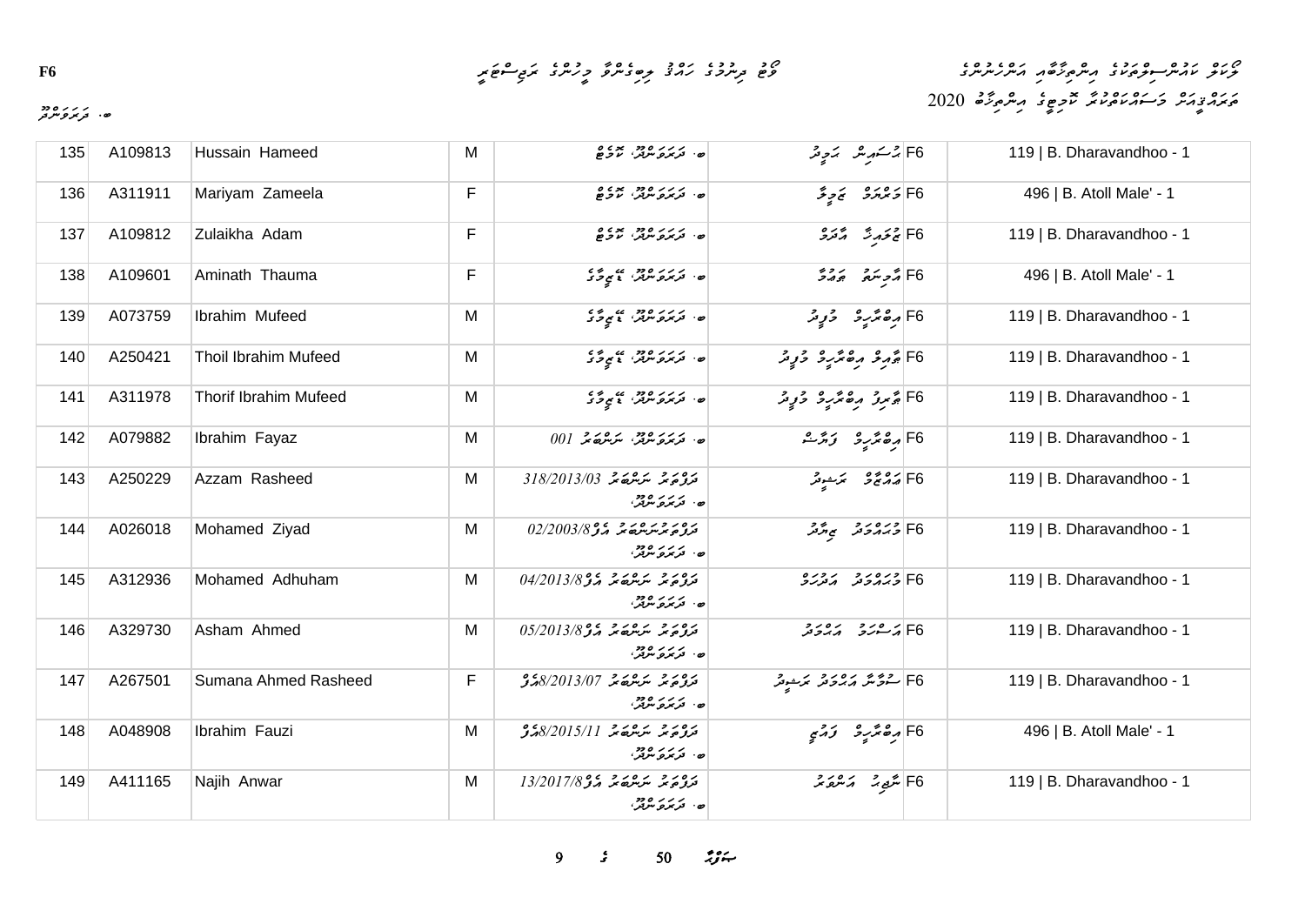*sCw7q7s5w7m< o<n9nOoAw7o< sCq;mAwBoEw7q<m; wBm;vB* م من المسجد المسجد المسجد المسجد المسجد العام 2020<br>مسجد المسجد المسجد المسجد المسجد المسجد المسجد المسجد المسجد ال

| 150 | A310325 | Ahmed Fareesh                | M           | ر در در دود.<br>۱۰۵۰۰ تر برو سرتر، تری و بر در                 | F6 كەبرى قى كى تەرىپ ئىشى F6                 | 119   B. Dharavandhoo - 1      |
|-----|---------|------------------------------|-------------|----------------------------------------------------------------|----------------------------------------------|--------------------------------|
| 151 | A109671 | Aishath Faseela              | F           | در در دود.<br>ده افزیرو مرتب <sup>4</sup> تری و در د           | F6 مُەمِسْتَمْ كَرَسِوَدٌ                    | 119   B. Dharavandhoo - 1      |
| 152 | A310053 | Fathimath Fareega            | F           | ر در در دود.<br>ن در تر تر تر در در در در                      | F6 وَّجِرَةَ حَمَّ وَسِرَّةً                 | 119   B. Dharavandhoo - 1      |
| 153 | A109774 | Ibrahim Aboobakuru Fulhu     | M           | ر در در دود.<br>ه۰ تر برو مرتز، ترد و و د د                    | F6 رەئمرى مەھەممىزى                          | 119   B. Dharavandhoo - 1      |
| 154 | A310054 | Mohamed Fazeel               | M           | ر در در دود.<br>ن در تر تر تر تر تا و با د                     | F6 ة <i>بَرْدْدَنْدْ</i> تَرْسِوْ            | 119   B. Dharavandhoo - 1      |
| 155 | A077173 | Inaya Ahmed                  | F           | ر در در دود.<br>ح۰ تریرو نژتر، ترس دو ژبې                      | F6 مەنتى <i>ر مەدە</i> م                     | 496   B. Atoll Male' - 1       |
| 156 | A109736 | Mariyam Zahira               | F           | ھ گريزو سربر اور ديا گري<br>ھ گريزو سربر گريز س                | F6 كالانجر مريخ من محرب محرب محرب            | 119   B. Dharavandhoo - 1      |
| 157 | A079777 | Abdullah Muaz Yoosuf         | M           | ه کريمروسون ترجيزي<br>ه تريمروسرتر ترجيزي                      | F6 كەھەراللە ئەمج مرىسو                      | 496   B. Atoll Male' - 1       |
| 158 | A084818 | Abida Ali                    | F           | ه کريمروسون ترجيزي<br>ه تريمروسرتر ترجيزي                      | F6 مُحصِّدٌ مَعٍ                             | 119   B. Dharavandhoo - 1      |
| 159 | A280937 | Aishath Uthfa Muaz           | F           | ے مقدم میں اس کا دور ہے۔<br>  جوابہ مقدم مقدم مقدم مقدم مقدم ک | F6 مەم شەھ مەھ <i>ۋە ھە</i> م                | 291   Th. Dhiyamigili - 1      |
| 160 | A311894 | Aminath Urufa Muaz           | $\mathsf F$ | ه به در ود به د د .<br>ه به تریمه سربل ترجهری                  | F6 مُجرِسَع مُتَمَرٌ حَمَّقَر                | 496   B. Atoll Male' - 1       |
| 161 | A080370 | Fahudulla Muaz               | M           | ه ۰ تر بر ۵۶۵ مرضی در ۲                                        | F6 وَرَقْرَاللّه وَثَرَج                     | 119   B. Dharavandhoo - 1      |
| 162 | A104980 | <b>Fathimath Luthfa Muaz</b> | $\mathsf F$ | ه ۰ تر بر ۵۶۵ مرضی در ۲                                        | F6 رُّجِ <i>حَمَّدُ وَجُمَّدُ حَمَّدُ</i> رُ | 496   B. Atoll Male' - 1       |
| 163 | A074911 | Hamdulla Muaz                | M           | ه· تریزه سرچر، ترج شرح<br>ه· تریزه سرچر، ترج شرح               | F6 كەۋىراللە ج <i>ەمى</i> ج                  | 13   HA. Dhidhdhoo - 1         |
| 164 | A131995 | Jundulla Muaz                | M           | ه به زره دو به در د                                            | F6 يُحْتَمِّعْرَاللَّهُ حَيَّقَرْ            | 558   Hulhumale', Ehenihen - 6 |
| 165 | A034710 | Madadulla Muaz               | M           | ه ۰ تر بر ۵۶۵ مرضی در ۲                                        | F6 كَتَرْمَرْاللَّهُ حَرَّضُوْر              | 251   ADh. Dhangethi - 2       |
| 166 | A311900 | Mariyam Zurufa Muaz          | F           | ه به زره دو به در د                                            | F6 كەبەرە بودۇ بولۇپر                        | 119   B. Dharavandhoo - 1      |

 $10$  *s* 50  $23$   $\div$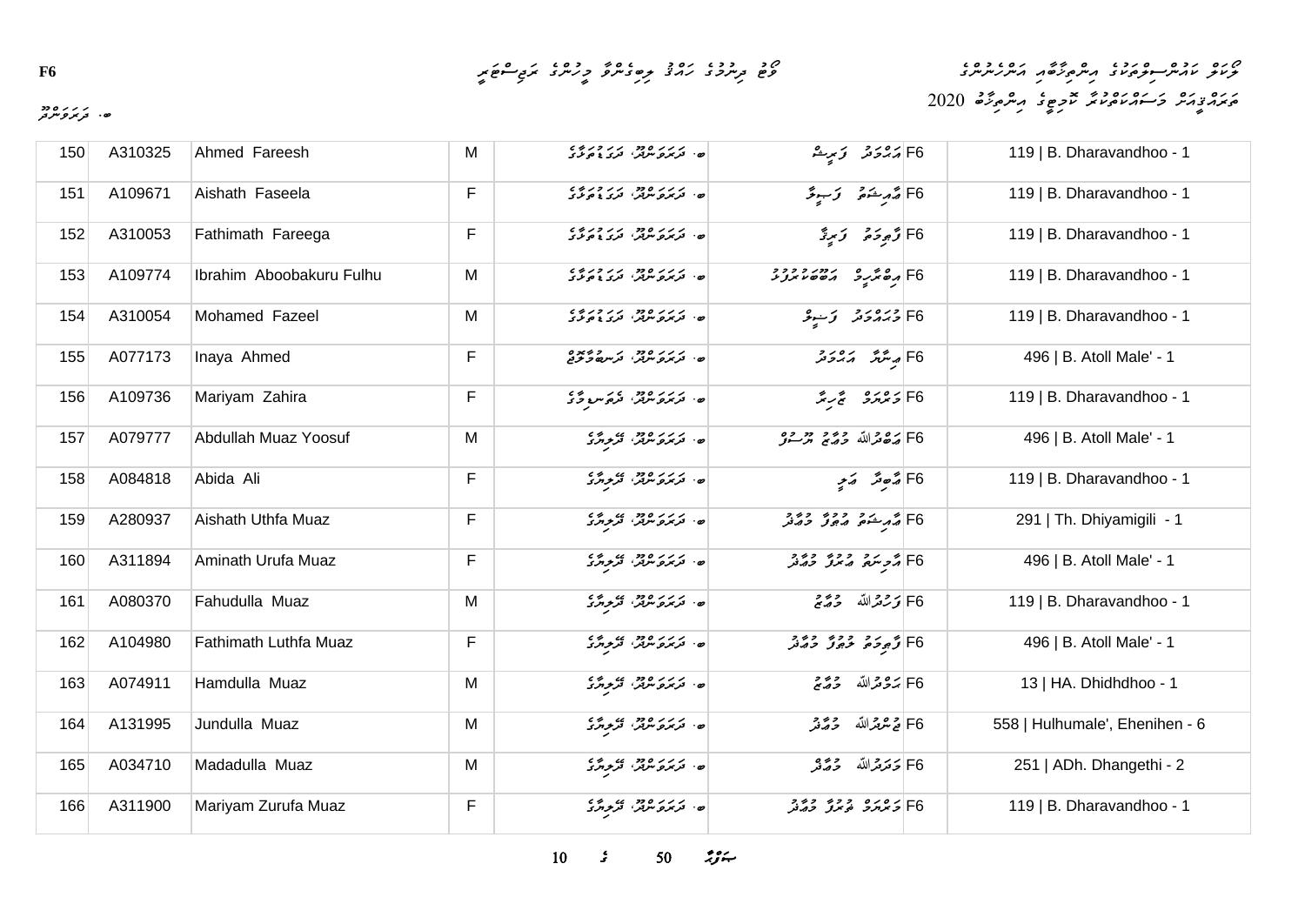*sCw7q7s5w7m< o<n9nOoAw7o< sCq;mAwBoEw7q<m; wBm;vB* م من المرة المرة المرة المرجع المرجع في المركبة 2020<br>مجم*د المريض المربوط المربع المرجع في المراجع المركبة* 

| 167 | A311897 | Riana Ubaid            | F            | ه ۰ تر تر ۶۶۵ و در ۶ تا بر بر در بر در بر در بر در بر در بر در بر در بر در بر در بر در بر در بر در بر در بر در<br>بر در بر در بر در بر در بر در بر در بر در بر در بر در بر در بر در بر در بر در بر در بر در بر در بر در بر در بر | F6 <i>بَدَمَّدَ مَنْ مُ</i> حَمَّد                                                                             | 496   B. Atoll Male' - 1       |
|-----|---------|------------------------|--------------|----------------------------------------------------------------------------------------------------------------------------------------------------------------------------------------------------------------------------------|----------------------------------------------------------------------------------------------------------------|--------------------------------|
| 168 | A034754 | Rushdulla Muaz         | M            | ه به زره دو به در د                                                                                                                                                                                                              | F6 بَرْشُوْتَرَاللَّهُ وَصَفَرَ                                                                                | 496   B. Atoll Male' - 1       |
| 169 | A283972 | Afafa Ahmed            | F            |                                                                                                                                                                                                                                  | F6 مۇتۇ مەردىر                                                                                                 | 119   B. Dharavandhoo - 1      |
| 170 | A250437 | Aroofa Ahmed           | $\mathsf F$  | ه به مرد وجود ده و و و و و و و<br>ه به مرد و سربو به مرد ه مرد و و                                                                                                                                                               | F6 كەتتىر كەردىسى                                                                                              | 119   B. Dharavandhoo - 1      |
| 171 | A311602 | Arukaan Ahmed          | M            | ه بر در ۲۶۵ دره و ۲<br>ه بربروس                                                                                                                                                                                                  | F6 <i>גُسِرْتُمْ بِهِ دُورُو</i> رُ                                                                            | 119   B. Dharavandhoo - 1      |
| 172 | A109888 | Fathimath Adam         | $\mathsf F$  |                                                                                                                                                                                                                                  | F6 وَّجِ حَمَّةَ مَحْمَدَةَ الْمُسَرِّرِينَ مِنْ الْمُسَرِّرِينَ مِنْ الْمُسَرِّرِينَ مِنْ الْمُسَرِّرِينَ مِن | 119   B. Dharavandhoo - 1      |
| 173 | A312483 | Aminath Badhuriyya     | $\mathsf F$  | ە · ئەترىرى تەرەپ ئىرسىرىكى بە                                                                                                                                                                                                   | F6 مُحرِسَمَةً صَفَرَ <i>مِعْهُمْ</i>                                                                          | 119   B. Dharavandhoo - 1      |
| 174 | A109861 | Badheera Mohamed Zahir | $\mathsf F$  | ه · تریزه سربر و تریتر                                                                                                                                                                                                           | F6 ڪَمِرِيَّز 5 پُرو تر پُريز                                                                                  | 119   B. Dharavandhoo - 1      |
| 175 | A141958 | Mohamed Zahir          | M            | ے - تریزہ سرتر، ترینز ک                                                                                                                                                                                                          | F6 <i>جنہ جو جي پڻ</i>                                                                                         | 119   B. Dharavandhoo - 1      |
| 176 | A312481 | Rabeeu Mohamed Zahir   | M            | ە · ئەترىرى قەرىرىگە بەر ئىرىكە                                                                                                                                                                                                  | F6 بَرَجِهِ مُحْرَمَ مِنْ مَحْرِ بِرَبِّرِ                                                                     | 119   B. Dharavandhoo - 1      |
| 177 | A065397 | Mohamed Idrees         | M            | ه . تربره ود.<br>ه . تربره سرتر . تربردگ                                                                                                                                                                                         | F6 <i>\$نەۋەقى مەقەب</i> رىش                                                                                   | 119   B. Dharavandhoo - 1      |
| 178 | A250423 | Shamma Mohamed         | F            | ه مر د وده مر د د د                                                                                                                                                                                                              | F6 خەرج <i>دېم</i> ەر                                                                                          | 119   B. Dharavandhoo - 1      |
| 179 | A103077 | Fathimath Nasira       | $\mathsf{F}$ | ه کربره دو.<br>ه تربروسربر ترسروه ی                                                                                                                                                                                              | F6 <i>وُّهِ دَهُ</i> مُ <i>مَّبِ مُ</i>                                                                        | 558   Hulhumale', Ehenihen - 6 |
| 180 | A033975 | Saamath Yoosuf         | F            | ه · تریروسربر و در دیگر                                                                                                                                                                                                          | F6 گەنى تەرىپى بۇ                                                                                              | 496   B. Atoll Male' - 1       |
| 181 | A124214 | Ahmed Shaheem          | M            | ر در دو دو ده و<br>ه۰ تربروسرتر، تربر ب                                                                                                                                                                                          | F6 كەنزى قىر ئىكەنب                                                                                            | 496   B. Atoll Male' - 1       |
| 182 | A153791 | Aishath Neela          | F            | ے کربرہ دور دور ہے<br>ن <i>ے کربرہ سربل کربر کے</i>                                                                                                                                                                              | F6 مُذہب مُحدِّد مَعرِ مَدَّ                                                                                   | 119   B. Dharavandhoo - 1      |
| 183 | A068122 | Aminath Moosa Fulhu    | F            | ر در دو دو ده و<br>ه۰ تربروسرتر، تربر ب                                                                                                                                                                                          | F6 گەچ ئىگە قەرىمىتى قەتلىرى ئى                                                                                | 496   B. Atoll Male' - 1       |

 $11$  *s* 50  $23$   $\div$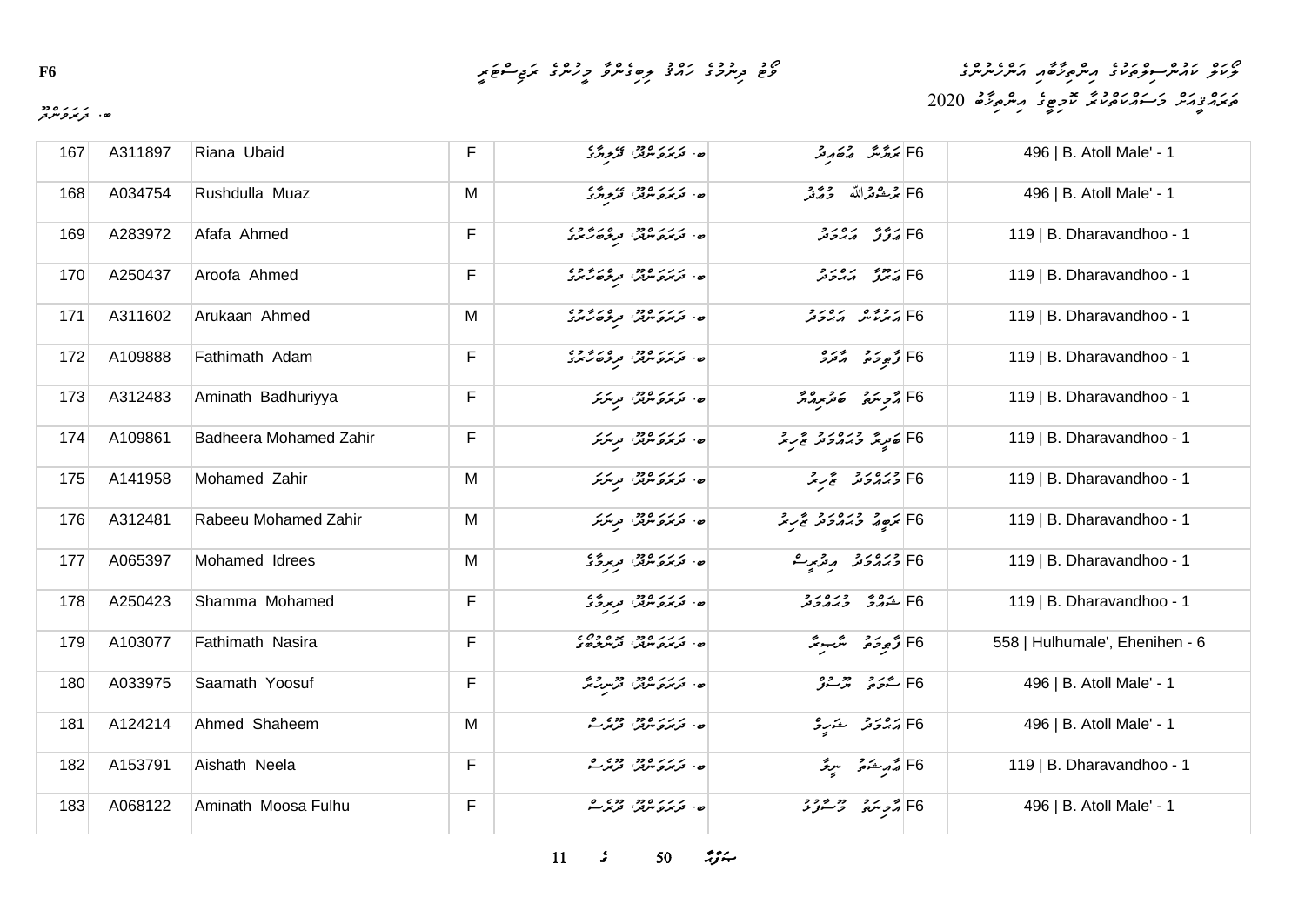*sCw7q7s5w7m< o<n9nOoAw7o< sCq;mAwBoEw7q<m; wBm;vB* م من المرة المرة المرة المرجع المرجع في المركبة 2020<br>مجم*د المريض المربوط المربع المرجع في المراجع المركبة* 

| 184 | A109891 | Fathimath Moosa Fulhu                 | F            | ے - تربرہ سربر، تربر ہے<br>ے - تربرہ سربر، تربر ہے                      | F6 <i>وُجِودَة وَ"گُونَ</i> دُ            | 119   B. Dharavandhoo - 1            |
|-----|---------|---------------------------------------|--------------|-------------------------------------------------------------------------|-------------------------------------------|--------------------------------------|
| 185 | A109639 | Fathimath Neela                       | $\mathsf{F}$ | ے کر برے وہ دورے ہے                                                     | F6 <i>وَّجِودَة</i> سِرْتَمْ              | 119   B. Dharavandhoo - 1            |
| 186 | A056747 | Mariyam Moosa Fulhu                   | $\mathsf F$  | ے - تربرو سربر، تربرے<br>ے - تربرو سربر، تربرے                          | F6 كەنگەر قەرىمىتە بولىدۇ ئا              | 496   B. Atoll Male' - 1             |
| 187 | A109638 | Mariyam Neela                         | $\mathsf F$  | ے کربرہ ووج ووی ہے<br>ن <i>ے کربری سربل کربر کے</i>                     | F6 كەنگەنىڭ سىگە                          | 119   B. Dharavandhoo - 1            |
| 188 | A048460 | Mohamed Sinan                         | M            | ر در دو دو ده و<br>ه۰ تربروسرتر، تربر ب                                 | F6 <i>ڈیزوڈو سینگر</i>                    | 119   B. Dharavandhoo - 1            |
| 189 | A082349 | Abdul Raheem Ahmed                    | M            | ے - تر <i>بر و دو ۔ عادہ</i><br>ے - تر <i>برو</i> سربر <i>، م</i> ر سرچ | F6 בטינגי הבינגיד האבינג                  | 119   B. Dharavandhoo - 1            |
| 190 | A073716 | Ahmed Shifan Abdul Raheem             | M            | ه . در رودو در ده<br>ه . در برو سربر ، در سرج                           | F6 <i>גיב בר جوگر م</i> ص <i>ور مرب</i> ح | 496   B. Atoll Male' - 1             |
| 191 | A311741 | Ali Shathiu                           | M            | ے - تر <i>بر و دو ۔ عادہ</i><br>ن <i>ے - تر برو سربر ، م</i> ر سریح     | F6 كەمچە سەھ بەرگە                        | 119   B. Dharavandhoo - 1            |
| 192 | A109743 | Fathimath Sarunaz                     | $\mathsf F$  | ه . کربره دو . ده ه<br>ه . کربرو سربر ، ارسرچ                           | F6 <i>وَّجِودَةْ</i> سَنَعْرَ يَنْدَى     | 119   B. Dharavandhoo - 1            |
| 193 | A082350 | Mariyam Farahanaz                     | F            | נ גנג סרב גו שים.<br>שי <sub>בנו</sub> <i>בניקר איינ</i> ה              | F6 كەبەر ئەيرىشى                          | 496   B. Atoll Male' - 1             |
| 194 | A058147 | Mohamed Shujau Abdul Raheem           | M            | נ גנג סרב גודם<br>שי <sub>בנו</sub> גע הענג'י הענג                      | F6 دره درو دروو دره ده در و               | 496   B. Atoll Male' - 1             |
| 195 | A311990 | Abdul Hakeem Aboobakuru               | M            | ه تریزوسرتی ژمی بر                                                      | F6 בסתל בין המסטית                        | 119   B. Dharavandhoo - 1            |
| 196 | A311991 | Nazma Abdul Hakeem                    | $\mathsf F$  | ھ تر <i>تر قرمانی و</i> مرد د                                           | F6 يت <sub>غو</sub> ر مەمە <i>روبەر</i> ۋ | 730   Reethi Beach Resort Maldives-1 |
| 197 | A311993 | Nuhadhu Abdul Hakeem                  | M            | ھ تریزو مربر اور محمد<br>مستقریب اور محمد                               | F6 يرتزنر مەھىر <i>وبەر</i> ۋ             | 119   B. Dharavandhoo - 1            |
| 198 | A064412 | Aishath Fazlee                        | $\mathsf F$  | ه . تربره دود . ره د د .<br>ه . تربره سرتر . تر موجرد                   | F6 مُصِيحَة وَيَجْعِ                      | 496   B. Atoll Male' - 1             |
| 199 | A165830 | AZMEE MOHAMED HUSSAIN<br><b>FULHU</b> | F            | ه کريزه دو ده ده.<br>ه تريزوسرتر ژهونرو                                 | F6 <i>ړې و درورو رئے مرسر و</i> و         | 119   B. Dharavandhoo - 1            |
| 200 | A024860 | Mohamed Hussain Fulhu                 | M            | ه کريمرو سرقر ده ده ده.<br>ه کريمرو سرقر توجو شرک                       | F6 درەرد جنسە مورد                        | 496   B. Atoll Male' - 1             |

*12 sC 50 nNw?mS*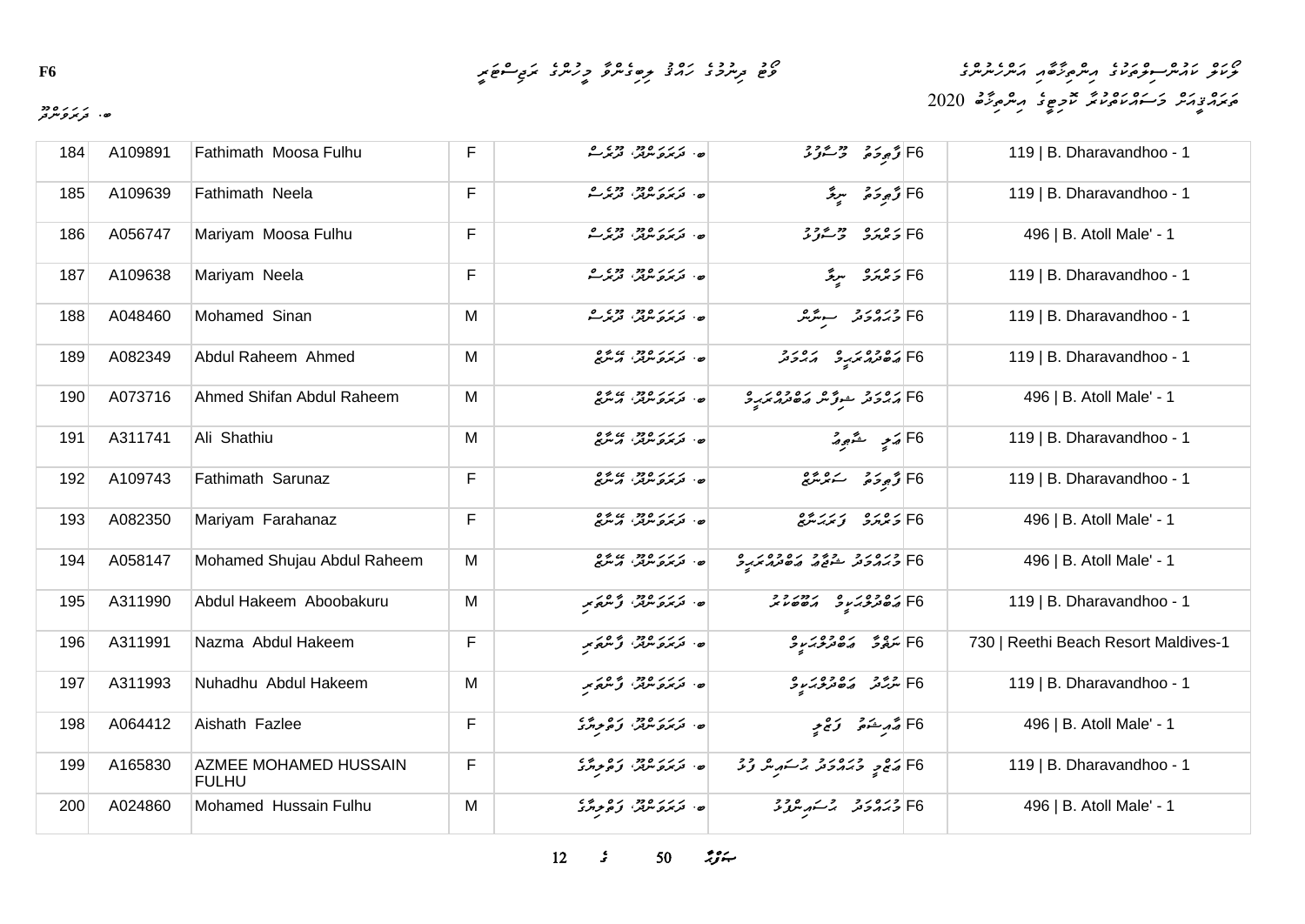*sCw7q7s5w7m< o<n9nOoAw7o< sCq;mAwBoEw7q<m; wBm;vB* م من المرة المرة المرة المرجع المرجع في المركبة 2020<br>مجم*د المريض المربوط المربع المرجع في المراجع المركبة* 

| 201 | A084527 | Amjad Yoosuf                | M            | ه· تریزویس و ترور                                                                                             | F6   ایرونو تر ایر فرانستر از ایران<br>منابه ایران | 119   B. Dharavandhoo - 1  |
|-----|---------|-----------------------------|--------------|---------------------------------------------------------------------------------------------------------------|----------------------------------------------------|----------------------------|
| 202 | A250426 | Asra Amjad Yoosuf           | $\mathsf{F}$ | ە ئەترىرە دەر دىر د                                                                                           | F6   پر هېڅه پر دې چې پر سرو                       | 119   B. Dharavandhoo - 1  |
| 203 | A109779 | Mamdooha Abdul Shakoor      | F            | ە ئەترىر ۋە ئەر دېرە<br>ھەر <i>ئەترى ئەرىر</i>                                                                | F6 دەددى ھەقەرە مەددە                              | 119   B. Dharavandhoo - 1  |
| 204 | A092254 | Ali Ziyad                   | M            | ه · مرمره معرفه و محرم العرب العرب العرب المحرم من                                                            | F6 کھ پی موگھر                                     | 119   B. Dharavandhoo - 1  |
| 205 | A109733 | Aminath Fazeena             | F            | ه به در در در در در در در در د                                                                                | F6 مَرْحِ مَعْهُ وَمِيمٌ                           | 119   B. Dharavandhoo - 1  |
| 206 | A312007 | Hassan Ziyadh               | M            | ه · ترمره سرچي کوم سور سرچرمر                                                                                 | F6   پرسکسٹر ہے ہ <i>ڑ</i> وتر                     | 298   Th. Thimarafushi - 1 |
| 207 | A092255 | Hussain Ziyad               | M            | ه · ترمره سرچي کوم سور سرچرمر                                                                                 | F6 بر سمبر مر سمبر مرد تر                          | 119   B. Dharavandhoo - 1  |
| 208 | A312000 | Mohamed Saeed Aboobakuru    | M            | ه به در در دود.<br>ه به تریزه سرتر که در سرتره بر                                                             | F6 בגם גם המיני בי המיני ב                         | 119   B. Dharavandhoo - 1  |
| 209 | A109603 | Muneera Hussain             | F            | ه · مرمره معرفر و محرم مسر مسر محمد المسر من                                                                  | F6 ڈسریمًا کے مشہد می                              | 119   B. Dharavandhoo - 1  |
| 210 | A109766 | <b>Ahmed Shakir Ibrahim</b> | M            | ه کربره دو بروه<br>ه کربرو نربر، زیرم                                                                         | F6 كەندىق شەرىخ مەھەردى                            | 119   B. Dharavandhoo - 1  |
| 211 | A109765 | Aminath Nashida             | $\mathsf F$  | ه بربر وده بروه<br>ه تربروسرتر، و درج                                                                         | F6 گەج سَرَمْ \$ سَرْسُومَّرْ                      | 119   B. Dharavandhoo - 1  |
| 212 | A311955 | Azmeel Shakir               | M            | ه کربره دو روه<br>ه کربرو نربر زمرج                                                                           | F6 <i>ھينج ج</i> گ ڪيونگر                          | 119   B. Dharavandhoo - 1  |
| 213 | A103618 | Jadulla Shakir              | M            | ر در رود.<br>ه۰ تربروسرتر، و در م                                                                             | F6 قَوْمَرْاللّه شَّمْ مِرْ                        | 496   B. Atoll Male' - 1   |
| 214 | A109763 | Khadeeja Shakir             | F            | ه کريزه در ور ده و                                                                                            | F6 كَتَمَتِيعٌ مُسْتَمَمِ مُرْ                     | 119   B. Dharavandhoo - 1  |
| 215 | A109764 | Shurufa Shakir              | $\mathsf{F}$ | ه کربره دو بره ه<br>ه کربرو سربر و درج                                                                        | F6 شەندۇ شەرىخە                                    | 119   B. Dharavandhoo - 1  |
| 216 | A403588 | Ahmed Mueez                 | M            | ھ ترىرى مەدىبە ئەتىم                                                                                          | F6 كەندى قەمەنگە                                   | 119   B. Dharavandhoo - 1  |
| 217 | A250470 | Ifaaz Umaru Faaiz           | M            | ە · ئەترىر قەدەر بەلەر ئەتتى / ئالىمى / ئالىما / ئالىما / ئالىما / ئالىما / ئالىما / ئالىما / ئالىما / ئالىما | F6 مِرْدَّةً. مُحَمَّدُ رُّمَّةً                   | 119   B. Dharavandhoo - 1  |

*13 sC 50 nNw?mS*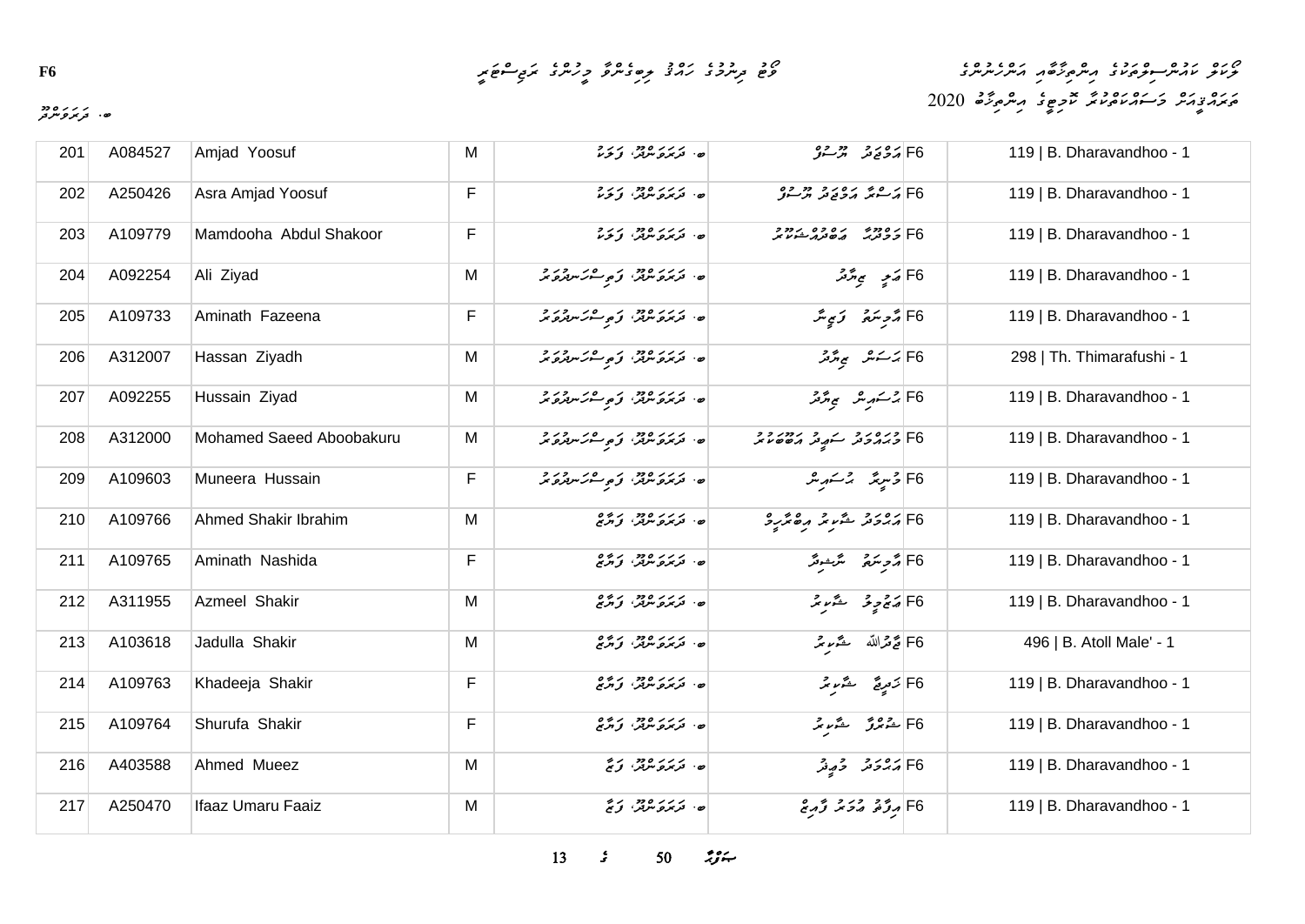*sCw7q7s5w7m< o<n9nOoAw7o< sCq;mAwBoEw7q<m; wBm;vB* م من المرة المرة المرة المرجع المرجع في المركبة 2020<br>مجم*د المريض المربوط المربع المرجع في المراجع المركبة* 

| 218 | A354343 | Mohamed Mubaariz    | м | ە ·   ترىزو تەرەپ   تونتج     ت                                                                                                                                                                                                 | F6 <i>وُبُرُودُو وُهُ</i> مِيْ    | 119   B. Dharavandhoo - 1      |
|-----|---------|---------------------|---|---------------------------------------------------------------------------------------------------------------------------------------------------------------------------------------------------------------------------------|-----------------------------------|--------------------------------|
| 219 | A109858 | Umar Faiz           | M | ر ر ر د د د د د د کار د کار د کار د کار د کار د کار د کار د کار د کار د کار د کار د کار د کار د کار د کار د کا                                                                                                                  | F6 ح <i>5 م گرم</i> مح            | 119   B. Dharavandhoo - 1      |
| 220 | A109856 | Zoona Abdul Samad   | F | ە · ئەترىر 20°، ئ                                                                                                                                                                                                               | F6 تج تر می محمد مرد و            | 119   B. Dharavandhoo - 1      |
| 221 | A056939 | Aishath Shaira      | F | ه بر در ود.<br>ه بر دیگر سربل و برج د                                                                                                                                                                                           | F6 مُرمِسَمَ صُمَّمِ مُّ          | 496   B. Atoll Male' - 1       |
| 222 | A123892 | Ashraf Hussain      | м | ه . در در دود.<br>ه . تر در مرتد . د ٍ در د د                                                                                                                                                                                   | F6 كەشىمىز بەسىھەشر               | 119   B. Dharavandhoo - 1      |
| 223 | A109681 | Hassan Ahmed        | M | ە بەرىرەدە<br>ھ تەيمەھەرىش ۋىمەنى ئ                                                                                                                                                                                             | F6 يَرْسَمْشْ مَدْرَوْمْر         | 119   B. Dharavandhoo - 1      |
| 224 | A074729 | Ahmed Nasih         | M | ه به مرس ود و عروف و د                                                                                                                                                                                                          | F6 كەنزى قىلىدىگە                 | 119   B. Dharavandhoo - 1      |
| 225 | A109646 | Ameena Hussain      | F | ے۔ دربر میں میں میں دیا<br>جو انگریزی مربر او مگرم مربع د                                                                                                                                                                       | F6 كەچ ئىر 2-ئىرىنلە              | 558   Hulhumale', Ehenihen - 6 |
| 226 | A109654 | Hassan Nasih        | M | ے گریزہ سربل کر سربر ہے ۔                                                                                                                                                                                                       | F6   يَرْسَدُ مُدَّرْ مِدْرُ      | 496   B. Atoll Male' - 1       |
| 227 | A072847 | Mueena Zuhudha      | F | ه به مرس ود و عروف و د                                                                                                                                                                                                          | F6 ج <i>ي مير ج</i> جي جو تقر     | 558   Hulhumale', Ehenihen - 6 |
| 228 | A109802 | Ahmed Nisham        | M | ه به تریزه در دوره و به در در در در در استرات در استرات در استرات در استرات در استرات در استرات در استرات در ا<br>در استرات در استرات در استرات در استرات در استرات در استرات در استرات در استرات در استرات در استرات در استرات | F6 كەيمى كىلى س <sub>ى</sub> شگى  | 496   B. Atoll Male' - 1       |
| 229 | A071907 | Aminath Solih       | F | ه برنز ود.<br>ه ترنزو ترتر، و پیرو ترد د                                                                                                                                                                                        | F6 مُّحِسَمُ مُّعَجِّدُ           | 496   B. Atoll Male' - 1       |
| 230 | A071908 | Fathimath Nazeera   | F | ه کربره دو.<br>ه تربره سربر و سرگرسرد د                                                                                                                                                                                         | F6 <i>وَّجِوَدَة</i> سَمْدٍ مَّرَ | 119   B. Dharavandhoo - 1      |
| 231 | A071909 | Mohamed Faseeh      | M | ه برگروه ده.<br>ه ترکروکرفرا و سرگرمرد د                                                                                                                                                                                        | F6 <i>\$222 قرىبور</i>            | 119   B. Dharavandhoo - 1      |
| 232 | A109602 | Ahmed Atheef        | M | ه · تریزویس ویچ                                                                                                                                                                                                                 | F6 كەندى قىر كەرگە بىر ئى         | 119   B. Dharavandhoo - 1      |
| 233 | A312496 | Aminath Azulifa     | F | ے - تریزو سربل، ویج                                                                                                                                                                                                             | F6 مُجِسَعَةٍ صَنْحَ مِوَّرٌ      | 119   B. Dharavandhoo - 1      |
| 234 | A104778 | Hanan Ahmed Nasheed | F | ر در دود. ورد ده و.<br>ه۰ تربره برتر، و و بربرگ                                                                                                                                                                                 | F6 كەنگەر <i>مەدى مەش</i> بىر     | 496   B. Atoll Male' - 1       |

*14 sC 50 nNw?mS*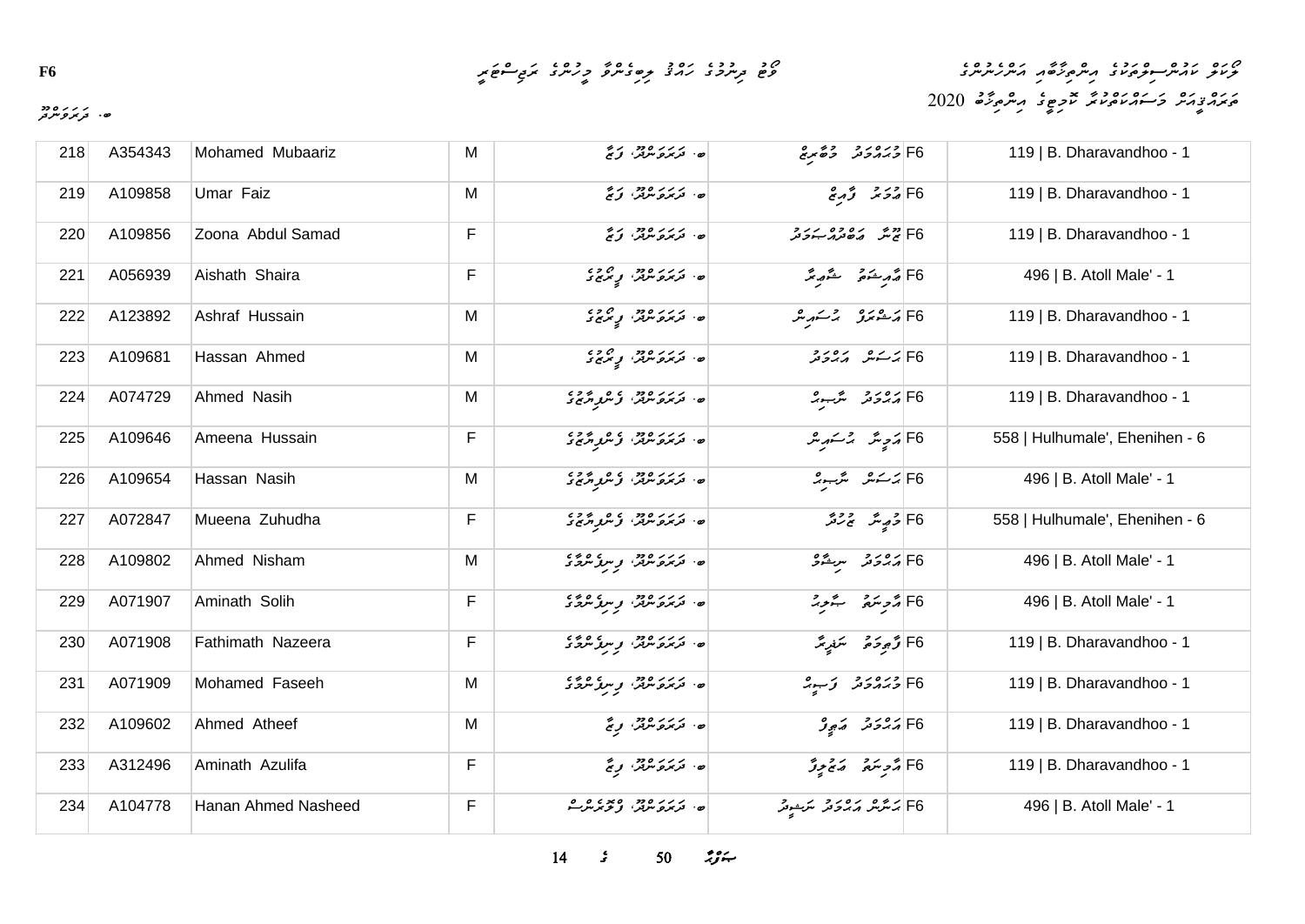*sCw7q7s5w7m< o<n9nOoAw7o< sCq;mAwBoEw7q<m; wBm;vB* م من المرة المرة المرة المرجع المرجع في المركبة 2020<br>مجم*د المريض المربوط المربع المرجع في المراجع المركبة* 

| 235 | A312301 | <b>Afaaf Ahmed Nasheed</b> | F           | ر در دود و ده ده و.<br>ه۰ تربروسرتر، و و بر سوځ             | F6 <i>בَرُدُّوْ   دَرْدُوَ</i> تْرَ   سَرَشِيشْ | 496   B. Atoll Male' - 1       |
|-----|---------|----------------------------|-------------|-------------------------------------------------------------|-------------------------------------------------|--------------------------------|
| 236 | A023900 | Fathimath Naila            | F           | ה הגנים כך הבנים<br>סי הני <i>ת</i> פיתה <sub>ב</sub> יתבצ  | F6 رَّجِ دَمَرَ مَسْرَدَّ                       | 496   B. Atoll Male' - 1       |
| 237 | A109606 | Hussain Wajeeh             | M           | ه در ده دو در ده د<br>ه در در در زمرد د                     | F6 پڑے پہلا کے <sub>مح</sub> افیے ح             | 119   B. Dharavandhoo - 1      |
| 238 | A109845 | Kamla Wajeeh               | F           | ه کربره دو وره و.<br>ه تربروسربر و سرو د                    | F6 ئەۋى <sup>ج</sup> مەي 2                      | 558   Hulhumale', Ehenihen - 6 |
| 239 | A039833 | Mohamed Nizam              | M           | ه کربره دو وره و<br>ه تربروسربر و سرچ                       | F6 3223 سِهَّرً                                 | 496   B. Atoll Male' - 1       |
| 240 | A109844 | Nuzla Wajeeh               | $\mathsf F$ | ه در در وده و د ده و<br>ه در تر تر تر در در                 | F6 ش& تھ تھے ت                                  | 558   Hulhumale', Ehenihen - 6 |
| 241 | A109632 | Ramla Wajeeh               | F           | ے - دریرہ - دریرہ<br>ے- تر دی سربر - تر سرچ د               | F6 يَرُوْنَى     مَيْ رَ                        | 496   B. Atoll Male' - 1       |
| 242 | A058815 | Saleema Hassan Fulhu       | $\mathsf F$ | ه کربره دو وره د<br>ه تربروسربر، وسرد د                     | F6 سَعِرةُ بَرَسَة مَدْيَوْتَرَ                 | 558   Hulhumale', Ehenihen - 6 |
| 243 | A068239 | Sharafiyya Wajeeh          | F           | ه کربره دو وره و<br>ه تربروسربر و سرچ                       | F6 خ <i>ەتزومەگە ق</i> ەيچ <sup>ى</sup>         | 558   Hulhumale', Ehenihen - 6 |
| 244 | A109644 | Abdul Hameed Aboobakuru    | M           | ے کر برے وہ موجود<br>نصف کر بھی موجود کا کافر               | F6 בטעל בי המיני ב                              | 119   B. Dharavandhoo - 1      |
| 245 | A092536 | Abdulla Rasheed            | M           | ے - تر <i>بر کر وہ میں</i><br>ن <i>ے - تر برق بر</i> تر - ک | F6 كەھەراللە كەخومىر                            | 119   B. Dharavandhoo - 1      |
| 246 | A111675 | Ahmed Firag                | M           | ر ر ر ر و دو.<br>ن - تر برو سرتر ، ک تر                     | F6 كەندى قىر بورىتى قى                          | 452   Maafushi Jail - 1        |
| 247 | A060661 | Aishath Rizla              | F           | ر ر ر ر ده دو.<br>ن تربره سربر، ک تر                        | F6 مُدمِسْمَة مِنْ مَحَمَّد                     | 558   Hulhumale', Ehenihen - 6 |
| 248 | A109642 | Fathimath Rihla            | F           | ے کرے ووج ہوو<br>ن <i>ے کر پری سر</i> تر' کے تر             | F6 <i>وَّجِوَدَة</i> بِرِيْدَ مِ                | 119   B. Dharavandhoo - 1      |
| 249 | A109640 | Ibrahim Rasheed            | M           | ے کرے وجود ہے۔<br>نصف کر <i>مرکز کی گر</i>                  | F6 مەھەرىپى تەرەپەر                             | 284   Dh. Kudahuvadhoo - 1     |
| 250 | A109643 | Latheefa Idrees            | F           | ے کر دے وہ ہو۔<br>نصف کر مرکزی کے کر                        | F6 كرَ <sub>جو</sub> ِرَ مرتزيبِ هو             | 119   B. Dharavandhoo - 1      |
| 251 | A109641 | Migudhad Abdul Hameed      | M           | ر در ر ه دو.<br>ن در تر تر تر تر تر                         | F6 <i>وِدْمَرْتْھ مُڑھوکوب</i> وٹر              | 496   B. Atoll Male' - 1       |

*15 sC 50 nNw?mS*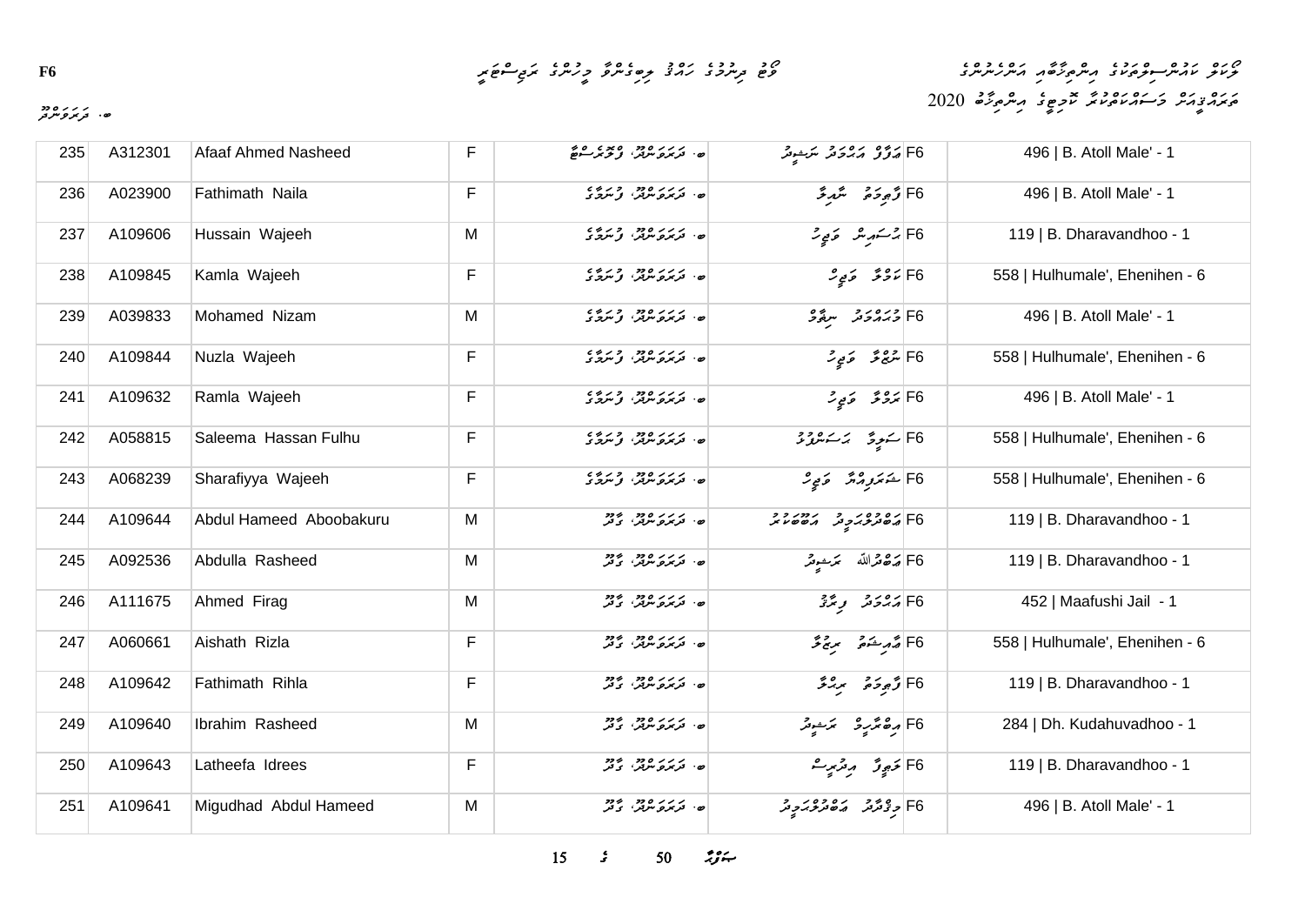*sCw7q7s5w7m< o<n9nOoAw7o< sCq;mAwBoEw7q<m; wBm;vB* م من المسجد المسجد المسجد المسجد المسجد العام 2020<br>مسجد المسجد المسجد المسجد المسجد المسجد المسجد المسجد المسجد ال

| 252 | A312386 | Migudham Abdul Hameed       | M           | ے - رے دوم موجود ہے۔<br>ن = تعری <i>مر</i> ی تعریف ک                 | F6 <i>وڏنگ</i> و <i>مڪنرونگ</i> ونگر  | 119   B. Dharavandhoo - 1  |
|-----|---------|-----------------------------|-------------|----------------------------------------------------------------------|---------------------------------------|----------------------------|
| 253 | A312387 | Mish'al Abudhul Hameed      | M           | ے کر برے وہ موجود<br>نصف کر بھی موجود کا کافر                        | F6 ج <i>ي شهر في مقابر فرند و ت</i> ر | 496   B. Atoll Male' - 1   |
| 254 | A067437 | Mohamed Abdul Hameed        | M           | ے کرے میں میں<br>ن تر <i>پری سر</i> تر کی                            | F6 دره در بره ده در د                 | 284   Dh. Kudahuvadhoo - 1 |
| 255 | A114821 | Mohamed Zayan Mukhthar      | M           | ر در ده دو ۵ ۵ ه ده ده<br>به ترس سربل کرم و سرس                      | F6   1970 من مرکش و دورو              | 119   B. Dharavandhoo - 1  |
| 256 | A021996 | Mukhthar Yoosuf             | M           | د در ده دو ۵ ۵ وه ده<br>۲۰۰۰ ترمزوسرتر، د مروسر                      | F6 كَرْمَوْمَرْ بِرْمِيْنِ            | 119   B. Dharavandhoo - 1  |
| 257 | A041887 | Moosa Ahmed                 | M           | נגנ ספר כמכר באשר בין האשר.<br>ישי " בניבע ביני בין ביני ביני ביו בי | F6 تخريم برندوتر                      | 496   B. Atoll Male' - 1   |
| 258 | A312480 | <b>Ahmed Muaavin Mufeed</b> | M           | ه کربره دو وه وه<br>ه تربروسرتر، ژنوژو                               | F6 كەبۇرى ئەھمەھەر ئۇيۇ               | 114   B. Kudarikilu - 1    |
| 259 | A250468 | Ali Muasir                  | M           | ر در در ده ده وه<br>ه۰ تربروسرتر، ژنوژو                              | F6 <i>ڇَجِ - جُهُ</i> جِيمُ           | 119   B. Dharavandhoo - 1  |
| 260 | A109719 | Gamariyyath Ibrahim         | $\mathsf F$ | ه کربره دو وه وه<br>ه تربره تربر د وژو                               | F6 تَوَسِّدِهُ مَنْ مِنْ مُرْسِرَةٌ   | 119   B. Dharavandhoo - 1  |
| 261 | A109819 | Ibrahim Mufeed              | M           | ه بربر ده دو وه وه<br>ه تربروسرتر، ژنوژو                             | F6 <sub>مر</sub> ھ تژر و تح و پار     | 119   B. Dharavandhoo - 1  |
| 262 | A312478 | Mohamed Muaaviz Mufeedh     | M           | ر در ده دو وه ده<br>ه۰ تربروسرتر، ژنوژو                              | F6 درورو ووژو و وړور                  | 496   B. Atoll Male' - 1   |
| 263 | A109634 | Adila Ibrahim               | F           | ر د د د ه وو د و د و و و و و و<br>ن د اندېرو سرتر او د مرسم سرو      | F6 مَّىرِمَّ مِـ مَحْرِرِ 3           | 119   B. Dharavandhoo - 1  |
| 264 | A250416 | Aishath Areeka              | $\mathsf F$ | ر ر ر ه دد<br>ن . تر بر و سرتر و بر بح بر ی                          | F6 مەم ھەمبەر كەنبەر ئىتىلگە          | 496   B. Atoll Male' - 1   |
| 265 | A311919 | Athika Abdul Salaam         | F           | ر ر ر ه دد<br>ن . تر برو سرتر ، و ب بر .                             | F6 مُحمِرَّ مُصْرَمُ مَحْرَدُ         | 496   B. Atoll Male' - 1   |
| 266 | A109633 | Misthah Abdul Salaam        | M           | ر ر ر د وو.<br>ن - تربرو سرتر - د و ر بح برو                         | F6 در ده ده دروه دو                   | 119   B. Dharavandhoo - 1  |
| 267 | A089757 | Mohamed Rifath              | M           | ر ر ر د وو.<br>ن - تربرو سرتر - د څر ر بح بری                        | F6 <i>32828 برؤمة.</i>                | 121   B. Eydhafushi - 1    |
| 268 | A068580 | Ali Naseem                  | M           | ر ر ر د ه ده د و ه د و د<br>ه۰ تر برو سرتر ٬ و و بح بری              | F6 <i>ڇُجِ سَرَ-ڀ</i> وُ              | 496   B. Atoll Male' - 1   |

 $16$  *s* 50  $29$   $\div$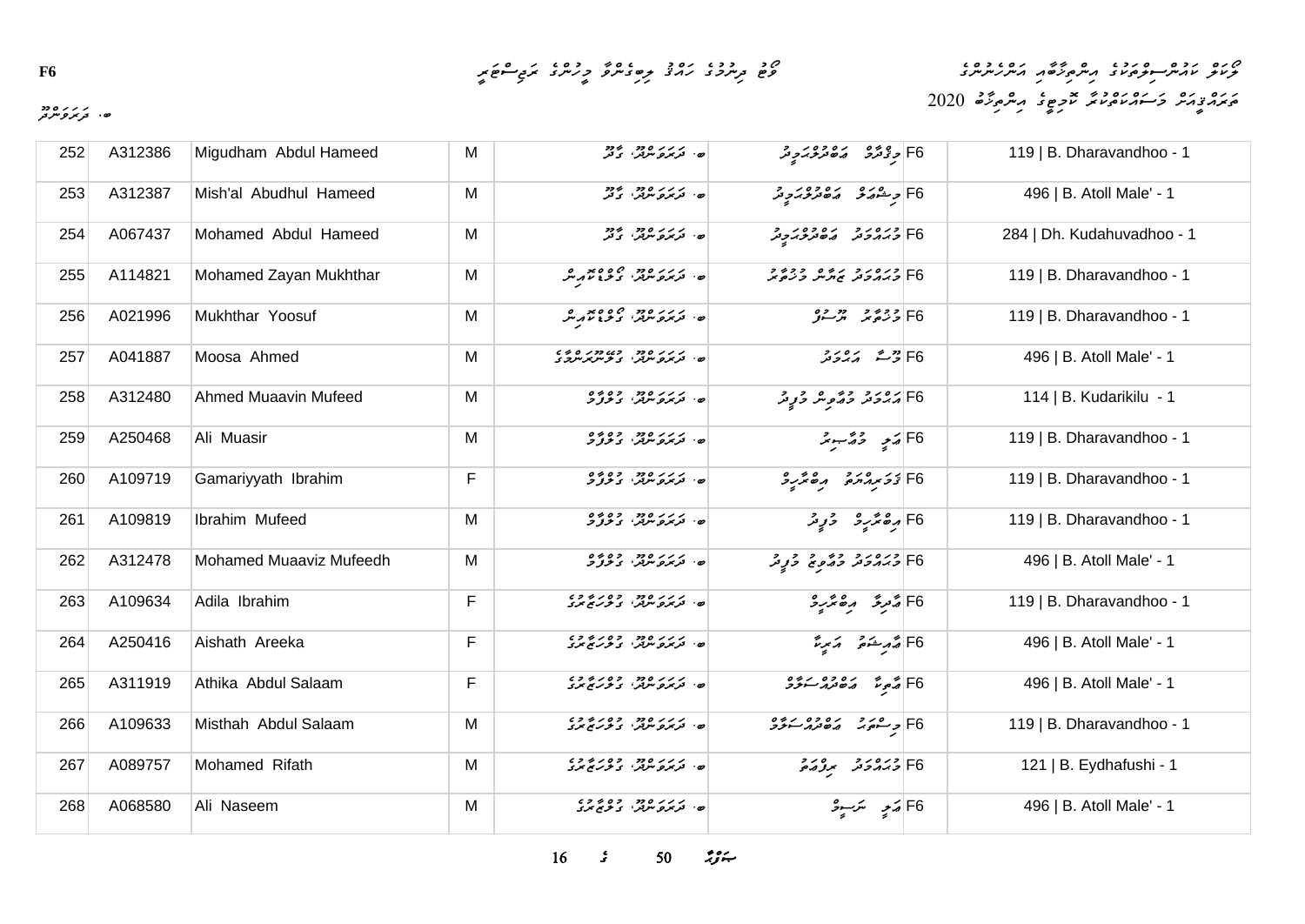*sCw7q7s5w7m< o<n9nOoAw7o< sCq;mAwBoEw7q<m; wBm;vB* م من المرة المرة المرة المرجع المرجع في المركبة 2020<br>مجم*د المريض المربوط المربع المرجع في المراجع المركبة* 

| 269 | A081437 | Arif Naseem                   | M           | ر ر ر د ده د د د د د د<br>ه۰ تربرو سربر ک ژبح بری              | F6 مجموع محرسوقر                         | 496   B. Atoll Male' - 1       |
|-----|---------|-------------------------------|-------------|----------------------------------------------------------------|------------------------------------------|--------------------------------|
| 270 | A069435 | Mohamed Naseem                | M           | ر در در ده د ده ده.<br>ه۰ تربروسرتر، د نرج برد                 | F6 <i>\$222 مگرسو</i> \$                 | 496   B. Atoll Male' - 1       |
| 271 | A068461 | Adhila Ibrahim Fulhu          | F           | ه . تربره و ده . وه<br>ه . تربره سربر . و و برو                | F6 مۇمرۇ ب <i>رھ ئۈرۈ ۋ</i> ۇ            | 119   B. Dharavandhoo - 1      |
| 272 | A007160 | Ahmed Majid                   | M           | ە · ئەترىرە « بەر بەر ب                                        | F6 كەندى قىلى قىلىنى ئىلگەندا ئىل        | 119   B. Dharavandhoo - 1      |
| 273 | A079041 | Abdulla Waheed                | м           | ه · تریروسه کرد کرد و                                          | F6 كەھەراللە   كەبوقر                    | 558   Hulhumale', Ehenihen - 6 |
| 274 | A250433 | Haifa Abdulla                 | $\mathsf F$ | ھ · ترىرى مەدەر كەركە بە                                       | F6 ك <i>تروق مك</i> اه كالله             | 558   Hulhumale', Ehenihen - 6 |
| 275 | A250434 | Thuhufa Abdulla               | F           |                                                                | F6 حرير كم صرح الله                      | 496   B. Atoll Male' - 1       |
| 276 | A311964 | Humam Mohamed                 | M           | ە ئەترىرى دەھ كەم دەھ شەش                                      | F6 رُوُو وَرَوْدُو                       | 119   B. Dharavandhoo - 1      |
| 277 | A311963 | Husham Mohamed                | M           | ے - تربرو میں - ترج بروکوشکر                                   | F6 رُسُوڤ ويرە دىر                       | 119   B. Dharavandhoo - 1      |
| 278 | A109836 | Mariyam Suzaira               | F           | ے - تربرو سربر - تربر برو و شہر                                | F6 كەنگەر قىيىم ئىگە بىر                 | 558   Hulhumale', Ehenihen - 6 |
| 279 | A062628 | Mohamed Abdul Raheem          | M           | ه به تربر در دور در دوستانگر<br>به تربره نیزان کرم برد و شونگر | F6 32022 2022 F6                         | 119   B. Dharavandhoo - 1      |
| 280 | A109676 | Sameera Ali                   | F           | ە · ترىرى مەدە بەر مەدىرى بولىدىش                              | F6 ڪوپٽر گھيو                            | 119   B. Dharavandhoo - 1      |
| 281 | A310026 | <b>Mohamed Mihad Musthafa</b> | M           | ے مریرہ میں رکھ                                                | F6 درورور <sub>م</sub> رتد دمبور         | 496   B. Atoll Male' - 1       |
| 282 | A109809 | Musthafa Rasheed              | M           | ه به ترتره ودو.<br>ه به ترتره سرتر از پرتر                     | F6 كۈسك <sub>ى</sub> تى ئۆزگە ئىرىئىيەتر | 119   B. Dharavandhoo - 1      |
| 283 | A161755 | Aishath Maisha Ahmed          | F           | ه · تریزو برود محمد برود                                       | F6 مُصِنْعَمْ وَمِثْ مَدْوَمْر           | 119   B. Dharavandhoo - 1      |
| 284 | A107063 | Shehereena Nasir              | F           | ه · تریزو برود بخ مریز و مح                                    | F6 ڪر <i>گريونگر</i> گرجونگر             | 119   B. Dharavandhoo - 1      |
| 285 | A250496 | Aalif Hassan                  | M           | ه · تریرو سرچر، روبرو                                          | F6 م <i>گون</i> گ ترکنگر                 | 119   B. Dharavandhoo - 1      |

*17 sC 50 nNw?mS*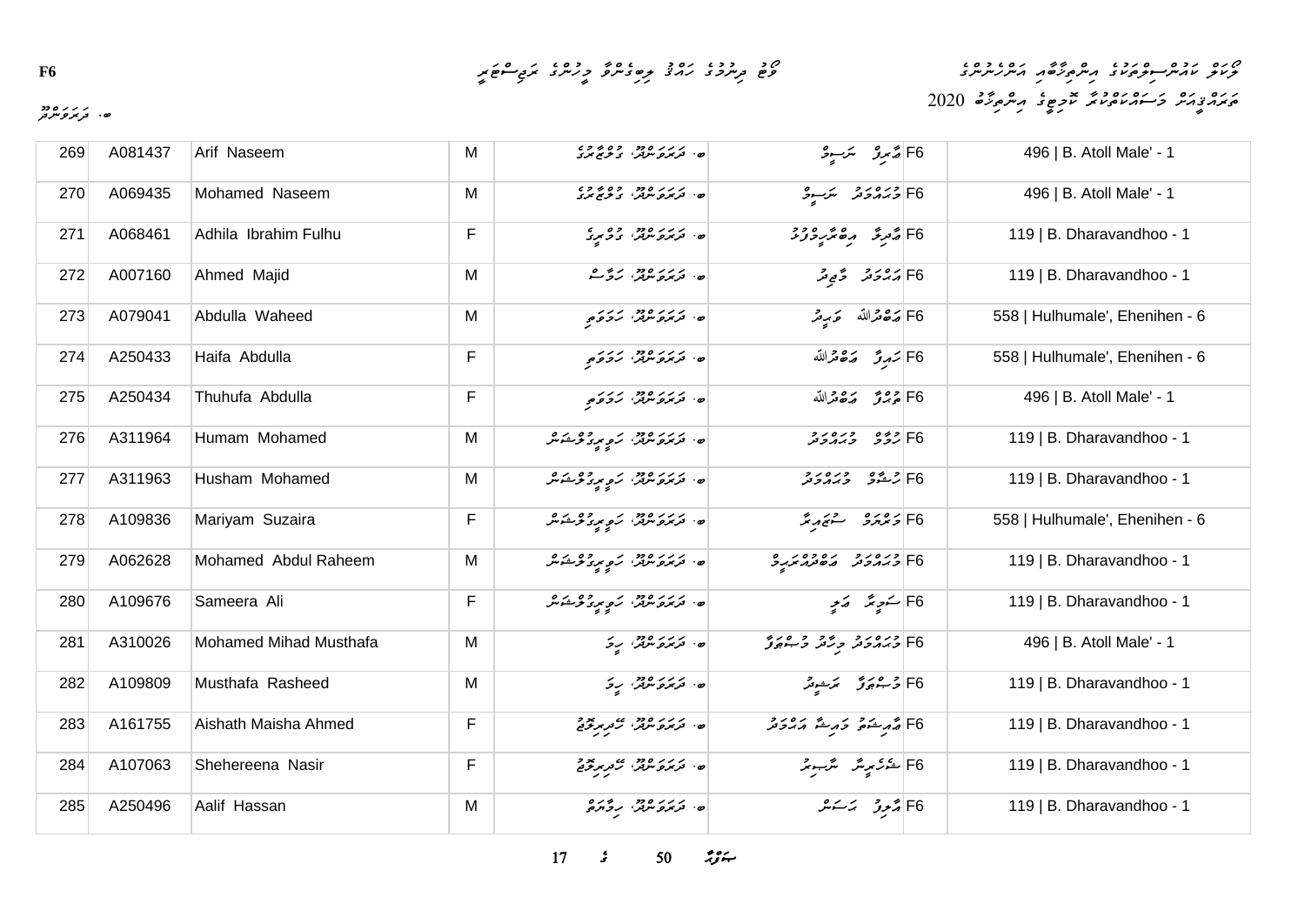*sCw7q7s5w7m< o<n9nOoAw7o< sCq;mAwBoEw7q<m; wBm;vB* م من المرة المرة المرة المرجع المرجع في المركبة 2020<br>مجم*د المريض المربوط المربع المرجع في المراجع المركبة* 

| <b>33 0 1 1 1</b>     |  |
|-----------------------|--|
| د <i>مربر و س</i> ر م |  |

| 286 | A160926 | Ahmed Abaan Ashraf     | M            | ه · تریروسه بروسرو                                      | F6 גיבני, גەپر גىشەر ۋ             | 119   B. Dharavandhoo - 1      |
|-----|---------|------------------------|--------------|---------------------------------------------------------|------------------------------------|--------------------------------|
| 287 | A250498 | Anoof Hassan           | M            | ه . تربره ود.<br>۴- تربره سرتر، برو بره                 | F6 كەنترىق ئەسكەنگر                | 119   B. Dharavandhoo - 1      |
| 288 | A060388 | Ashraf Hassan          | M            | ه ورد ود.<br>ه ترنده سربر در وره                        | F6 كەش <i>ەترۇ بى</i> كەش          | 496   B. Atoll Male' - 1       |
| 289 | A073666 | Hassan Nizar           | M            | ه کريمه دين روبره<br>ه کريمه سرگر روبره                 | F6 يَرْسَدُ مِنْ مِنْ مِنْ         | 119   B. Dharavandhoo - 1      |
| 290 | A309908 | Sahiyya Hassan Nizaaru | $\mathsf{F}$ | ه . تربره ود .<br>ه . تربره سرتر . رو بره               | F6 س <i>تهره، بۇ برسكىر</i> سرچ بر | 119   B. Dharavandhoo - 1      |
| 291 | A107428 | Shamsiyya Hassan       | $\mathsf{F}$ | ه . تربره ود .<br>ه . تربره سربر . بر د در .            | F6 خۇچ سو <i>مەمگە بەسكى</i> گە    | 119   B. Dharavandhoo - 1      |
| 292 | A141910 | Shaziyya Hassan        | F            | ه . تربره ود .<br>ه . تربروسرتر . رو برو                | F6 شَغْرِهُ جُمْ بَرْسَة مَسْ      | 119   B. Dharavandhoo - 1      |
| 293 | A309911 | Shazra Hassan          | $\mathsf{F}$ | ه . تر بر وجه . د . د .<br>ه . تر برو شهر . بر د در و   | F6 شۇرنى ئەس <i>تەنل</i>           | 558   Hulhumale', Ehenihen - 6 |
| 294 | A109782 | Aminath Rasheeda       | F            | ە بەر رەپىي بەترومى<br>ھەمەترىترە بىرى بەترىسى          | F6 مُجِسَمَ سَنِيمٌ مَنْ مَسْرِمُ  | 496   B. Atoll Male' - 1       |
| 295 | A073880 | Ahmed Nafiu            | M            | ە ئىرىمە مەدەبەر مەرجى ئەسىر ھە                         | F6 كەندى ئىگە ئىگە ئىگە            | 126   B. Thulhaadhoo - 3       |
| 296 | A109852 | Aminath Abdul Rahman   | $\mathsf F$  | ے - تریزہ سرقر، بارکروی کی شکار                         |                                    | 119   B. Dharavandhoo - 1      |
| 297 | A109731 | Azeema Mohamed         | F            | ە بەر دەپ بەر دەپ ھ                                     | F6 كەيپى قەممىقىلىرى بىر           | 119   B. Dharavandhoo - 1      |
| 298 | A027745 | Fariyaal Mohamed       | F            | ە ئەيرەكلەر مەرىپە دەپ                                  | F6 كۆمپەترى ئەممەدىر               | 119   B. Dharavandhoo - 1      |
| 299 | A109616 | Hassan Nazim           | M            | ە بەر بەدە بەر دەھ.<br>ھ بەرە ئىرى بەر بەر ئەس          | F6 ئەسەنىش ش <sub>ەھ</sub> ۋ       | 119   B. Dharavandhoo - 1      |
| 300 | A341711 | Hussain Naaim          | M            | ه برنزه دو برگرده و در شد.<br>به برنزو مرکز برگرد و شد. | F6 يُرْسَمْ مِنْ سُمْهِ وَ         | 119   B. Dharavandhoo - 1      |
| 301 | A312443 | Ibrahim Nail           | M            | ە بەر ئەدەبە بەرگە ئەھەتكە                              | F6 رەئزى <sub>ر</sub> و ئىرو       | 119   B. Dharavandhoo - 1      |
| 302 | A109872 | Mohamed Jaleel         | M            | ە بەر بەدە بەر دەھ.<br>ھ بەرە ئىرى بەر بەر ئەس          | F6 كەيرى 3 كىم يىچە تىل بىر ئىل    | 119   B. Dharavandhoo - 1      |

*18 sC 50 nNw?mS*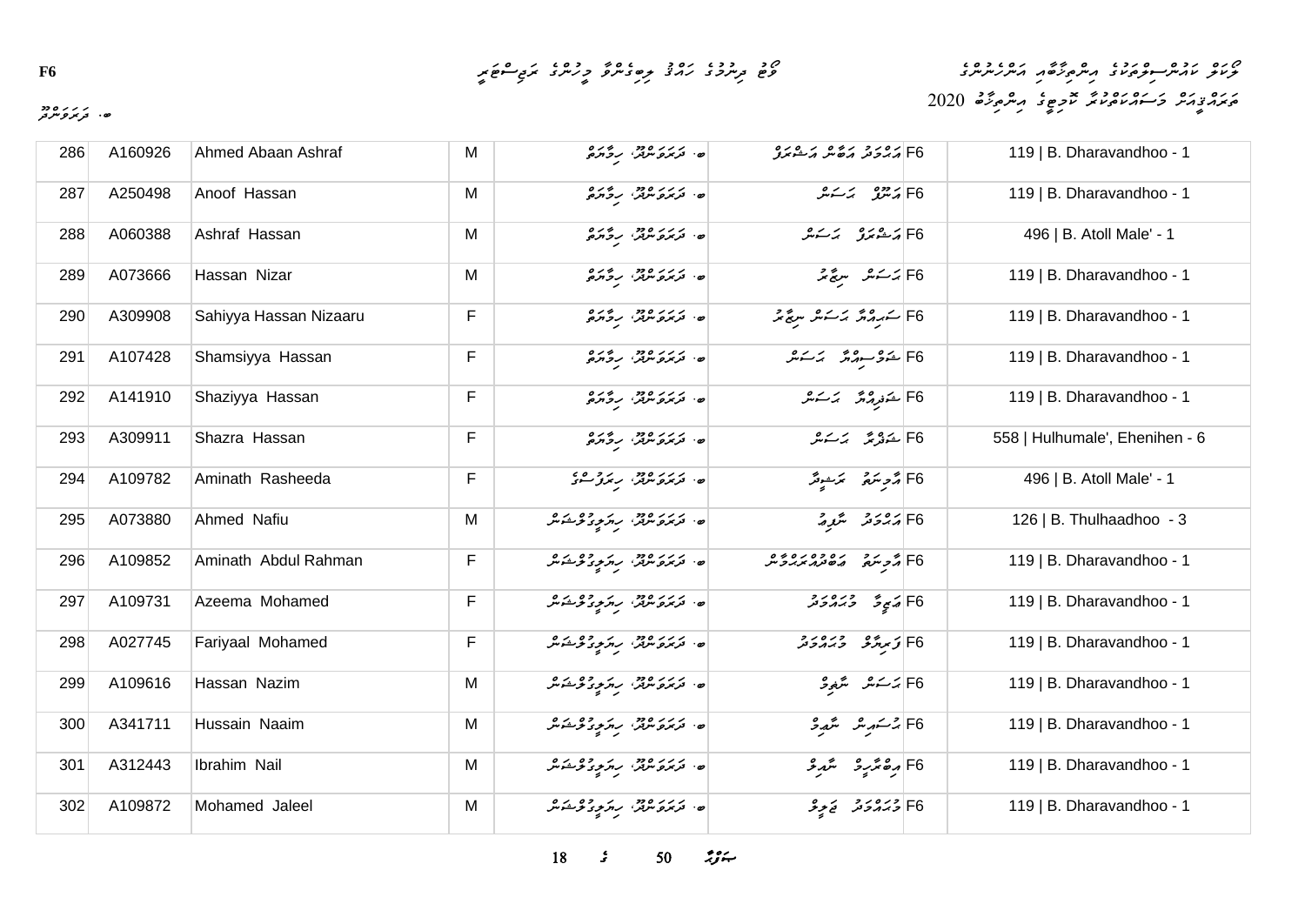*sCw7q7s5w7m< o<n9nOoAw7o< sCq;mAwBoEw7q<m; wBm;vB* م من المسجد المسجد المسجد المسجد المسجد العام 2020<br>مسجد المسجد المسجد المسجد المسجد المسجد المسجد المسجد المسجد ال

| 303 | A109730 | Nadheema Mohamed      | F            | ە بەر ئەرەپى بەر بەر ئەھمىد                                          | F6  سَرَمَرِدَّ 3ْرَكْرُدُورْ                                                                        | 119   B. Dharavandhoo - 1 |
|-----|---------|-----------------------|--------------|----------------------------------------------------------------------|------------------------------------------------------------------------------------------------------|---------------------------|
| 304 | A307015 | Abdul Bari Hussain    | M            | ے - دریر ووجہ - ووٹر میں مردی<br>ص- ترین مرتبر - رفرني میں مردی      | F6 مَەھىردە مېر ب <sub>ە</sub> ر سەمبەر                                                              | 496   B. Atoll Male' - 1  |
| 305 | A307010 | Afsana Abdul Baree    | F            | ه ۱۷۷۰ وو. د و د د ده و د و د<br>ه ا تربره سرتر ارتزو سرو سرد د      | F6 كەرمىسىگە كەھەر <i>ۋەتتىر</i>                                                                     | 496   B. Atoll Male' - 1  |
| 306 | A094022 | Faruzana Abdul Baree  | F            | ر در دود. دو در ده ده د<br>ه۰ تریزوسهل کنروسوژسوژ                    | F6 <i>ۇنرىئى شەھەر ۋە</i> ئىر                                                                        | 496   B. Atoll Male' - 1  |
| 307 | A312028 | Junana Abdul Bari     | F            | ر در دود. دور دوره دوه<br>مستوجره سرفر، گنترنو سرفرندی               | F6 في مَرْمَدٌ مَصْعَرَفَرَ <i>هُ بِ</i>                                                             | 496   B. Atoll Male' - 1  |
| 308 | A312026 | Lubna Abdul Bari      | $\mathsf{F}$ | د در دود. دور<br>ه۰ تربره سرتر، رترو سرو سرو د                       | F6 تُرْهَ شُرِّ مُهْ مُعْرَفَهُ مِرِ                                                                 | 119   B. Dharavandhoo - 1 |
| 309 | A120538 | Mohamed Abdul Baree   | M            | ه ۱۷۷۰ وو. د و د د ده و د و د<br>ه ا تربره سرتر ارتزو سرو سرد د      | F6 3 2005 مركز محمد المحمد المحمد المحمد المحمد المحمد المحمد المحمد المحمد المحمد المحمد المحمد الم | 496   B. Atoll Male' - 1  |
| 310 | A094024 | Sifana Abdul Bari     | F            | ه ۱۷۷۰ وو. د و د د ده و د و د<br>ه ا تربره سرتر ارتزو سرو سرد د      | F6 سوژىتر مەھ <i>ىردە</i> بىر                                                                        | 496   B. Atoll Male' - 1  |
| 311 | A066438 | Suzana Abdul Baree    | $\mathsf{F}$ | د در دود. وو<br>ه۰ تربره سرتر، رترتو سرتر سر <del>د</del> د          | F6 جۇنئر مەھ <i>تر ۋەتىر</i>                                                                         | 119   B. Dharavandhoo - 1 |
| 312 | A109610 | Humaida Abdul Shakoor | F            | ر در ده ده و ده<br>ه۰ تربرو سربر، رترد                               | F6 جۇمۇر ھەممەدە دەر                                                                                 | 119   B. Dharavandhoo - 1 |
| 313 | A033432 | Hussain Rasheed       | M            | ے کربرہ دو ووٹر<br>ے کربروکریں رکز                                   | F6 پُرڪمبرنگر - مَرَڪومُرُ-                                                                          | 119   B. Dharavandhoo - 1 |
| 314 | A250414 | Mohamed Hishaam       | M            | ے کربرہ دو ووٹا<br>ے تربروسرتر، رترو                                 | F6 <i>وُبَهُ وَمَدْ بِ</i> حَدُّوْ                                                                   | 119   B. Dharavandhoo - 1 |
| 315 | A039546 | Hassan Ibrahim Fulhu  | M            | ه کريزه دو.<br>ه گريزه سرگر، پاړو س                                  | F6 يَرْسَسْ بِرِهْتَرْبِرْوَتْرْ                                                                     | 119   B. Dharavandhoo - 1 |
| 316 | A109817 | Mohamed Aneel         | M            | ه ۰ تربره ود .<br>« تربروسرتر ، رمرد س                               | F6 352,25 كەبىرى                                                                                     | 496   B. Atoll Male' - 1  |
| 317 | A109807 | Naidha Hassan Fulu    | F            | ه برنده دود.<br>برنده سرفر برمرد ش                                   | F6 مُدِيَّز بُرَسَسْ وَفَرْقَ                                                                        | 119   B. Dharavandhoo - 1 |
| 318 | A152989 | Najiya Hassan Fulhu   | F            | ه بر کرد وجود در در در این کرد کرد.<br>در افزایر کاربرای کرد کرد کرد | F6 يترب <sub>ع م</sub> تر بركت متركز                                                                 | 119   B. Dharavandhoo - 1 |
| 319 | A096736 | Abdul Hannan Yoosuf   | M            | ر در ده دو.<br>ه۰ تربرو سربر، رو سربرو د                             |                                                                                                      | 119   B. Dharavandhoo - 1 |

*19 s* 50 *if*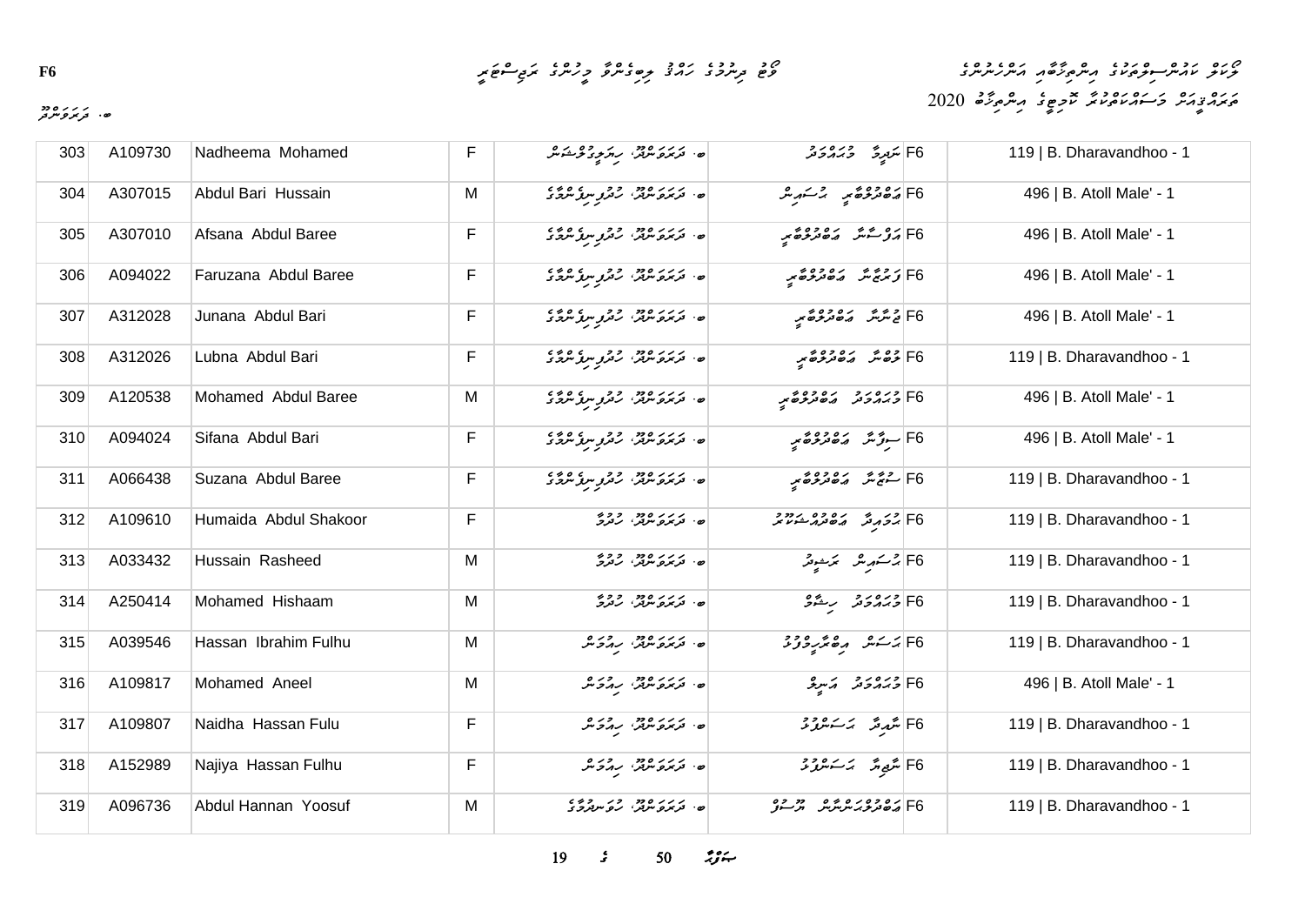*sCw7q7s5w7m< o<n9nOoAw7o< sCq;mAwBoEw7q<m; wBm;vB* م من المرة المرة المرة المرجع المرجع المرجع في 2020<br>مجم*د المريض المرجع المرجع المرجع المرجع المراجع المراجع الم*رجع

| 320 | A249716 | Ahmed Fazal          | M           | ے - تر <i>بر</i> ے مربی - تر <i>ہے موبرو</i> ی<br>ے - تر <i>بری موبی</i> - <i>تر فرموبر</i> وی | F6 <i>ټرونو وگ</i> و                | 119   B. Dharavandhoo - 1 |  |
|-----|---------|----------------------|-------------|------------------------------------------------------------------------------------------------|-------------------------------------|---------------------------|--|
| 321 | A109627 | Aishath Fareeda      | $\mathsf F$ | د در ده دو.<br>ه۰ ترنده نترتن کره نترتری                                                       | F6 مُگهرِ حَکم وَمَوِتَر            | 119   B. Dharavandhoo - 1 |  |
| 322 | A245661 | Aminath Fazla        | F           | ر در ده دو.<br>ه۰ تربره سرتر، ره سرترو د                                                       | F6 مُرْمِسَمْ وَسْتَوْ              | 119   B. Dharavandhoo - 1 |  |
| 323 | A109877 | Fathimath Fazna      | F           | ر در ده وو.<br>ه۰ تربره مرتز، ره مرتزوی                                                        | F6 زَّجِ دَحَمَّةَ وَجَنَّدَ        | 119   B. Dharavandhoo - 1 |  |
| 324 | A109615 | Ibrahim Rasheed      | M           | ر در ده وو.<br>ه۰ تربره مرتز، ره مرتزوری                                                       | F6 مەھەرىپ كىمىسى F6                | 119   B. Dharavandhoo - 1 |  |
| 325 | A245649 | Mariyam Maidha       | $\mathsf F$ | د در ده وو.<br>ه۰ تربرو نترتر، رو نترتری                                                       | F6 دَيْرْيَرْ دَّبْرَ دَّ           | 119   B. Dharavandhoo - 1 |  |
| 326 | A109876 | Mohamed Fayaz        | M           | ے - تربرو میں بھی موقوع ہے<br>ن = توبیرو سرقر - مرکز میں مرکز میں ا                            | F6 <i>5222 ذَمَّرْتْ</i>            | 119   B. Dharavandhoo - 1 |  |
| 327 | A250436 | Hassan Farih         | M           | ه به مرد ره دو .<br>به مرد و سرفر ا بر کر کرد و د                                              | F6   پرسکس قریر پر                  | 119   B. Dharavandhoo - 1 |  |
| 328 | A310661 | Mariyam Fakhira      | F           | ه به مرد ۱۵ ده به مرکز ۲۶۵ و.<br>به انگریزه سرفر اورکزه سرفری                                  | F6 كانترنىڭ قى ئەرىتىگە             | 496   B. Atoll Male' - 1  |  |
| 329 | A109769 | Zaeema Adam          | F           | ه به برره دو.<br>به تریزه سربر ایر کره سربرد                                                   | F6 يَهِ وَ " " " " " " " " " " F6   | 119   B. Dharavandhoo - 1 |  |
| 330 | A098930 | Aishath Nafia        | $\mathsf F$ | ه . ترتره بيره بر برو .<br>ه . ترتره سرتر . بر ترو د                                           | F6 مُصِيَّعَةٍ سَمَّدِمُّ           | 119   B. Dharavandhoo - 1 |  |
| 331 | A109679 | Fathimath Nasiha     | F           | ه · تریزو سرچی بربروی                                                                          | F6 زَّەپرىق سَرَجەنَّە              | 119   B. Dharavandhoo - 1 |  |
| 332 | A305990 | Mariyam Naima        | F           | ه . تریزو برو.<br>ه . تریزو برو. از برو د                                                      | F6 كابر بركر محمد محمد محمد         | 119   B. Dharavandhoo - 1 |  |
| 333 | A109678 | Mohamed Nafiu        | M           | ه ۰ تربر و در ۶۶ در و ۶<br>ه ۰ تربرو سرتر ۲ د برو د                                            | F6 <i>3223 مگون</i> گ               | 119   B. Dharavandhoo - 1 |  |
| 334 | A311909 | Nazia Aminath Hafeez | F           | ه· تریزوین پربروی                                                                              | F6 سَّمِيرَ مَّ مِرْسَمَ بَرَرٍ مِّ | 119   B. Dharavandhoo - 1 |  |
| 335 | A109755 | Seema Rasheedha      | F           | ھ تریزو مریز کہریں۔                                                                            | F6 سوءً - مَرْشومَّر                | 496   B. Atoll Male' - 1  |  |
| 336 | A026930 | Ahmed Sadath         | M           | ه بر در دود.<br>ه بر دی سرفر از مرد مرد                                                        | F6 كەبروتر شۇتر <i>ە</i>            | 119   B. Dharavandhoo - 1 |  |

 $20$  *s* 50  $29$   $\div$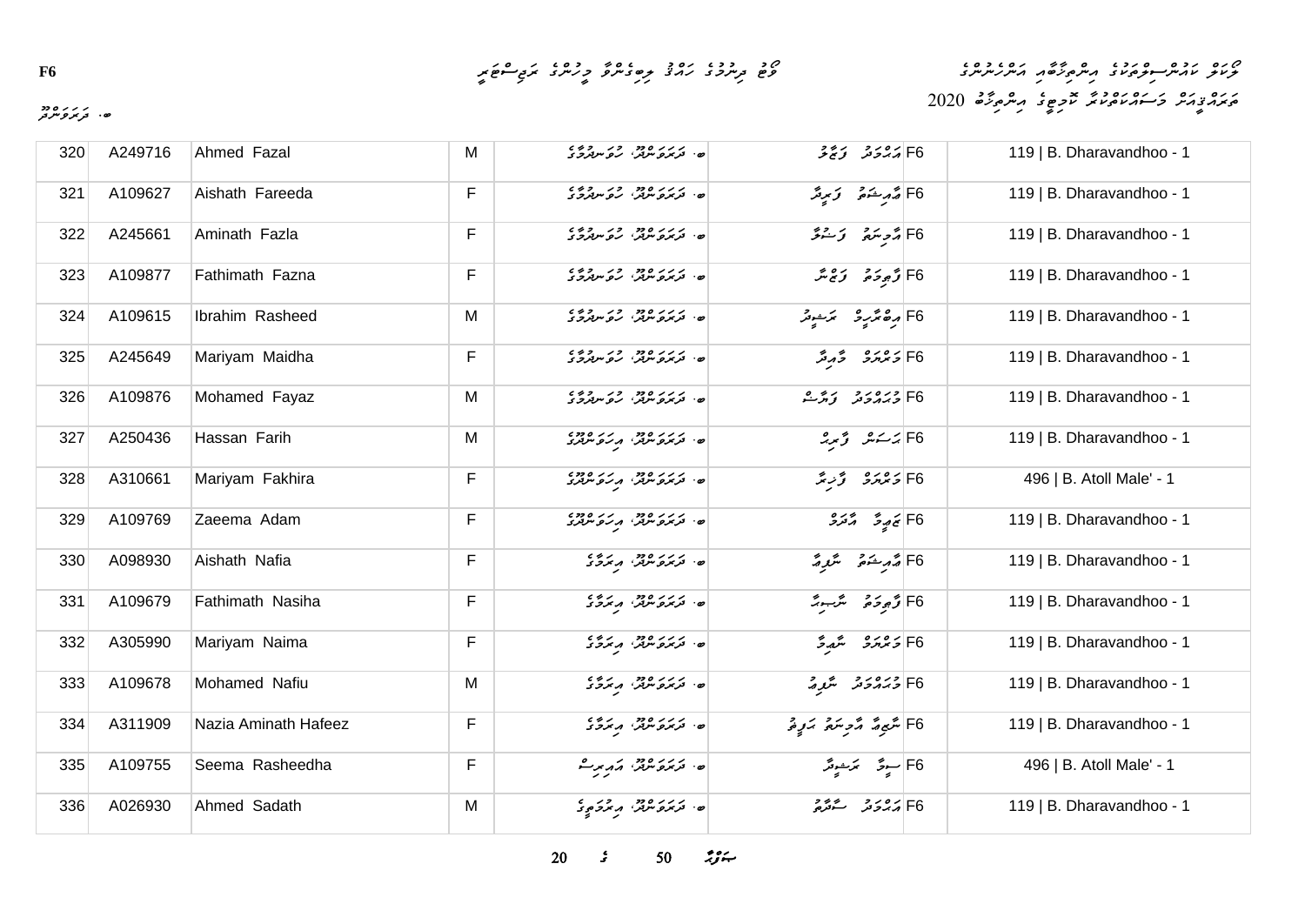*sCw7q7s5w7m< o<n9nOoAw7o< sCq;mAwBoEw7q<m; wBm;vB* م من المسجد المسجد المسجد المسجد المسجد العام 2020<br>مسجد المسجد المسجد المسجد المسجد المسجد المسجد المسجد المسجد ال

| 337 | A312240 | Ahmed Fareesh         | M           | ے مریر والی تم شرح مری                                                | F6  كەبۇقۇ كۆمچەشى                                         | 119   B. Dharavandhoo - 1        |
|-----|---------|-----------------------|-------------|-----------------------------------------------------------------------|------------------------------------------------------------|----------------------------------|
| 338 | A109726 | Ahmed Hathif          | M           | ه . تریزه «در میکرد »                                                 | F6 كەندى قىر ئىمبى قىلىپ قىلىپ قىلىپ قىلىپ قىلىپ قىلىپ قىل | 119   B. Dharavandhoo - 1        |
| 339 | A312245 | Aishath Fairoosha     | F           | ے پی کرے وہ کے سکھا ہوتا ہے                                           | F6 مُدمِسْدَة وَدِيْرَ مُشَ                                | 119   B. Dharavandhoo - 1        |
| 340 | A107059 | Aminath Lamha         | F           | ے - تریزی مربور - تریز تریزی<br>جا - تریزی مربور - تح مربی مربی       | F6 مُجِسَعَةٍ وَقَرْبٌةٍ                                   | 316   L. Fonadhoo - 3            |
| 341 | A109725 | Habeeba Hussain       | F           | ے پی کرے وہ کے سکھا ہوتا ہے                                           | F6 يَهِمُّ بُرْسَهِ بِرْ                                   | 119   B. Dharavandhoo - 1        |
| 342 | A312243 | Hussain Hareesh       | M           | ے - تریزی سربل - تا سری مور<br>ے - تریزی سربل - تے سری مور            | F6  يُرْسَمَ مِرْسُمْ = كَبَرِيْشْ =                       | 119   B. Dharavandhoo - 1        |
| 343 | A312239 | Hussian Jamsheed      | M           | ے پی کرے وہ کے سکھا ہوتا ہے                                           | F6 يُرْسَمبِ هُل مَحْرَ مُسِيقَر                           | 119   B. Dharavandhoo - 1        |
| 344 | A312241 | Mariyam Nuhaa         | F           | ے ۔ تریز ویدو بھی تریز ہے<br>جے تریز و سربل کے سرو تری                | F6 كَيْتَرْتَزَّ مِّرْتَّ                                  | 119   B. Dharavandhoo - 1        |
| 345 | A109724 | Mohamed Areesh        | M           | ے میں مرین اس کے سرچ میں تاریخ<br>اس میں میں مرین اس کے سرچ میں تاریخ | F6 <i>\$222 \$يو</i> يش                                    | 119   B. Dharavandhoo - 1        |
| 346 | A250443 | Mohamed Naahidh       | M           | ے میں مرین اس کے سرچ میں تاریخ<br>اس میں میں مرین اس کے سرچ میں تاریخ | F6 كەندۇرى مەرىتى                                          | 642   R.Maamigili-1              |
| 347 | A038738 | Mohamed Shafeeg Moosa | M           | ه · تریزه سربر ، تم سره مرد                                           | F6 كەيركە ئىر ئىر ئەسىگە F6.                               | 496   B. Atoll Male' - 1         |
| 348 | A109688 | Ahmed Shaban          | M           | ر در در ود.<br>ه۰ تر برو سرتر، نے سرچ تر د                            | F6 كەبرى ئىر ئىش ئىش                                       | 119   B. Dharavandhoo - 1        |
| 349 | A109617 | Aishath Shameela      | F           | ر در در دود.<br>ه۰ تربره سرتر، نے سره تر د                            | F6 مُرمِسَمُ صَوِيَّ                                       | 569   Kulhudhuffushi, Ehenihen-1 |
| 350 | A109619 | Aliyya Aboobakuru     | F           | ر ر ر ده ده .<br>ه۰ تر برو سرتر ، تح سره تر ی                         | $72222$ $722$ $822$                                        | 119   B. Dharavandhoo - 1        |
| 351 | A109662 | Aminath Sadhna        | $\mathsf F$ | ر در در دود.<br>ح۰ تریروسرتر، نے سرچ ژ                                | F6 گەج ئىكرە مەمەتىگە                                      | 119   B. Dharavandhoo - 1        |
| 352 | A109618 | Fathimath Saadha      | F           | ر در در دود.<br>ن در برو سربر او شری و د                              | F6 <i>وَّجِوَدَة</i> سَهَقَّ                               | 119   B. Dharavandhoo - 1        |
| 353 | A312205 | Khadeeja Saariya      | F           | ر ر ر ده ده .<br>ه۰ تر برو سرتر ، تح سره تر ی                         | F6 كَتَعِيقٌ مُستَّعِي <i>دةٌ</i>                          | 119   B. Dharavandhoo - 1        |

 $21$  *s* 50  $23$   $\div$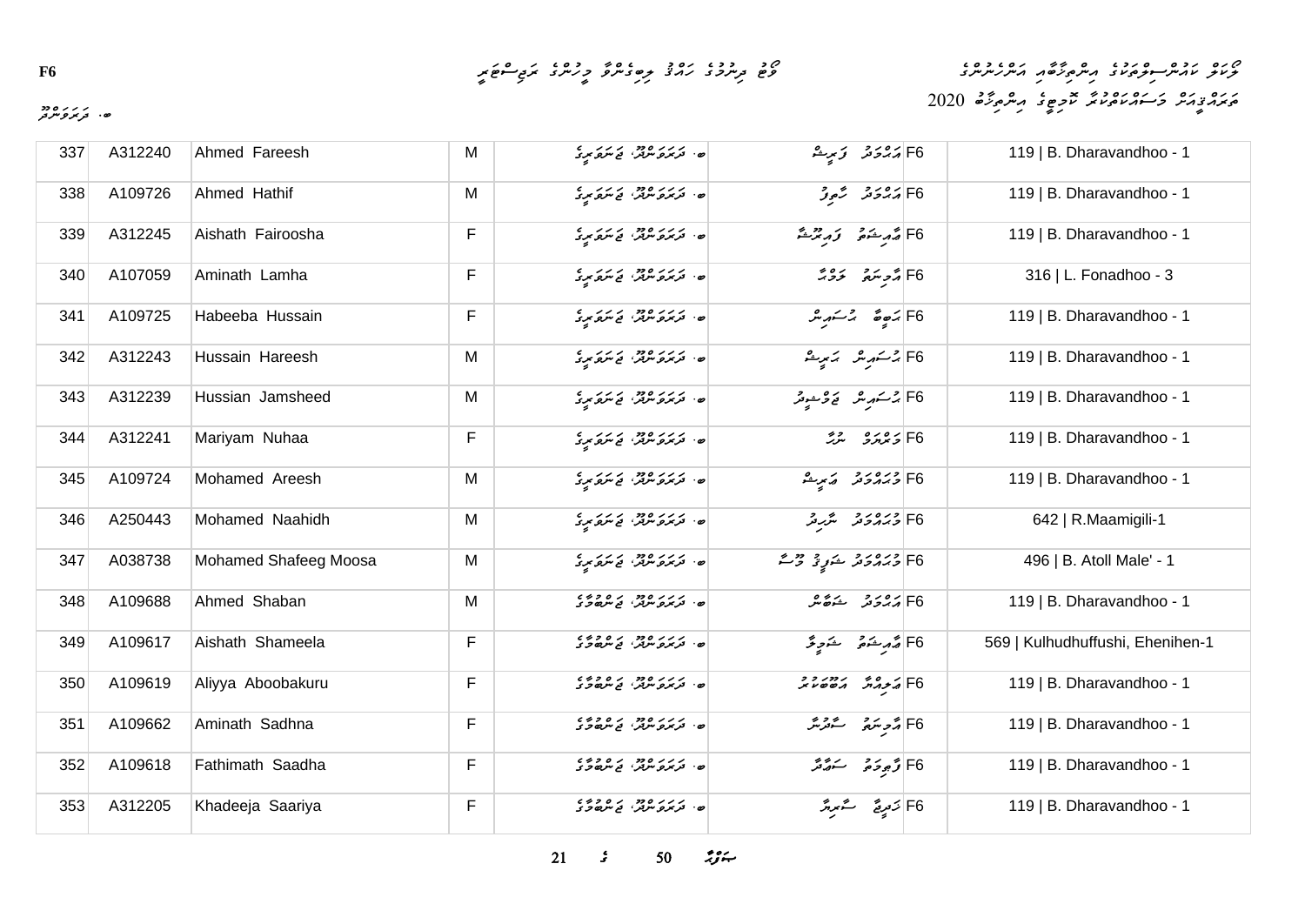*sCw7q7s5w7m< o<n9nOoAw7o< sCq;mAwBoEw7q<m; wBm;vB* م من المرة المرة المرة المرجع المرجع المرجع في 2020<br>مجم*د المريض المرجع المرجع المرجع المرجع المراجع المراجع الم*رجع

| 354 | A109687 | Mariyam Samiya              | F           | ر در دود.<br>ه۰ تربروسربر، نے سرچ و د                   | F6 كەنگەر ئەرەم بىرىدىكە                | 141   Lh. Kurendhoo - 1   |
|-----|---------|-----------------------------|-------------|---------------------------------------------------------|-----------------------------------------|---------------------------|
| 355 | A109620 | <b>Mohamed Saeed Dawood</b> | M           | ر در در دود.<br>ح۰ تریرو سربر، نے سرچ تر ی              | F6 כְּגלב'ב הומביר ישמי                 | 119   B. Dharavandhoo - 1 |
| 356 | A156345 | Mariyam Ameena              | F           | ے مرمرہ میں اس وہ ہے<br>نظر مرمرہ مرمرہ کے حرم مرحز ک   | F6 كەنگە <i>نگە مەجەنگ</i> ە            | 496   B. Atoll Male' - 1  |
| 357 | A007307 | Mohamed Ameen               | M           | ر در ده دو در ده و ده د<br>ه۰ تریمروسرتر کانگرچری       | F6 <i>\$222 مۇچىل</i>                   | 496   B. Atoll Male' - 1  |
| 358 | A082983 | Waruda Jauharee             | F           | ن کرد را وجود کری دی د<br>ن تریزی کربل کے فرگرمرو ک     | F6 كاترترنتر التجارجر ترتيبو            | 496   B. Atoll Male' - 1  |
| 359 | A157995 | Ahmed Rafeeq Dawood         | M           | ه به زر دود.<br>ه به تریزو سربل که سربرد د              | F6 <i>גُرُوڻَ بَرُوِيِّ تَرَمُ</i> مَرَ | 119   B. Dharavandhoo - 1 |
| 360 | A304873 | Fathimath Malaha            | F           | ھ تریزو مربی کامرچوی                                    | F6 <i>وَّجِ حَقَّ حَقَّدٌ</i>           | 119   B. Dharavandhoo - 1 |
| 361 | A109880 | Mohamed Wisam               | M           | ه به مرد وده به مسرحرون<br>ه به مرد وسرفر اسکان مسرحرون | F6 <i>3222 وسگر</i>                     | 119   B. Dharavandhoo - 1 |
| 362 | A109746 | Abdul Hameed Aboobakuru     | M           | ه به زره دو برور با<br>ه بر ترین سربل با سرچ می         | F6 בטינגוקים משטעים                     | 119   B. Dharavandhoo - 1 |
| 363 | A081947 | Aishath Sheereena           | F           | ه بر بر دود. بر در بر ع<br>ه بر بر و سربر اسرچ م        | F6 مُرْمِسْمَةٌ مُسْمِيةٌ               | 496   B. Atoll Male' - 1  |
| 364 | A081946 | Aminath Ihusana             | $\mathsf F$ | ه بربره دو بره بر با<br>ه تریموس                        | F6 مُ <i>وِ سَهْءُ مِي مُ</i> سُمَسَّر  | 496   B. Atoll Male' - 1  |
| 365 | A109686 | Hawwa Zahira Dhavoodh       | F           | ه به کرد وجود به در در د<br>ه به ترجره سربر استروپور    | F6 يَرْدُوْ بِجُرِبُّہِ مُرْدَمْر       | 119   B. Dharavandhoo - 1 |
| 366 | A109745 | Mariyam Majeeda             | F           | ه بر دره دو.<br>ه بر در مرد بر مردم د                   | F6 <i>وَجُهْرُوْ وَف</i> ِيَّرُ         | 496   B. Atoll Male' - 1  |
| 367 | A312326 | Irufan Saeed                | M           | ھ گريزو سرگر، گامرڪو گ                                  | F6 م <i>ينگرنگر ڪوپ</i> ئر              | 119   B. Dharavandhoo - 1 |
| 368 | A250444 | Jeehaan Saeed               | F           | ھ گريزو سرگر، گامرڪو گ                                  | F6 <sub>مج</sub> رشر س <i>تہون</i> ر    | 119   B. Dharavandhoo - 1 |
| 369 | A312355 | Jeelaan Saeed               | F           | ھ کريمرہ ميں کا يوسفات                                  | F6 <sub>مج</sub> وَّش سَم <i>ہِ</i> تر  | 119   B. Dharavandhoo - 1 |
| 370 | A312343 | Jeeraan Saeed               | F           | ە بەرىرەدە ئەيرىشى                                      | F6 پ <i>وپٽر سکوپ</i> ٽر                | 119   B. Dharavandhoo - 1 |

*22 sC 50 nNw?mS*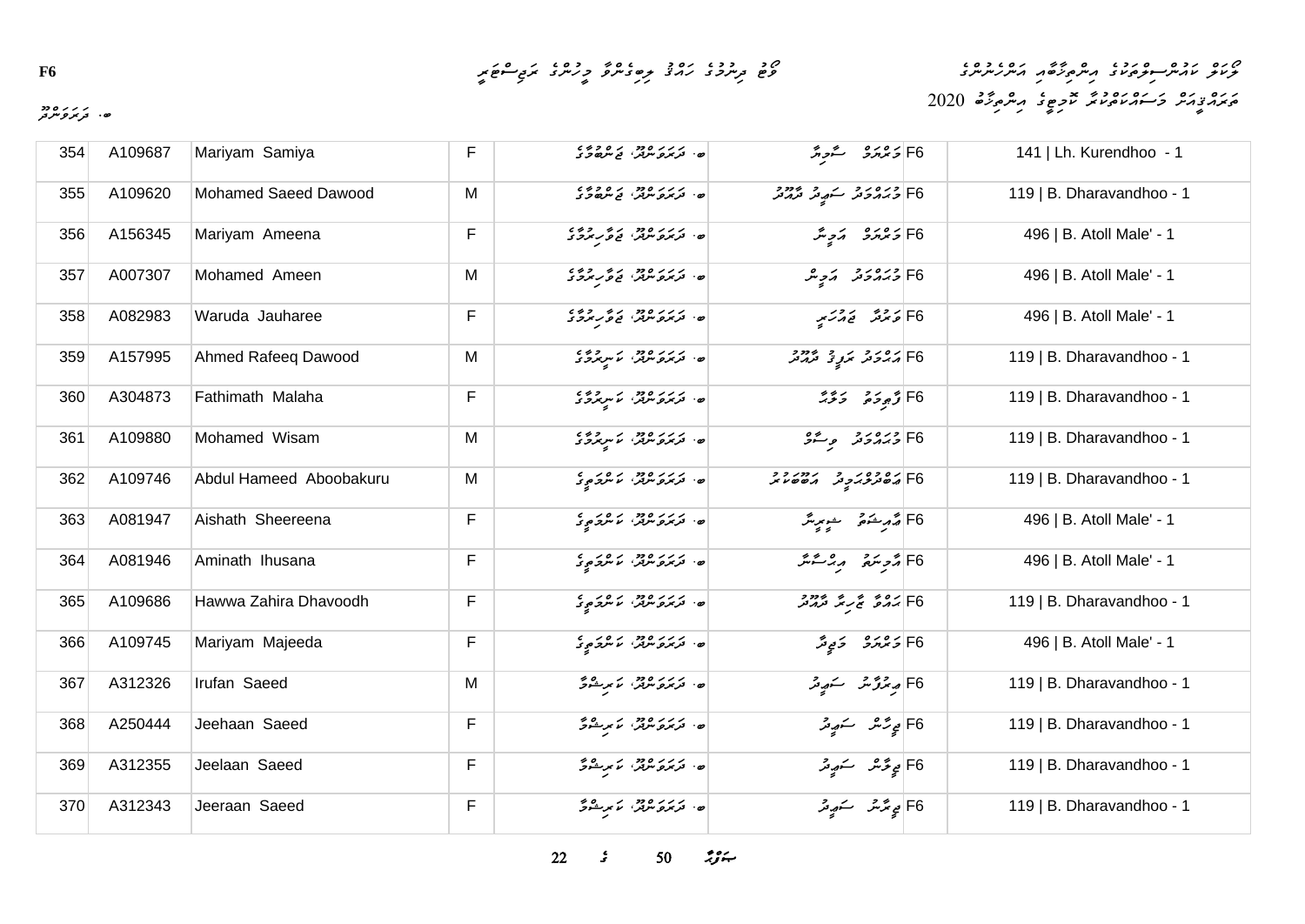*sCw7q7s5w7m< o<n9nOoAw7o< sCq;mAwBoEw7q<m; wBm;vB* م من المرة المرة المرة المرجع المرجع المرجع في 2020<br>مجم*د المريض المرجع المرجع المرجع المرجع المراجع المراجع الم*رجع

| 371 | A312339 | Jibraan Saeed            | M           | ە· ترىرە شرىر، ئايرىشەدى                | F6   ی <sub>ے</sub> <i>صحر شہر سکھی</i> قر | 119   B. Dharavandhoo - 1 |
|-----|---------|--------------------------|-------------|-----------------------------------------|--------------------------------------------|---------------------------|
| 372 | A109890 | Saanih Saeed             | M           | ے کریرہ ووج کا یوسٹوگر                  | F6 گسبر2 کوپوټر                            | 119   B. Dharavandhoo - 1 |
| 373 | A027883 | Saeed Ibrahim Fulhu      | M           | ے کر مرکز ووج کا مرشوش                  | F6 سَهِيمٌ مِنْ مُحَمَّدٍ وَوَدْ           | 119   B. Dharavandhoo - 1 |
| 374 | A311850 | Abdulla Shafeeu          | M           | ه . تریره میره . تا بردگان              | F6 مَەھْتَراللە شَو <i>رِ م</i> ُ          | 496   B. Atoll Male' - 1  |
| 375 | A365974 | Masoodha Suood           | F           | ه · تریره سروی که بردگان                | F6 كەشقەر مەدەرە                           | 115   B. Kamadhoo - 1     |
| 376 | A070371 | Rahma Saeed              | F           | ه · تریره سرچ، تریروی                   | F6 يَرْدُدُّ سَمَ <i>دِ</i> نْدُ           | 496   B. Atoll Male' - 1  |
| 377 | A165051 | Sara Suood               | F           | ه پر در ود کمبرد د                      | F6 سەنئە سىقبەتىر                          | 496   B. Atoll Male' - 1  |
| 378 | A365975 | Shafiu Suood             | M           | ه · تربره ود از داد و ا                 | F6 ڪروچ سوچيو ج                            | 496   B. Atoll Male' - 1  |
| 379 | A054520 | Shareefa Saeed           | F           | ه برنده ود کرده                         | F6 ڪمپر <i>ڙ ڪوپ</i> ٽر                    | 119   B. Dharavandhoo - 1 |
| 380 | A031922 | Suood Saeed              | м           | ه به تربره ود.<br>۴- تربره سربر الابروك | F6 سىھەتىر سى <i>ھەم</i> قىر               | 119   B. Dharavandhoo - 1 |
| 381 | A311852 | Suoodha Suood            | $\mathsf F$ | ه به زره دود.<br>ه برنده سربر کا برد د  | F6 سهر محمد محمد محمد محمد محمد الس        | 496   B. Atoll Male' - 1  |
| 382 | A049702 | Thashreefa Saeed         | F           | ه · تریره سروی که بردگان                | F6 كۈشكىرى <i>گە سكوپى</i> گە              | 496   B. Atoll Male' - 1  |
| 383 | A106103 | Shehenaz Abdul Raheem    | F           | ے مریرہ وہ ہوتی ہے                      | F6 څرگړي مص <i>رم وه برمړن</i> و           | 496   B. Atoll Male' - 1  |
| 384 | A109853 | Aishath Aboobakuru Fulhu | F           | ے مریرہ وو                              | F6 مەم شەھ مەھەم بىرو د                    | 119   B. Dharavandhoo - 1 |
| 385 | A156247 | Ali Rasheed              | M           | ه نر مرکزه ده باشیر                     | F6 كەمچە كەشىرەگە                          | 496   B. Atoll Male' - 1  |
| 386 | A312488 | Ashraf Hussain           | M           | ے مریرہ وو                              | F6 كەشقەتتىر بەيجە سەمبەتلە                | 119   B. Dharavandhoo - 1 |
| 387 | A312487 | Hassan Ihusaan           | M           | ے - تربروسرتر، ب بگرمر                  | F6   يَرْسَعْرُ مِدْرَسْتَعْسُ             | 119   B. Dharavandhoo - 1 |

*23 sC 50 nNw?mS*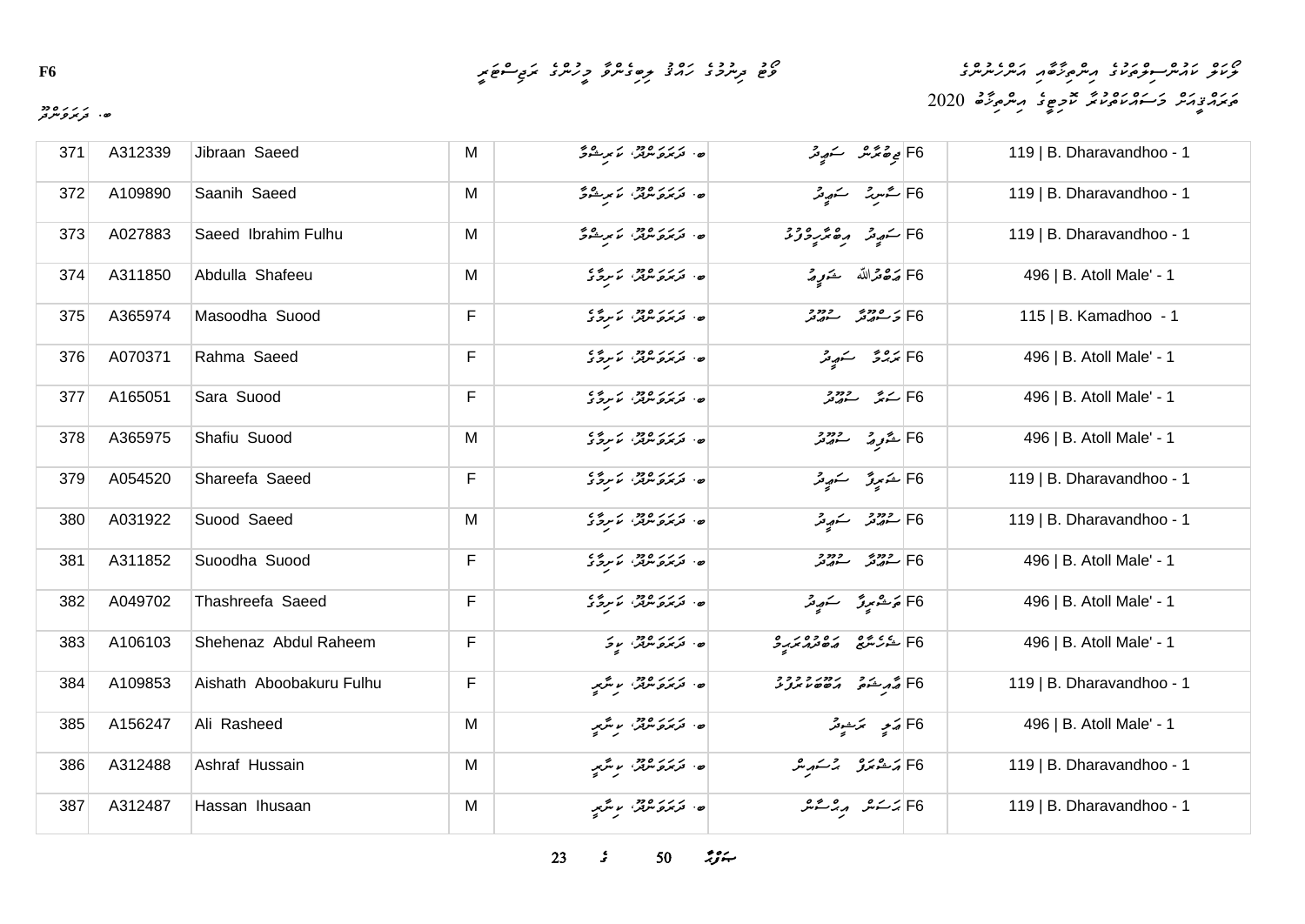*sCw7q7s5w7m< o<n9nOoAw7o< sCq;mAwBoEw7q<m; wBm;vB* م من المسجد المسجد المسجد المسجد المسجد العام 2020<br>مسجد المسجد المسجد المسجد المسجد المسجد المسجد المسجد المسجد ال

| 388 | A311380 | Hussain Naseer           | M           | ھ <i>تر پر کا</i> مریز، پاسگاپر                                            | F6 پُرکوپٹر کربے گر                    | 119   B. Dharavandhoo - 1 |
|-----|---------|--------------------------|-------------|----------------------------------------------------------------------------|----------------------------------------|---------------------------|
| 389 | A109865 | Mohamed Nishath          | M           | ە· ئەيمەھەرىقى، بەنىگىر                                                    | F6 <i>وُبَهُ وَبَدْ</i> مِنْ مِشْهِ وَ | 302   Th. Kin'bidhoo - 1  |
| 390 | A068127 | <b>Abdul Azeez</b>       | M           | ه · تربره دو موند برور و .<br>ه · تربره سربر الاثر سربره بر                | F6 كەھەترى <i>گە يى</i> تە             | 496   B. Atoll Male' - 1  |
| 391 | A250422 | Mohamed Zimaah Azeez     | M           | נגנ ספר הבליג בנבר.<br>סי בנהנס ייטבני ע ע"ג ייטבנס הנ                     | F6 دېزورو پوځه کمې ته                  | 119   B. Dharavandhoo - 1 |
| 392 | A095868 | Saadhunaa Hashim         | F           | ه ۰ تر بر ر ۵ دوسته د بر د بر د د و<br>ه ۰ تر بر و سربر ۱۰ تر تر شربر و بر | F6 گىترى <i>گە</i> گەنىدۇ              | 496   B. Atoll Male' - 1  |
| 393 | A109685 | Afeefa Ali               | $\mathsf F$ | ه بربر ودو بدبر<br>ه بربروس دبر المتوجر و تخ                               | F6 <i>ړُوِدٌ پ</i> َءِ                 | 119   B. Dharavandhoo - 1 |
| 394 | A062162 | Ahmed Shahid             | M           | ھ تر بر دود بود بودگی                                                      | F6 كەبۇر قىر شەرىتى بىر                | 496   B. Atoll Male' - 1  |
| 395 | A072850 | Aminath Nazeera          | F           | ھ تریزوس دوسر دیگر دیگر                                                    | F6 مُجِسَمٌ سَمْدِيَّر                 | 119   B. Dharavandhoo - 1 |
| 396 | A124601 | Fathimath Nazeera        | F           | ه بربره دو بور<br>ه تربره سربر المتوجره م                                  | F6 رَّج <i>وحَة</i> سَمْدِيَّر         | 119   B. Dharavandhoo - 1 |
| 397 | A007245 | Abdulla Nashid           | M           | ھ گريزو سرگرا گا بريا تري                                                  | F6 كَدَهْ قَرْاللَّهُ مُتَرَسُوتَرُ    | 119   B. Dharavandhoo - 1 |
| 398 | A312486 | Fathimath luthaam Nashid | F           | ھ گريزو سرگرا گا بريا تري                                                  | F6 زُّەپ ئە ئەرمەم ئاھىي ئىشرىد        | 119   B. Dharavandhoo - 1 |
| 399 | A312485 | Mariyam Ifhaam Nashid    | F           | ه · تریزو مربر ، دیربر تری                                                 | F6 كەبەر ئەرگە ئەسىر ئىر               | 119   B. Dharavandhoo - 1 |
| 400 | A109684 | Aishath Nazeera          | F           | ه . تربره دو . د . د .<br>ه . تربره سربر . ما برو د                        | F6 مُەم شەھ سىنى <sub>ر</sub> ىگە      | 119   B. Dharavandhoo - 1 |
| 401 | A311863 | Ali Shareef              | M           | ه · تریزو سربر از دیرو د                                                   | F6 <i>ڇُجِ</i> ڪَمِرِڙُ                | 119   B. Dharavandhoo - 1 |
| 402 | A311881 | Hassaan Saamee           | M           | ه · تریروسرتی الم بروی                                                     | F6 بَرُوْ شَهْرِ مُسَّعْرِ             | 119   B. Dharavandhoo - 1 |
| 403 | A311884 | Saamihu Ali Shareef      | M           | ه · تریره سره از این در د                                                  | F6 گوٽ کرم شمرو                        | 119   B. Dharavandhoo - 1 |
| 404 | A250415 | Samooh Ali Shareef       | M           | ه · تریروسرتی الم بروی                                                     | F6 سُتَرَيْرُ كَمَعٍ حَمَدٍ مَ         | 119   B. Dharavandhoo - 1 |

*24 sC 50 nNw?mS*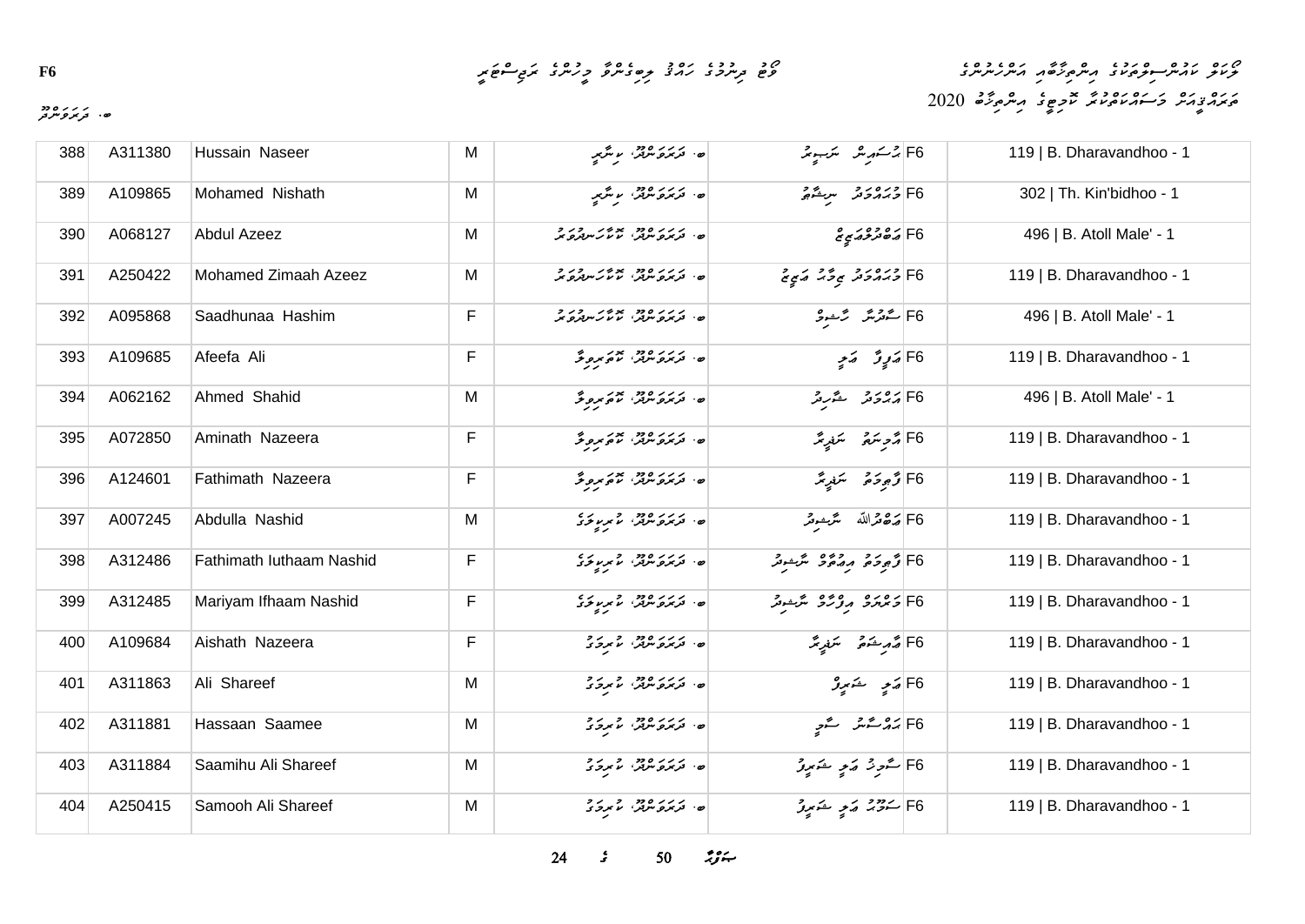*sCw7q7s5w7m< o<n9nOoAw7o< sCq;mAwBoEw7q<m; wBm;vB* م من المسجد المسجد المسجد المسجد المسجد العام 2020<br>مسجد المسجد المسجد المسجد المسجد المسجد المسجد المسجد المسجد ال

| 405 | A055194 | Ameeliya Jaufar    | F           | ے کربرہ ووج وہ وہ<br>ے کربرہ سربر کرد س                                              | F6 كەچ <i>جەڭ قەڭ تى</i> ر      | 119   B. Dharavandhoo - 1   |
|-----|---------|--------------------|-------------|--------------------------------------------------------------------------------------|---------------------------------|-----------------------------|
| 406 | A378459 | Aishath Niha Nahid | F           | ر در دود.<br>۰۰ تربره مرتز، نوم ه                                                    | F6 مُەم شەمۇ   سرىگ   مگرىيەتر  | 119   B. Dharavandhoo - 1   |
| 407 | A071168 | Nadiya Yoosuf      | F           | ھ · تریزی ترور تحمد ج                                                                | F6 مُرْمِدِهُ \$رَّ-ثَوْرُ      | 119   B. Dharavandhoo - 1   |
| 408 | A311643 | Ahmed Zalif        | M           |                                                                                      | F6 كەندى قىم ئىچ ئورى           | 119   B. Dharavandhoo - 1   |
| 409 | A311644 | Ali Jaaveedh       | M           | ھ گريزو سربي کور ماڻگريز                                                             | F6 <i>ڇُجِ ڇُوِمُرُ</i>         | 119   B. Dharavandhoo - 1   |
| 410 | A010916 | Mohamed Shareef    | M           | ھ گريزو سربي کريا مگريز ک                                                            | F6 <i>وُبَرُوْدَ وَ</i> شَمِيرُ | 119   B. Dharavandhoo - 1   |
| 411 | A109875 | Aanisa Yoosuf      | F           | ه به مرکز در دور در در در در این باشد.<br>به افزایر تر مرکز باشد و کاربر تر کرد که ا | F6 أُمَّ سِرْتُمْ تَرْتَّسُوْ   | 119   B. Dharavandhoo - 1   |
| 412 | A312493 | Abdul Samad Ali    | M           | ە بەر بەدە ئەس ئەس<br>ھەر مەمرى ئىس ئەس ئەس                                          | F6 كەھەرمەدە كەب                | 119   B. Dharavandhoo - 1   |
| 413 | A092890 | Aishath Leena      | F           | ه برگرده دو محمد در در در این باشد.<br>به مرکزه سرفر، محمد کرد کرد                   | F6 مُەمشەھ م <sub>و</sub> سَر   | 496   B. Atoll Male' - 1    |
| 414 | A109711 | Ali Waseem         | M           | ه کريمره سرفر کو مره د د                                                             | F6 كەيچە - كەسپ <sup>ى</sup> تە | 119   B. Dharavandhoo - 1   |
| 415 | A109874 | Aminath Yumna      | $\mathsf F$ | ە بەر بەدە ئەس ئەس<br>ھەر مەمرى ئىس ئەس ئەس                                          | F6 مُجِسَعَةِ مُتَحَسَّر        | 119   B. Dharavandhoo - 1   |
| 416 | A109818 | Ashraf Abdul Samad | M           | ه برگرده دو محمد در در در این باشد.<br>به مرکزه سرفر، محمد کرد کرد                   | F6 كەشىر ئەھەر بەر د            | 119   B. Dharavandhoo - 1   |
| 417 | A092889 | Hussain Aslam      | M           | ه کربره دو در در در<br>ه کربره سربر کرکربردگ                                         | F6 يُرتبه مُنْ مَرْجُودُ )      | 119   B. Dharavandhoo - 1   |
| 418 | A312494 | Inasa Abdul Samad  | F           | ه برنده دود محمود د د                                                                | F6 مېشت مەھىرم بىر د            | 119   B. Dharavandhoo - 1   |
| 419 | A109873 | Mariyam Nusha      | F           | ە كەررەدە ئەس ئەتە<br>ھەركىرى سرچى كەكەنىدە ك                                        | F6 كەنگەنى ئەربىرى F6           | 599   Fuvammulah Ehenihen-1 |
| 420 | A250450 | Mohamed Khuzaam    | M           | ە كەررەدە ئەس ئەتە<br>ھەركىرى سرچى كەكەنىدە ك                                        | $55.255$ F6                     | 119   B. Dharavandhoo - 1   |
| 421 | A080556 | Aishath Rasheeda   | F           | ە · ئەيمەھ سۆر مەم ئە                                                                | F6 مُذہبِ حَمَدَ مَن مَشْرِشَ   | 119   B. Dharavandhoo - 1   |

*25 sC 50 nNw?mS*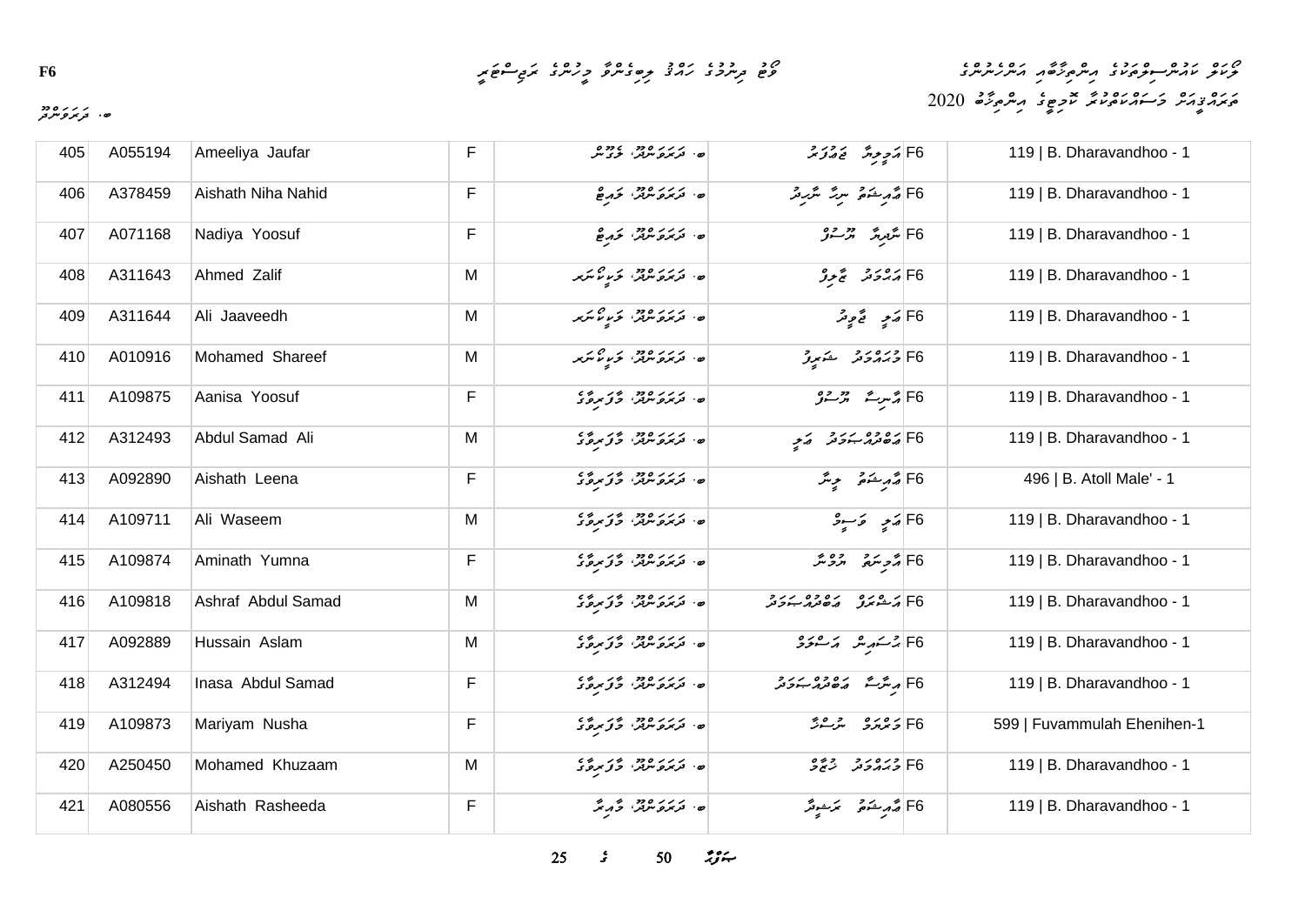*sCw7q7s5w7m< o<n9nOoAw7o< sCq;mAwBoEw7q<m; wBm;vB* م من المرة المرة المرة المرجع المرجع المرجع في 2020<br>مجم*د المريض المرجع المرجع المرجع المرجع المراجع المراجع الم*رجع

| 220 / 11                 |  |
|--------------------------|--|
| د» تر <i>بر و س</i> ر در |  |

| 422 | A080555 | Mohamed Riyaz        | M           | ە . ئەيرە مەدەر مەيرىگە                | F6 <i>ڈیزو ڈی بروگ</i>                              | 119   B. Dharavandhoo - 1      |
|-----|---------|----------------------|-------------|----------------------------------------|-----------------------------------------------------|--------------------------------|
| 423 | A336055 | Raniya Mohamed Riyaz | $\mathsf F$ | ە . ئەرىرە دەر.<br>ھ . ئىرىروسى گەرگە  | F6 بَرْسِرَدُ وَبَرْمُ وَبَرْ مِرْمَرْ ـْهِ         | 119   B. Dharavandhoo - 1      |
| 424 | A235528 | Afa Ali Mahir        | F           | ھ تریزوس کی گرمبر                      | F6 <i>ڇَڙَ ڇَيِ وُرِيمُ</i>                         | 346   GDh. Gahdhoo - 1         |
| 425 | A235526 | Afra Ali Mahir       | $\mathsf F$ | ە بەر رەۋە بەھ<br>ھەقەممەن كەنگە       | F6 ړُوند ټرو ڈرنر                                   | 421   Velassaru Maldives - 1   |
| 426 | A036010 | Aminath Rasheeda     | F           | ە . ئەيروسى .<br>ھ . ئەيروسى . ئ       | F6 مُرْحِبَهُمْ مَرْشِيقُرْ                         | 119   B. Dharavandhoo - 1      |
| 427 | A312292 | Azuha Samir          | $\mathsf F$ | د در دود. دوده<br>ه۰ تربروسرتر، ژسرتری | F6 پر پر گرم کر                                     | 558   Hulhumale', Ehenihen - 6 |
| 428 | A109798 | Jameela Mohamed      | $\mathsf F$ | ر در دره دو.<br>ه۰ تر پروسرتر، و سرتری | F6 ف <sub>َ</sub> حِرَّدَ كَ <sup>2</sup> بِرُونَزُ | 119   B. Dharavandhoo - 1      |
| 429 | A312291 | Mohamed Azhan        | M           | د در دود. دوده<br>ه۰ تربروسرتر، ژسرتری | F6 دېرورو په دومور                                  | 558   Hulhumale', Ehenihen - 6 |
| 430 | A098321 | Samir Hassan         | M           | ر در دود.<br>ه۰ تربروسرتر، وسرتری      | F6 گے۔ پر برک میں س                                 | 558   Hulhumale', Ehenihen - 6 |
| 431 | A082707 | <b>Abdul Rauf</b>    | M           | ە · ئەيمەھ سۆتى گەنجى ئى               | F6 كەھەر <i>مەدد د</i>                              | 119   B. Dharavandhoo - 1      |
| 432 | A049787 | Adam Saeed           | M           | ە· ئەيرەسىرى ئەم ئى                    | F6 مُرْمَرْد سَم <i>وِ</i> مْر                      | 119   B. Dharavandhoo - 1      |
| 433 | A312227 | Akram Ali            | M           | ە· ئەيرەسىرى ئەم ئى                    | F6 <i>ټرنډن</i> و ټرمي                              | 496   B. Atoll Male' - 1       |
| 434 | A109700 | Ali Nazeer           | M           | ە · ئەيرەھ سرقر، ئۇم ئى                |                                                     | 119   B. Dharavandhoo - 1      |
| 435 | A312229 | Ibrahim Adhiyyu      | M           | ە · ئەيرەھ سرقر، ئۇم ئى                | F6 مەھم <i>گرى</i> مەمەم                            | 138   Lh. Naifaru - 3          |
| 436 | A250441 | Mohamed Adheelu      | M           | ە· ئەيرى ھەدەرە ئەھمى ئى               | F6 3223 كەب <i>ر</i> ۇ                              | 462   Srilanka / Colombo - 3   |
| 437 | A109738 | Nadhira Ibrahim      | F           | ە · ئەيرەھ سرقر، ئۇم ئى                | F6 ب <i>ُرْمَرِيرٌ و هُنَّرُرٍ وَ</i>               | 496   B. Atoll Male' - 1       |
| 438 | A312228 | Nakhma Ali           | F           | ە · ئەيرەھ سرقر، ئۇم ئى                | F6 بترب <sup>و</sup> دٌ – <sub>مک</sub> رٍ          | 119   B. Dharavandhoo - 1      |

 $26$  *s* 50  $25$   $\div$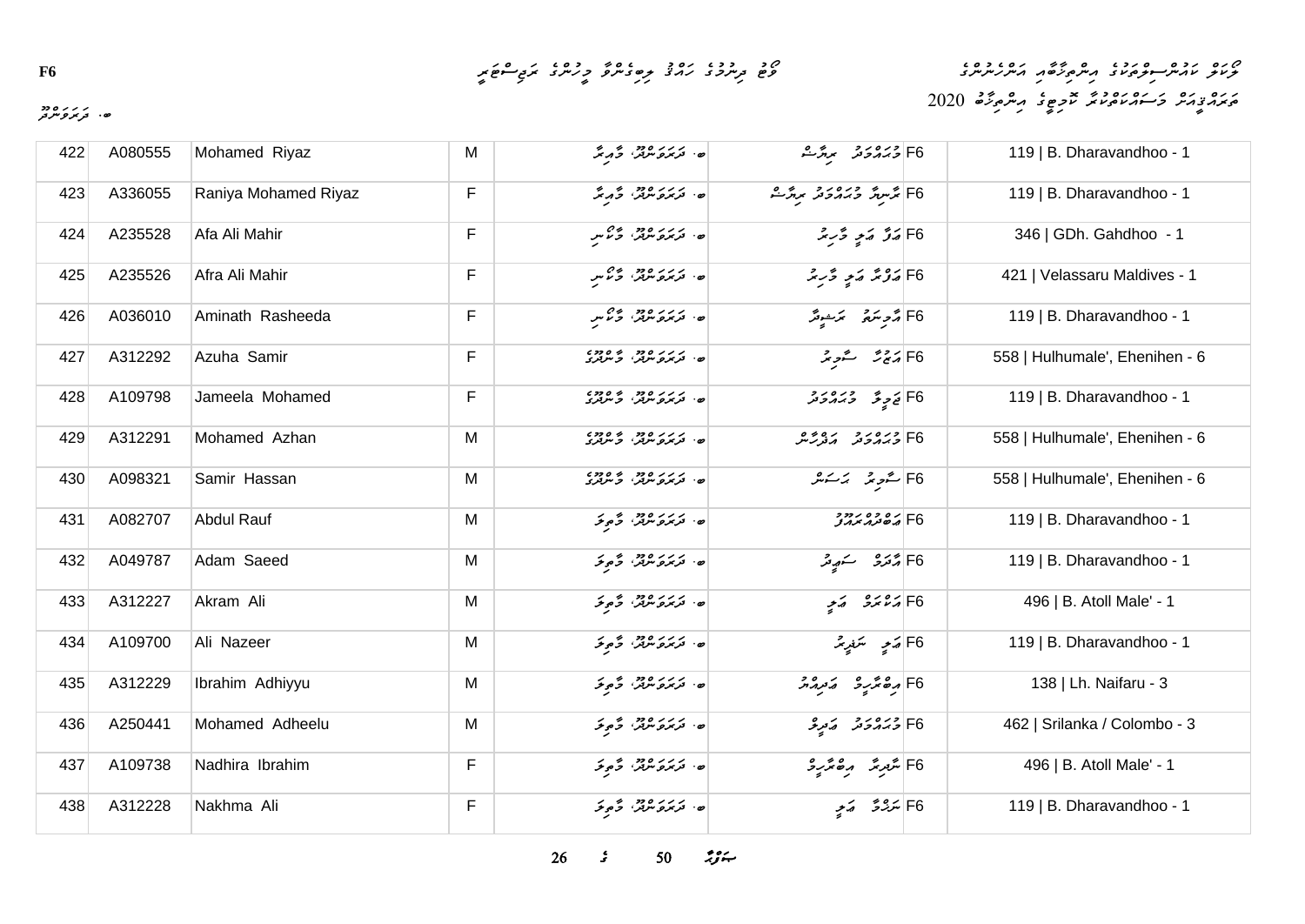*sCw7q7s5w7m< o<n9nOoAw7o< sCq;mAwBoEw7q<m; wBm;vB* م من المرة المرة المرة المرجع المرجع المرجع في 2020<br>مجم*د المريض المرجع المرجع المرجع المرجع المراجع المراجع الم*رجع

| 439 | A073621 | <b>Azra Mohamed Naseer</b>  | F           | ە· ئەيزەكلىرى ئۇم ئىر                                     | F6   رومز حرم دومر مترسومر                                   | 119   B. Dharavandhoo - 1 |
|-----|---------|-----------------------------|-------------|-----------------------------------------------------------|--------------------------------------------------------------|---------------------------|
| 440 | A109821 | <b>Busra Mohamed Naseer</b> | F           | ە· ئەيمەھەسچە ئەھ بىكە                                    | F6   صباغة المرورة المراجعة المراجعة                         | 119   B. Dharavandhoo - 1 |
| 441 | A109835 | Khadheeja Aboobakur         | F           | ە· ئەيمەھەسچى ئەرىئىك                                     | F6 كَتْرِيعٌ مُتَّصَّمَةٌ جَمَّ                              | 119   B. Dharavandhoo - 1 |
| 442 | A109834 | Museera Mohamed Naseer      | $\mathsf F$ | ە · ئەترىر قەرەر بەر ئەھ بىر                              | F6 وُسِيِّرٌ وَيَرْدُونَهُ سَسِيْرٌ                          | 119   B. Dharavandhoo - 1 |
| 443 | A138312 | Nasrulla Mohamed Naseer     | M           | ے مریرہ وہ محمد کر                                        | F6 مَرْبَّدْ مَّرْاللَّهُ   وَبَرْهُ دَوْرٌ   مَرْسِدٍ مِّرْ | 119   B. Dharavandhoo - 1 |
| 444 | A082373 | Abdul Gafoor Ismail         | M           | ه برگرده دو کرده و د                                      | F6 رەمەدەم مەش <i>ۇر</i> ۇ                                   | 119   B. Dharavandhoo - 1 |
| 445 | A111438 | Faruhath Abdul Gafoor       | M           | ر در دود.<br>ن تربروسربر، ترتری                           | F6 زيربرج په په <i>ووبردو د</i>                              | 496   B. Atoll Male' - 1  |
| 446 | A064125 | Midhath Abdul Gafoor        | M           | ر در دود.<br>ن تربروسربر، ترتری                           | F6 <i>ج</i> ېزمو مەھىر <i>جەدە</i> ر                         | 496   B. Atoll Male' - 1  |
| 447 | A060156 | Saamira Abdul Gafoor        | $\mathsf F$ | ه . تربره دو . ره و .<br>ه . تربرو سربر . تر تر د         | F6 شوپژ مەھىر <i>دە دى</i> ر                                 | 496   B. Atoll Male' - 1  |
| 448 | A082374 | Zubaida Hussain             | F           | ه برگرده دو ده ده<br>ه ترکروسهل کردی                      | F6 ىن ھەرىگە كەسىمبوسىر                                      | 119   B. Dharavandhoo - 1 |
| 449 | A082375 | Zuhura Abdul Ghafoor        | $\mathsf F$ | ە بەر دەدە بەھ دە                                         | F6 يحرثه مەھەردىن دەرە                                       | 119   B. Dharavandhoo - 1 |
| 450 | A073961 | Ahmed Zaneem                | M           | ە بەر دەپىر دەپر<br>ھ توپرۇسرىي كەنزى                     | F6 <i>גُرْدُوَ پَ</i> سِرْدُ                                 | 119   B. Dharavandhoo - 1 |
| 451 | A109870 | Aishath Rishma              | F           | ە بەر دەپىر دەپر<br>ھ توپرۇسرىي كەنزى                     | F6 مُرمِشَمُ مِشْرَدٌ                                        | 119   B. Dharavandhoo - 1 |
| 452 | A109869 | Fariyal Hassan              | F           | ه به کرد وجود بروج<br>ه به تریمرو سرتر از ترمی            | F6 ۇىرى <i>گۇ - ئەسكىل</i>                                   | 119   B. Dharavandhoo - 1 |
| 453 | A311818 | Hussain Adheem              | M           | ه به کرد وجود بروج<br>ه به تریمرو سرتر از ترمی            | F6 پڑے پر بڑ کھیے کہ ہیں ک                                   | 119   B. Dharavandhoo - 1 |
| 454 | A109871 | Ibrahim Rasheed             | M           | ه ۰ تربره در ۲۶۰<br>ه ۰ تربرو سربر ۰ <del>ر</del> ر       | F6 مەھەرىپ كىمىسى F6                                         | 119   B. Dharavandhoo - 1 |
| 455 | A124936 | Mohamed Nadheem             | M           | ه . تربره در برو .<br>ه . تربرو بربر . <del>و و ب</del> ع | F6  <i>322,352 سَرْمُور</i> د                                | 119   B. Dharavandhoo - 1 |

*27 sC 50 nNw?mS*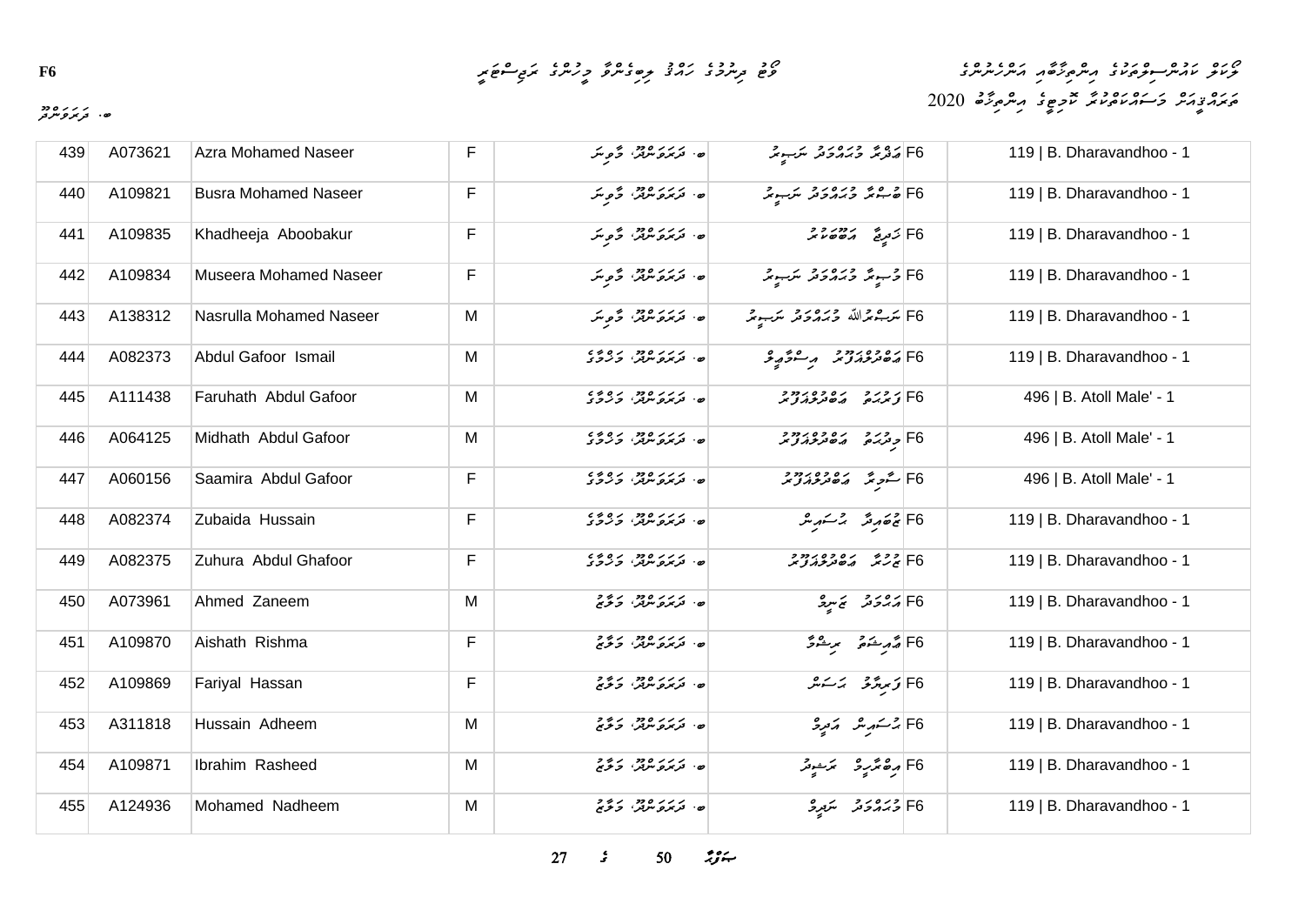*sCw7q7s5w7m< o<n9nOoAw7o< sCq;mAwBoEw7q<m; wBm;vB* م من المرة المرة المرة المرجع المرجع المرجع في 2020<br>مجم*د المريض المرجع المرجع المرجع المرجع المراجع المراجع الم*رجع

| 456 | A109886 | Fareedha Ali                   | F | ے - ترتری سربل - ترتر<br>ے - ترتری سربل - ترتر              | F6 تزیرنڈ کرم پ                       | 119   B. Dharavandhoo - 1 |
|-----|---------|--------------------------------|---|-------------------------------------------------------------|---------------------------------------|---------------------------|
| 457 | A109887 | Mohamed Naseer Aboobakuru      | M | ے کربروی کروڑ                                               | F6 כנסגב ת- כנדי ב                    | 119   B. Dharavandhoo - 1 |
| 458 | A312119 | Shafeeaa Mohamed Naseer        | F | ے - تربرہ میں - مرد عربی<br>ح - تربرہ سربر - ترس            | F6 حَرَرٍ مُنْ دَيْرُودَ مَرْسِرِيْرَ | 496   B. Atoll Male' - 1  |
| 459 | A073277 | Shafia Mohamed Naseer          | F | ە بەر رەپىس بەرە بە                                         | F6 حَرَوة ويَادُونْ سَرَجة لِمَ       | 119   B. Dharavandhoo - 1 |
| 460 | A360248 | Shahaama Mohamed Naseer        | F | ە بەر دەپىر دەپر<br>ھ تەيرۈشۈش كەنلا                        | F6 خەرج <i>دىرەدى مەيدى</i> ر         | 496   B. Atoll Male' - 1  |
| 461 | A312121 | Shaheela Mohamed Naseer        | F | ے - تربرہ میں میں میں<br>ص - تربرہ سربر، - تر س             | F6 خرىد ئۇيەدە ئەربىرىم               | 119   B. Dharavandhoo - 1 |
| 462 | A109885 | <b>Shathira Mohamed Naseer</b> | F | ے - تربرہ میں - مرد عربی<br>ح - تربرہ سربر - ترس            | F6 حُقومٌ وَيَرْدُونَرْ سَ بِهِ يَرْ  | 496   B. Atoll Male' - 1  |
| 463 | A356412 | Hussain Naseem                 | M | ە· ئەترىرە ئەھرە ئ <sup>ە</sup> ر ئە                        | F6 يُرْسَمَ مِيْرَ مَرْسِوڤِ          | 119   B. Dharavandhoo - 1 |
| 464 | A109661 | Mausooma Dhawood               | F | ە· ئەيمەھ بەرە بەر بەر بەر                                  | F6 كەرمەيىتى ئىقرىتىلىر               | 119   B. Dharavandhoo - 1 |
| 465 | A156978 | <b>Mohamed Saain Moosa</b>     | M | ە· ئەترىرە ئەس ئۇ ھ                                         | F6 در دورو بەمبەر شەھقىسە             | 119   B. Dharavandhoo - 1 |
| 466 | A356415 | Saraa Naseem                   | F | ە بەر رەپىرى ئەھ                                            | F6 أَوْمَدَ - سَرَسِوتَر              | 119   B. Dharavandhoo - 1 |
| 467 | A356413 | Saushan Naseem                 | F | ر در رودو می ه<br>ه۰ تر برو سرتر <i>،</i> تر ک              | F6 سەرمىقەش مىزسوق                    | 119   B. Dharavandhoo - 1 |
| 468 | A356410 | Suhaa Mohamed Naseem           | F | ە . ئەرىرە دەرە . ئەت<br>ھ . ئىرىمرى سرتىر ، كەسە           | F6 يُدْبُرُ وَبُرُودُو تَرَسُودُ      | 119   B. Dharavandhoo - 1 |
| 469 | A356411 | Sumayya Naseem                 | F | ە· ئەترىرى مەدەب ئ <sup>ە</sup> ر م                         | F6 كىن <i>دە بىر مەسب</i> ۇ           | 153   K. Huraa - 2        |
| 470 | A047517 | Ahmed Nashid                   | M | ے مریرہ دوسر جاتگر<br>جس مریرہ سرفری جاتگر                  | F6 كەبرى قىر سىردىسى قىلىنىدىكى بىر   | 119   B. Dharavandhoo - 1 |
| 471 | A076114 | Aminath Nazima                 | F | ے مربرہ سرور ہے۔<br>حسن مربوعہ سرفر کو سر                   | F6 مُتَّحِسَّعَ مُتَّفَوَ             | 119   B. Dharavandhoo - 1 |
| 472 | A109648 | Aishath Sidhna                 | F | ے - تر <i>بر</i> ہ میں میں میں<br>ے - تر برہ سربر ، ح بر بر | F6 مُدمِسْدَمُ سِعْرَمَّرَ            | 119   B. Dharavandhoo - 1 |

*28 sC 50 nNw?mS*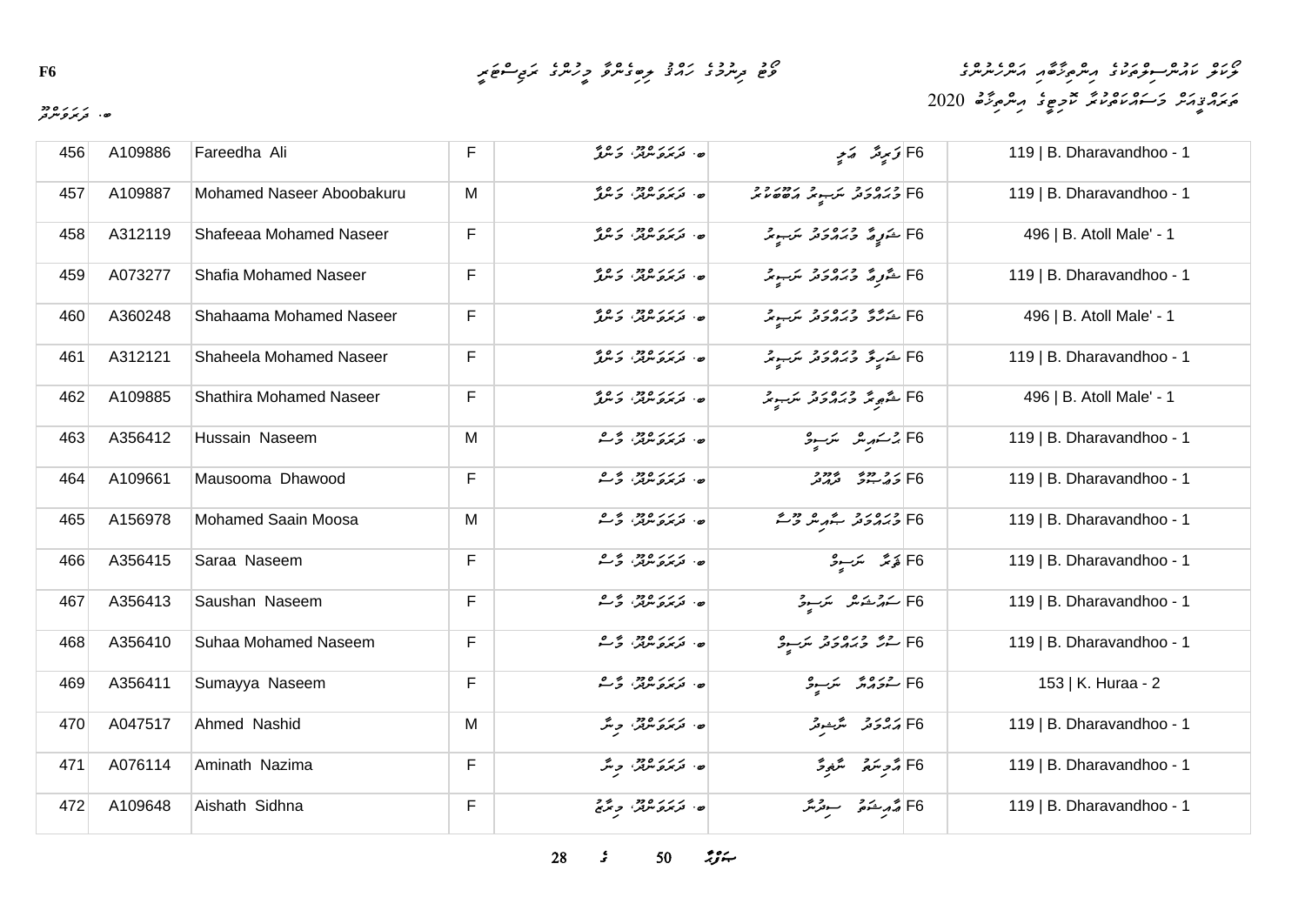*sCw7q7s5w7m< o<n9nOoAw7o< sCq;mAwBoEw7q<m; wBm;vB* م من المرة المرة المرة المرجع المرجع المرجع في 2020<br>مجم*د المريض المرجع المرجع المرجع المرجع المراجع المراجع الم*رجع

| 473 | A109864 | Mariyam Ibrahim              | F           | ه· تر پروکرده. د پر چ                                                                                          | F6 كاندىرى مەھەر ي                       | 119   B. Dharavandhoo - 1            |
|-----|---------|------------------------------|-------------|----------------------------------------------------------------------------------------------------------------|------------------------------------------|--------------------------------------|
| 474 | A026215 | Ahmed Iqbal                  | M           | ه برنر ود.<br>ه تریزوس و پرسوی                                                                                 | F6 كەبرىق مۇھۇ                           | 119   B. Dharavandhoo - 1            |
| 475 | A250429 | Rifa Ahmed Iqbal             | $\mathsf F$ | ه دربره دو در و دره<br>ه دربروس                                                                                | F6 بروٌ <i>مَدْوَنْدِ مِقْ</i> حَوْ      | 730   Reethi Beach Resort Maldives-1 |
| 476 | A154948 | Ahmed Salim                  | M           | ه به مرد ودو به عدد و د                                                                                        | F6 كەنزى قىر ئىقىدى ئىل                  | 119   B. Dharavandhoo - 1            |
| 477 | A311731 | Ali Sharif                   | M           | ه به در دود.<br>ه به ترترو سرتر، به شوم توسری                                                                  | F6 كەير شەيرۇ                            | 558   Hulhumale', Ehenihen - 6       |
| 478 | A393166 | Hassan Samiu                 | M           | ه ۱ مرد ۱۵ دو.<br>ه انگریزه سرفر از سام و ترس                                                                  | F6 پرسٹر گ <sub>ی</sub> ور               | 558   Hulhumale', Ehenihen - 6       |
| 479 | A311732 | Hussain Saif                 | M           | ه ۱ مرد ۱۵ دو.<br>ه انگریزه سرفر از سام و ترس                                                                  | F6 يُرْسَمُ مِنْ مُسْتَمْدِيْرِ          | 119   B. Dharavandhoo - 1            |
| 480 | A250452 | Ibrahim Sarim Mohamed Zubair | M           | ه به در دره دو به عدد دارد و با                                                                                | F6 كمبرد وبهددته بمقدم<br>مەمۇرۇ         | 119   B. Dharavandhoo - 1            |
| 481 | A075375 | <b>Mohamed Zubair Yoosuf</b> | M           | ه به مردره دو به صورت ده و در استان به در استان به این در استان به این محمد استان به این کار در استان به این ک | F6 כנסגב בנגב בי ה                       | 119   B. Dharavandhoo - 1            |
| 482 | A109767 | Saudhiyya Hassan Fulhu       | F           |                                                                                                                | F6 سۇمەرەش ئەسەمىرى                      | 119   B. Dharavandhoo - 1            |
| 483 | A312506 | Ikraam Ali                   | M           | ے کریمرو سرچر کے دورہ                                                                                          | F6 مِرْمُمَّدَّ مَعٍ                     | 119   B. Dharavandhoo - 1            |
| 484 | A250476 | Saamihaa Ali                 | $\mathsf F$ | ه . تربروسرتر، و در و د                                                                                        | F6 گردیڈ ک <i>ے پ</i>                    | 496   B. Atoll Male' - 1             |
| 485 | A250479 | Samaahaa Ali                 | $\mathsf F$ | ے کریروس کر وجہ دو                                                                                             | F6 شرقه ته <sub>م</sub>                  | 496   B. Atoll Male' - 1             |
| 486 | A130513 | Aminath Aroosha              | F           | ے مریرہ دورہ جاتی                                                                                              | F6 مُتَّحِبَّتَهُ مَثَّرَّحَةُ           | 496   B. Atoll Male' - 1             |
| 487 | A078973 | Fathimath Niyaza             | F           | ے مریرہ میں جاتی                                                                                               | F6 رَّج <i>ودَهُ</i> سِر <i>َدٌ جَ</i> ّ | 248   ADh. Mahibadhoo - 2            |
| 488 | A149856 | Mariyam Rasheed              | F           | ے مریرہ میں جاتی                                                                                               | F6 كالا يمريز كالمحافظة المحمد المحدوث   | 496   B. Atoll Male' - 1             |

*29 sC 50 nNw?mS*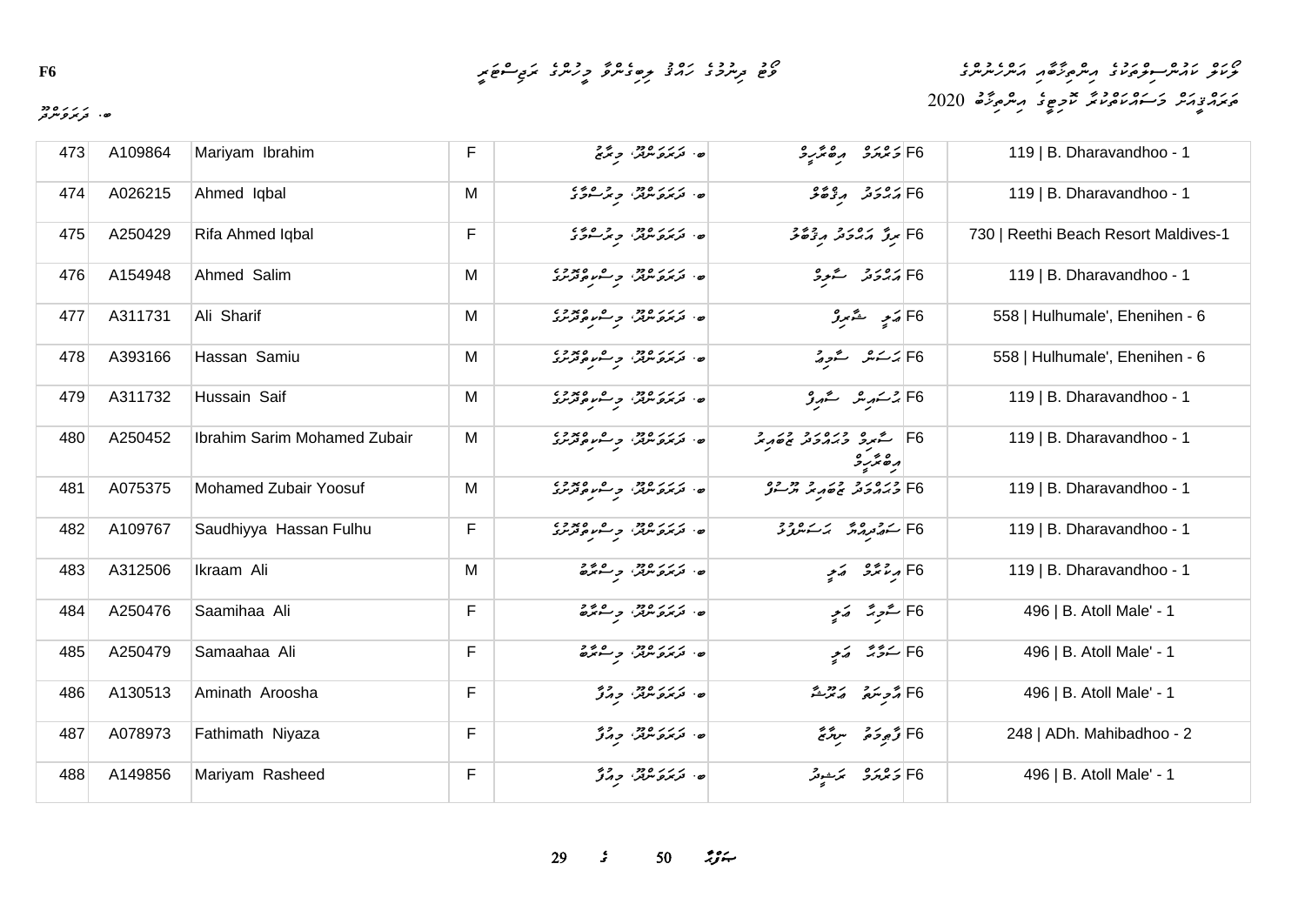*sCw7q7s5w7m< o<n9nOoAw7o< sCq;mAwBoEw7q<m; wBm;vB* م من المرة المرة المرة المرجع المرجع المرجع في 2020<br>مجم*د المريض المرجع المرجع المرجع المرجع المراجع المراجع الم*رجع

| 489 | A312351 | Salma Yoosuf             | F | ر در در ود.<br>ه۰ تربره سرتر، چهر                    | F6 كەنزى تەرىپى بۇ                 | 119   B. Dharavandhoo - 1     |
|-----|---------|--------------------------|---|------------------------------------------------------|------------------------------------|-------------------------------|
| 490 | A109850 | Hassan Simrahu           | M | ה גן הם כדי היי בית.<br>ישי הנוגים יינה היי היי בית. | F6   يَرْسَسُ سِوْمَدْيُرْ         | 496   B. Atoll Male' - 1      |
| 491 | A105506 | Hussain Rasheed          | M | ے - تریرو سربر - یو و<br>ے - تریرو سربر - و سریح     | F6 پرستہریش پر <sub>ھیو</sub> ر    | 119   B. Dharavandhoo - 1     |
| 492 | A075236 | Mohamed Miyaz            | M | י ג'ג' פרדי ביתים                                    | F6. ويروى و مرتبع                  | 119   B. Dharavandhoo - 1     |
| 493 | A311780 | Muhusina Nasir           | F | ה גן הם כדי היי ביתו.<br>כי " המקום ייקורי היי קורני | F6 كۇيۇسونى <i>گە مەنگى</i> بونى   | 119   B. Dharavandhoo - 1     |
| 494 | A311743 | Nasir Hussain            | M |                                                      | F6 بٹرجو پر پر شہر بلر             | 119   B. Dharavandhoo - 1     |
| 495 | A311781 | Noora Nasir              | F | ر در دود.<br>ه۰ تربره سرتر، و برم                    | F6 تُتَرَبَّرُ مُتَرْسِعَةً        | 119   B. Dharavandhoo - 1     |
| 496 | A109788 | Shirmeena Nasir          | F | ه ۰ تر بره در بر در بر<br>« تر برو سرتر ٬ د ش        | F6 جو <i>مڑو بنگ مگرجو مگ</i>      | 496   B. Atoll Male' - 1      |
| 497 | A311754 | Wadheefa Aboobakuru      | F | ے - تر <i>بر</i> ے مربع<br>ے - تر برے سربگر - ج مربع | F6 كورگر مەھەم مىر                 | 119   B. Dharavandhoo - 1     |
| 498 | A311779 | Yumna Nasir              | F | ه· تریزوکلرتر، دیگرم                                 | F6 برویژ بر برد                    | 119   B. Dharavandhoo - 1     |
| 499 | A026342 | Ahmed Musthafa           | M | ه کربره دو دوه ده و                                  | F6 كەندى قەسىمى ق                  | 567   Villimale' Ehenihen - 2 |
| 500 | A250455 | Aishath Lubaana Musthafa | F | ر د ر ه دو . دوه د ه<br>ه۰ تربرو سربر، و سربز د ه    | F6 مەم شەم كەنگە ئەس <i>بو</i> ر   | 496   B. Atoll Male' - 1      |
| 501 | A324543 | Fathimath Malsa Musthafa | F | ر در در دو دور ده د                                  | F6 ر <i>وم</i> و <i>دو</i> ٽ وينور | 119   B. Dharavandhoo - 1     |
| 502 | A081196 | Aishath Zahira           | F | ه بربره دو مه سر در ده در سر در سر با                | F6 مەمرىشقو ئىچ <i>رىتى</i>        | 119   B. Dharavandhoo - 1     |
| 503 | A104777 | Aishath Nashida Saeed    | F | ه م <i>رکز و دو به برنا</i>                          | F6 مُرمِشَمُ سُرْسِينَ سَهِيمٌ     | 496   B. Atoll Male' - 1      |
| 504 | A354748 | Mohamed Zayan Thoha      | M | ه . تر بر ده د .<br>ه . تر برو سربل . و سربر د       | F6 دېرورو په پره وي.               | 496   B. Atoll Male' - 1      |
| 505 | A109901 | Ahusan Mohamed Fulu      | M | ە بەررەدە دېگۇ                                       | F6 كەيرىكى ئەرگە ئەرەبىرى          | 119   B. Dharavandhoo - 1     |

*30 sC 50 nNw?mS*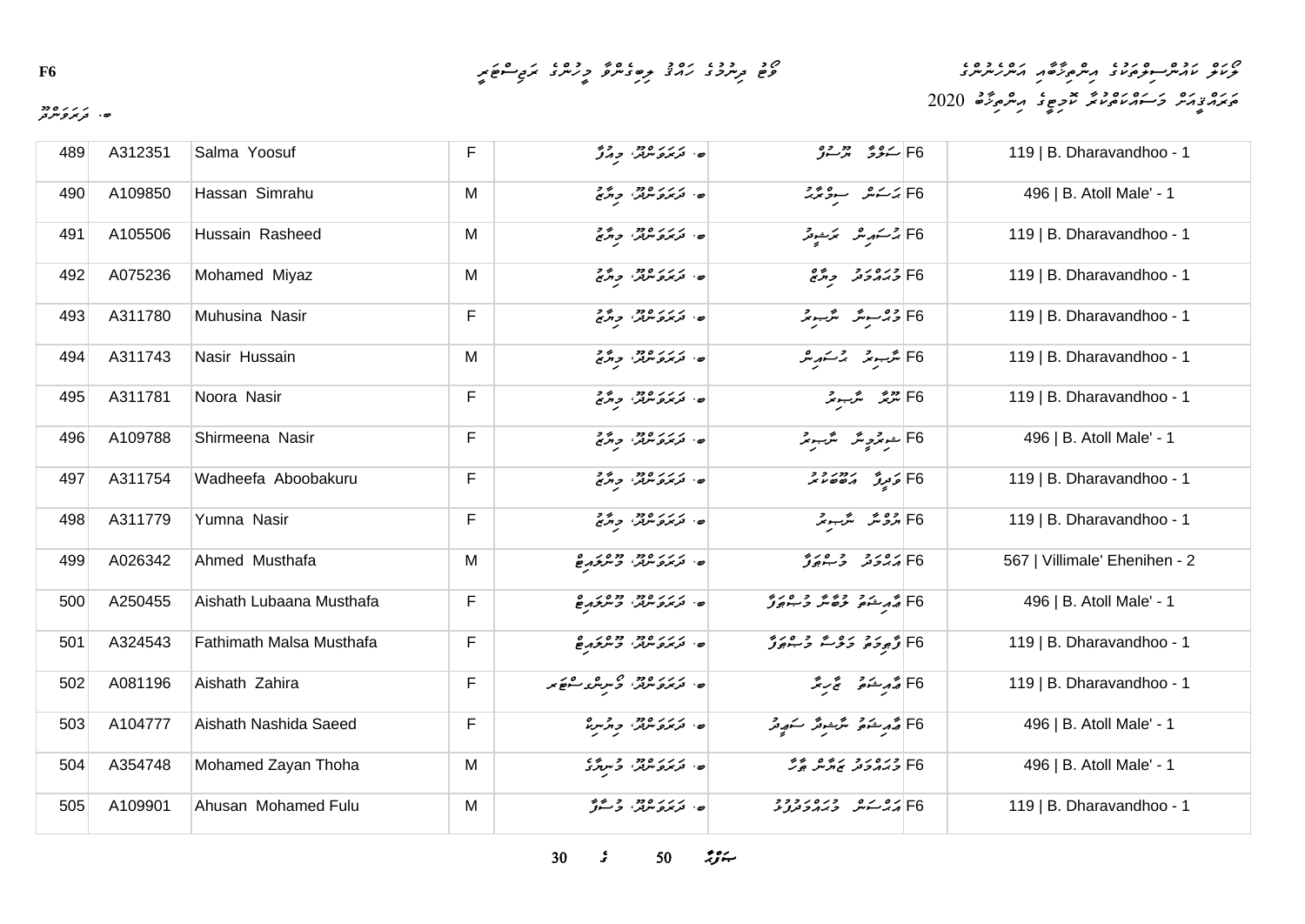*sCw7q7s5w7m< o<n9nOoAw7o< sCq;mAwBoEw7q<m; wBm;vB* م من المسجد المسجد المسجد المسجد المسجد العام 2020<br>مسجد المسجد المسجد المسجد المسجد المسجد المسجد المسجد المسجد ال

| 506 | A094196 | Aishath Dhooma        | F           | ە · تەيرەتىش ئەسەر                          | F6 مُدمِسْمَة فَرْدَّ               | 119   B. Dharavandhoo - 1      |
|-----|---------|-----------------------|-------------|---------------------------------------------|-------------------------------------|--------------------------------|
| 507 | A049630 | Mohamed Ibrahim Fulhu | M           | ه تربره دو و دو                             | F6 ديرورو مگر دور                   | 119   B. Dharavandhoo - 1      |
| 508 | A094197 | Rahmathunnisa         | F           | ە بەر بەرە دەر ئەتەر<br>ھەندىرى سرتىر كەستۇ | F6 ئۈيردە ھەربىرىگە                 | 138   Lh. Naifaru - 3          |
| 509 | A312006 | Riyasa Mohamed Fulhu  | F           | ه کريزه سره و شو                            | F6 برېژگ د <i>جرېږدو ترو</i> ر      | 496   B. Atoll Male' - 1       |
| 510 | A069228 | Fathimath Rasheedha   | F           | ے گریمروس و گرو تھو بڑ                      | F6 <i>وَّجوحَ</i> هُمْ سَمَسُومَّرَ | 119   B. Dharavandhoo - 1      |
| 511 | A121874 | Mariyam Shaufa        | $\mathsf F$ | ه پرېره دو. د عربه                          | F6 كالانترنز مشهرتو في 1            | 119   B. Dharavandhoo - 1      |
| 512 | A069227 | Mauroof Mohamed       | M           | ے گریزہ وہ وگرگویز                          | F6 <i>خەملى قەدەر د</i>             | 496   B. Atoll Male' - 1       |
| 513 | A069229 | Mohamed Shameem       | M           | ے - تریزو سربل - و کے تریز                  | F6 <i>\$222 محكو</i> قر             | 119   B. Dharavandhoo - 1      |
| 514 | A074444 | Thoif Mohamed         | M           | ه تریزه میل و گریز                          | F6 جُمِيرٌ حَمَدُومٌ                | 119   B. Dharavandhoo - 1      |
| 515 | A046551 | Abdul Sattar Ibrahim  | M           | ۰۰ تریزو سربر، وحشو مروت                    | 0 000 0000000000000000              | 119   B. Dharavandhoo - 1      |
| 516 | A312092 | Ahmed Yausir          | M           | ه بربر ودو و و در بروگر                     | F6 كەبرى قىر مەكەب ئىر              | 496   B. Atoll Male' - 1       |
| 517 | A250483 | Hassan Navaaf         | M           | ه بربر ودو و و د بروتر<br>ه بربروس د        | F6 پرسەش ئىر <i>ۇ</i> ز             | 119   B. Dharavandhoo - 1      |
| 518 | A312095 | Mohamed Najih         | M           | ه بربره دود و دوبر و گ                      | F6 <i>\$222 مگه ب</i>               | 558   Hulhumale', Ehenihen - 6 |
| 519 | A068141 | Mohamed Musthafa      | M           | ه درره دو و ۲۵ در م                         | F6 دېرونو وېږي                      | 496   B. Atoll Male' - 1       |
| 520 | A073651 | Ali Naseer            | M           | ھ تربروسوتر، بگربرگ                         | F6 <i>ھي متبويز</i>                 | 119   B. Dharavandhoo - 1      |
| 521 | A311989 | Faraash Ali Naseer    | M           | ھ ترىرەسى شەت                               | F6 كَرَمَّدْهُ كَرَمٍ سَرَسِرِيْرٌ  | 496   B. Atoll Male' - 1       |
| 522 | A306004 | Faroosha Ali Naseer   | F           | ھ تربروسوتر، بگربرگ                         | F6 كَرْجَرْحَةً كَيَامٍ الرَّسِيْرَ | 496   B. Atoll Male' - 1       |

*31 <i>s*<sub>3</sub> *s*<sub>3</sub> *s*<sub>3</sub> *s*<sub>3</sub> *s*<sub>3</sub> *s*<sub>3</sub> *s*<sub>3</sub> *s*<sub>3</sub> *s*<sub>3</sub> *s*<sub>3</sub> *s*<sub>3</sub> *s*<sub>3</sub> *s*<sub>3</sub> *s*<sub>3</sub> *s*<sub>3</sub> *s*<sub>3</sub> *s*<sub>3</sub> *s*<sub>3</sub> *s*<sub>3</sub> *s*<sub>3</sub> *s*<sub>3</sub> *s*<sub>3</sub> *s*<sub>3</sub> *s*<sub>3</sub> *s*<sub>3</sub> *s*<sub>3</sub> *s*<sub>3</sub> *s*<sub>3</sub> *s*<sub>3</sub> *s*<sub>3</sub> *s*<sub>3</sub>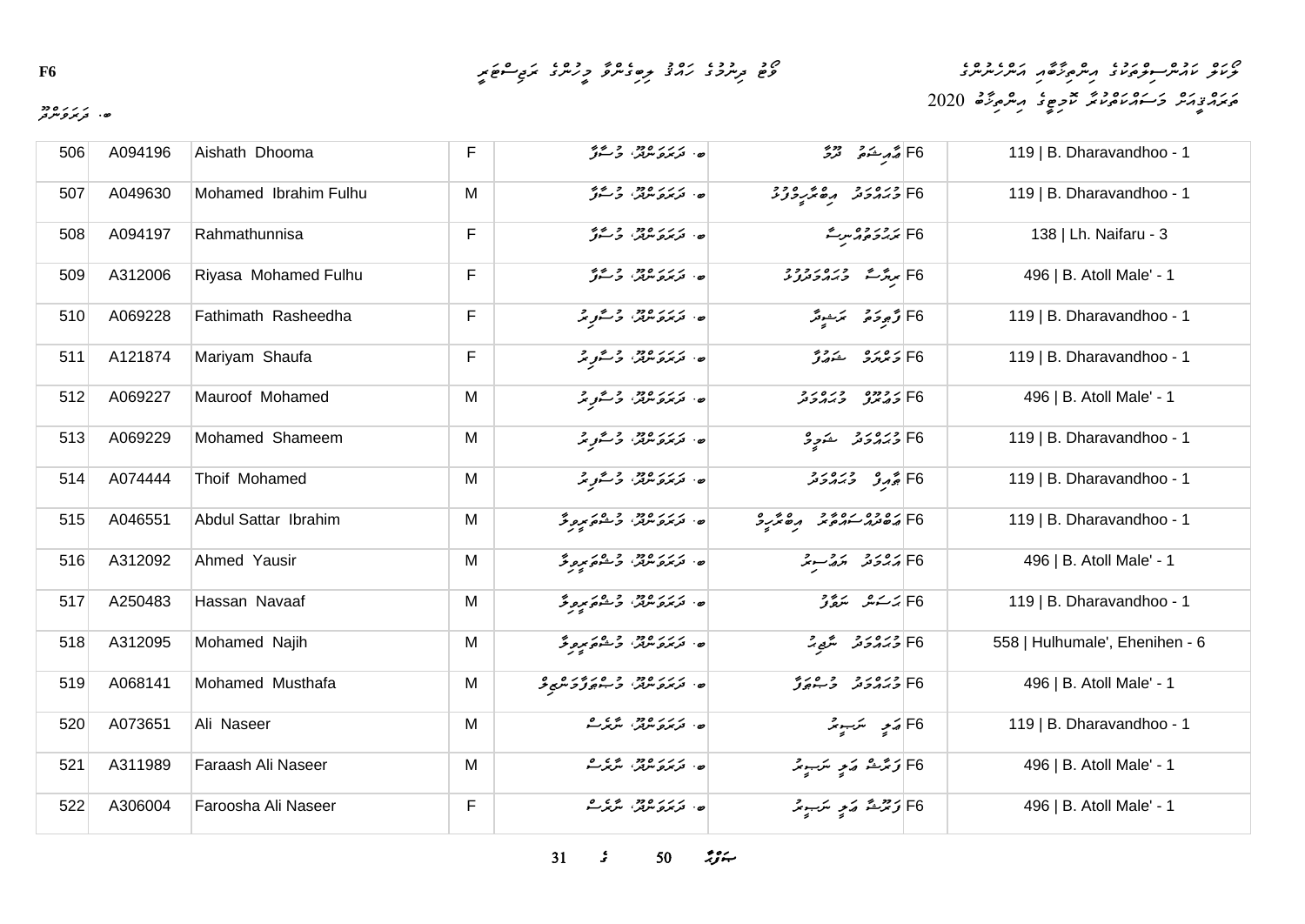*sCw7q7s5w7m< o<n9nOoAw7o< sCq;mAwBoEw7q<m; wBm;vB* م من المرة المرة المرة المرجع المرجع المرجع في 2020<br>مجم*د المريض المرجع المرجع المرجع المرجع المراجع المراجع الم*رجع

| 523 | A311986 | Firash Ali Naseer          | M | ە · ئەرىرە « « » » » »                                          | F6 وِ مَرْثَہُ کَے مِ سَرَجِہُ                                                                                 | 496   B. Atoll Male' - 1     |
|-----|---------|----------------------------|---|-----------------------------------------------------------------|----------------------------------------------------------------------------------------------------------------|------------------------------|
| 524 | A109751 | Firasha Ali Naseer         | F | ھ ترىرەسى شەت                                                   | F6 وِيَرْتُ كَرَمٍ سَرَجِيْرَ                                                                                  | 462   Srilanka / Colombo - 3 |
| 525 | A309899 | Ahmed Mahshoodh Mohamed    | M | ه · مرمره دو مسجد مرمر                                          | F6 كەرجەد مەدەبەر دىرەرد                                                                                       | 119   B. Dharavandhoo - 1    |
| 526 | A309905 | Ass'adh Mahushoodh Mohamed | M | ه بربر ودو محمد بردگر<br>ه تریمه سربل مرتج بر برگر              | F6 كەسىھەتە بەر مەدرە دەرد                                                                                     | 119   B. Dharavandhoo - 1    |
| 527 | A309915 | Mas'udha Mohamed           | F | ه به مرد وجود به موجود برگر<br>به ترجره سرفران سرچ موسر         | F6 كەشھەر مەردىرى<br>F6                                                                                        | 119   B. Dharavandhoo - 1    |
| 528 | A036535 | Mohamed Nizar              | M | ھ تر <i>تر تر و</i> جو شرچ پر برگر                              | F6 <i>وُبَهُ دُوَ</i> تَرَ سِيَّ يَرُ                                                                          | 119   B. Dharavandhoo - 1    |
| 529 | A109629 | Abdul Haleem Ibrahim       | M | ە· ئەترىر قەدەر، ئىرگە                                          | F6 בֿלענאני פּל פֿליני C6                                                                                      | 119   B. Dharavandhoo - 1    |
| 530 | A250442 | Haifa Abdhul Haleem        | F | ھ ترىرى سرتر، سرگە                                              | F6 <i>تەرۇھەترى بو</i> ھ                                                                                       | 119   B. Dharavandhoo - 1    |
| 531 | A366017 | Mohamed Thakhuseen         | M | ے - تربرو بھی مربحہ<br>ے- تربرو سربل، سربح                      | F6 <i>دېمم</i> ونه ځور سومتر                                                                                   | 119   B. Dharavandhoo - 1    |
| 532 | A259724 | Ahmed Shareef              | M | ے - تربرہ میں میں بھی بھی بر<br>ج - تربرہ سربل - سربر سربرہ بر  | F6 كەبرى ئىم ئىقدىن ئىچە ئىقتىن ئىچە ئىقتا ئىچە ئىقتا ئىچە ئىقتا ئىقتا ئىقتا ئىقتا ئىقتا ئىقتا ئىقتا ئىقتا ئىق | 119   B. Dharavandhoo - 1    |
| 533 | A109732 | Aishath Muneeza            | F | ھ - قریمرہ سرقر، سرقرک سرقرہ ہو                                 | F6 مَيْرِسْدَة _ وَسِيَّةَ                                                                                     | 119   B. Dharavandhoo - 1    |
| 534 | A312009 | Fathmath Rashfa            | F | ھ کريمرو سرچر سرچر سرچر جر                                      | F6 زَّەپرىقى سَرْشْرَ                                                                                          | 119   B. Dharavandhoo - 1    |
| 535 | A360244 | Mohamed Rashwaan           | M | ے - تربرہ میں مرکز کر سربرہ بر<br>ج - تربرہ سربر اسربرکسربرہ بر | F6 <i>دې ده بر پر شرور پر</i>                                                                                  | 119   B. Dharavandhoo - 1    |
| 536 | A067426 | Aminath Zeheleen Hameed    | F | ر در دود.<br>ه۰ تربرو سرتر، سربرتری                             | F6 أَمُّ حِسَمَةً بِحَرْجِيْنَ بَرَجٍيْرٌ                                                                      | 496   B. Atoll Male' - 1     |
| 537 | A041205 | Nooman Imthiyaz            | M | ه به در دود.<br>ه وربروسربر، سربربرد                            | F6 يتمدَّ من مركز مركز من المركز                                                                               | 119   B. Dharavandhoo - 1    |
| 538 | A042221 | Umniyya Mohamed            | F | ر در دره دو.<br>ه۰ در پروسربر، سرپردری                          | F6 رُوْسِرْ رُ وَيَدْوَمَرْ                                                                                    | 496   B. Atoll Male' - 1     |
| 539 | A073276 | Abdul Sameeu               | M | ر در دود.<br>ه۰ در پروتیر، ترکوبر                               | F6 مەھەمەر سىر <i>و</i> م                                                                                      | 119   B. Dharavandhoo - 1    |

**32** *s* **50** *z***<sub>***f***</sub>**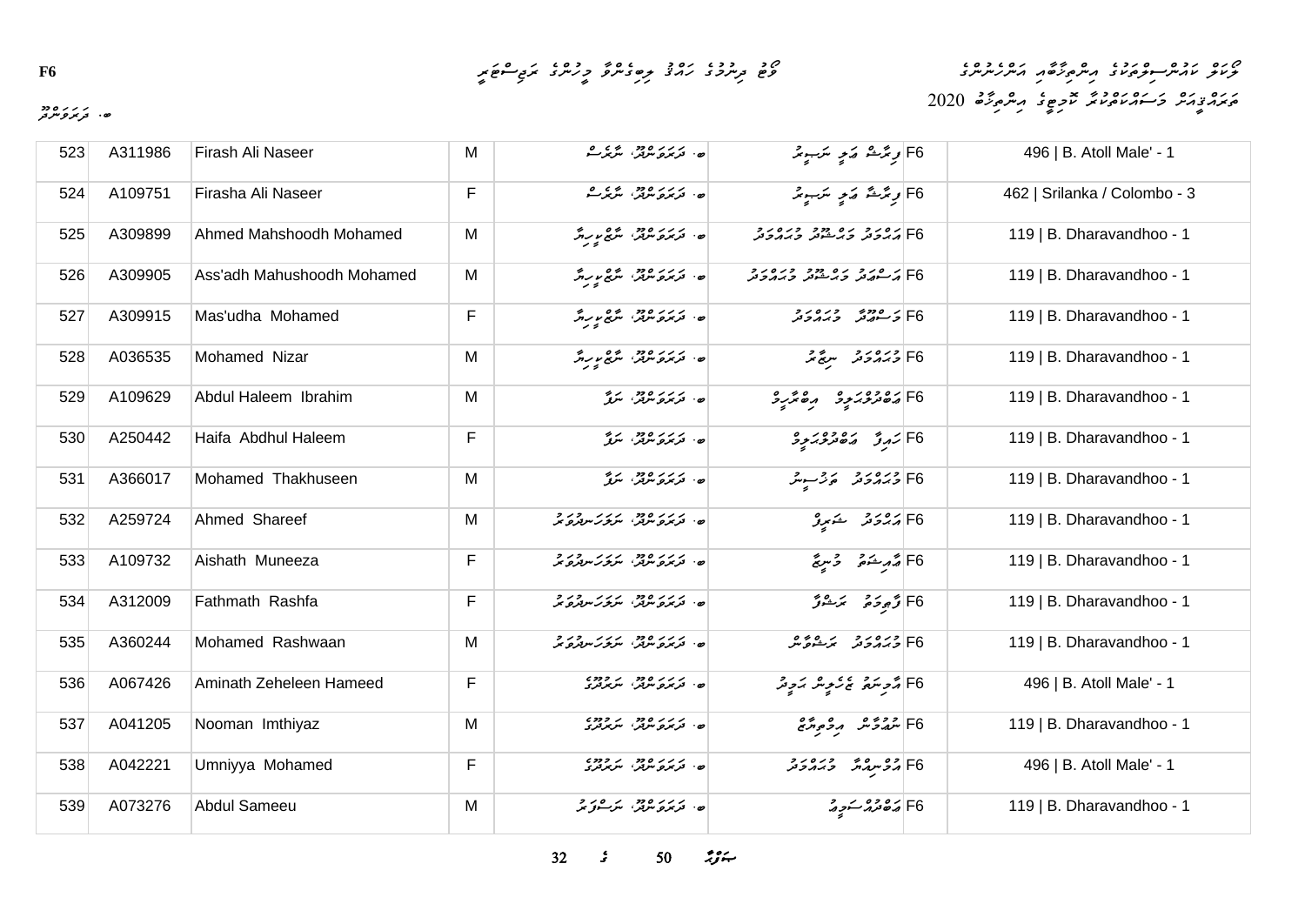*sCw7q7s5w7m< o<n9nOoAw7o< sCq;mAwBoEw7q<m; wBm;vB* م من المرة المرة المرة المرجع المرجع المرجع في 2020<br>مجم*د المريض المرجع المرجع المرجع المرجع المراجع المراجع الم*رجع

| 540 | A073668 | Ahmed Naseer Aboobakuru     | M | ے مریر واقع میں دیا ہے۔<br>جس فریرو سرفر اسکوسی       | F6 גפני ית הפי המסשית                                                                                | 119   B. Dharavandhoo - 1 |
|-----|---------|-----------------------------|---|-------------------------------------------------------|------------------------------------------------------------------------------------------------------|---------------------------|
| 541 | A066445 | Aishath Nisfa               | F | ر در دود.<br>ه۰ تربره مربر، مرکز بر                   | F6 مُرمِشَمُ سِرْعَةً                                                                                | 496   B. Atoll Male' - 1  |
| 542 | A109796 | Ali Nazeef                  | M | ر در د ودو.<br>ه۰ تر برو سرتر، سر سور بر              | F6 کی پر س <i>کن</i> وِر                                                                             | 496   B. Atoll Male' - 1  |
| 543 | A109797 | <b>Areef Ahmed Naseer</b>   | M | ە ئەكەر 300 كەرر 2                                    | F6 كەيدۇ كەبرى تەرىپەيز                                                                              | 119   B. Dharavandhoo - 1 |
| 544 | A120871 | <b>Faisal Ahmed Naseer</b>  | M | ه بربر ده دو.<br>ه بربره نربس بربانو بر               | F6 كەرىنىڭ كەبرى كىلى ئىسىرىمى                                                                       | 496   B. Atoll Male' - 1  |
| 545 | A086417 | Mohamed Nazeef              | M | ە بەر بەدە بەر بەر د<br>ھ - تەيرە بىرتىر، بىر بىر بىر | F6 كەبرگە كىرى سىنب <i>و</i> گە                                                                      | 119   B. Dharavandhoo - 1 |
| 546 | A250460 | Naffah Ahmed Naseer         | M | ر در دود.<br>ه۰ تربره مربر، مرکز بر                   | F6 <i>سَمَدُوَّرْ مَدْدَوَدْ</i> سَ <i>بِ</i> يْرَ                                                   | 119   B. Dharavandhoo - 1 |
| 547 | A311949 | Nasha Ahmed Naseer          | F | ە بەر بەدە بەر بەر د<br>ھەندىرى بىرلىر، بىر سۆسى      | F6 سَرْئَدُ 1995 سَرَجِيمُ                                                                           | 496   B. Atoll Male' - 1  |
| 548 | A109777 | Niusa Ahmed Naseer          | F | ه بربر ده دو.<br>ه بربره نربس بربانو بر               | F6 سرقم شرکت مرسوبر                                                                                  | 496   B. Atoll Male' - 1  |
| 549 | A109878 | Rasheeda Ali                | F | ە بەر بەدە بەر بەر د<br>ھ - تەيرە بىرتىر، بىر بىر بىر | F6 بَرَحوثر <sub>م</sub> َرَمٍ                                                                       | 119   B. Dharavandhoo - 1 |
| 550 | A311948 | <b>Shamoon Ahmed Naseer</b> | M | ر در د ودو.<br>ه۰ تر برو سرتر، سر سور بر              | F6 خوړش پره ده کرلومو                                                                                | 496   B. Atoll Male' - 1  |
| 551 | A109653 | Gamarunnisa Ibrahim         | F | ھ کرىمرى مەدىبە كىلىگە ئىش                            | F6 تۈكەتمە مەھەر يەھەر بىر ئالىرى ئالىرى ئالىرى ئالىرى ئالىرى ئالىرى ئالىرى ئالىرى ئالىرى ئالىرى ئال | 119   B. Dharavandhoo - 1 |
| 552 | A109607 | Jaufar Dawood               | M | ە · تەترىر قەدەر ، سَرْشَہُ ·                         | F6 يَ <i>وَدُ بَرَّ مُدَّمَّرٌ</i>                                                                   | 119   B. Dharavandhoo - 1 |
| 553 | A312052 | Jauza Jaufar                | F | ە · تۈپۈچ بىرىش · بىرىش                               | F6 يَوْمَجُ بِمَجْرَ <sup>مِر</sup> ُ                                                                | 119   B. Dharavandhoo - 1 |
| 554 | A312061 | Jeeza Jaufar                | F | ھ کر <i>مرکز مرکز مرکبے</i><br>ھ                      | F6 ي <sub>ح</sub> ج نح <i>هز</i> تر                                                                  | 119   B. Dharavandhoo - 1 |
| 555 | A250484 | Mohamed Jayashan Jaufaru    | M | ە ئەترىر ق <sup>79</sup> ، ئىرىش                      | F6 دُبرورو په کرشه کارورو                                                                            | 119   B. Dharavandhoo - 1 |
| 556 | A052400 | Fathimath Saeed             | F | ر در در دود.<br>۰۰ تربره سرتر، سرگرگرس                | F6 <i>وُجوحَۃ سَموِيڈ</i>                                                                            | 119   B. Dharavandhoo - 1 |

*r د د ه ود*<br>@ . تر *بر و س*ر تر

**33** *s* **50** *n***<sub>s</sub>***n***<sub>s</sub>**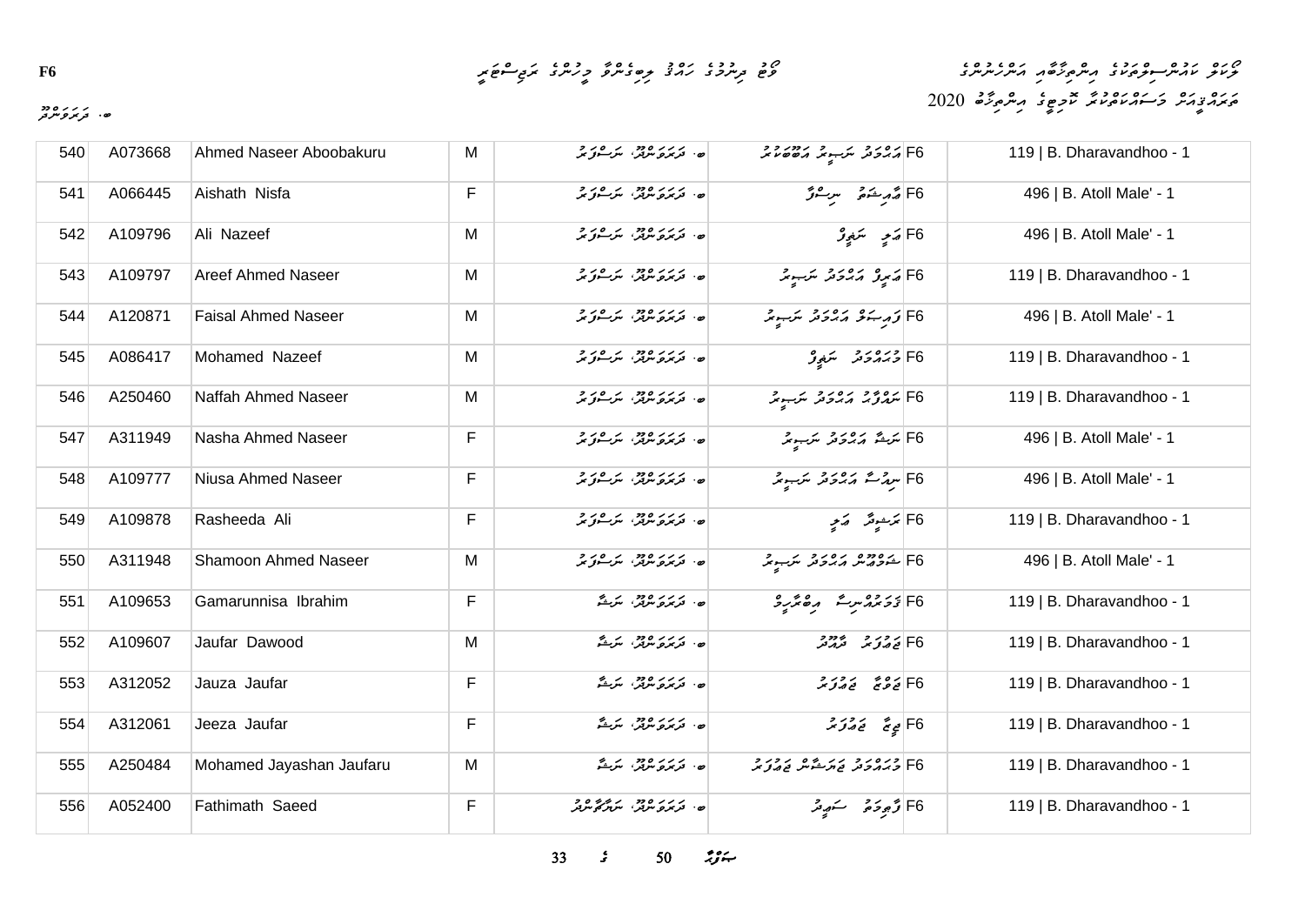*sCw7q7s5w7m< o<n9nOoAw7o< sCq;mAwBoEw7q<m; wBm;vB* م من المسجد المسجد المسجد المسجد المسجد العام 2020<br>مسجد المسجد المسجد المسجد المسجد المسجد المسجد المسجد المسجد ال

| 557 | A312394 | Jalva Ibrahim Rasheed           | F           | ر در دود.<br>۰۰ تربره سرتر، سرگرگوسرتر | F6 فَرُقَرَّةً وَهُ يُرْمِرِدُ بَرَسْوِيْرَ        | 119   B. Dharavandhoo - 1      |
|-----|---------|---------------------------------|-------------|----------------------------------------|----------------------------------------------------|--------------------------------|
| 558 | A103769 | Ahmed Shifau                    | M           | ے مریرویوں سے                          | F6 كەبرى ئىرگە ئىسىمىتى ئىسىمىتى ئىسىمىتى بىر      | 119   B. Dharavandhoo - 1      |
| 559 | A084391 | Abdul Hannan Ismail             | M           | ه مر مرد ودو.<br>مستخدم مرد مستخدر     | F6 <i>ړه ده د ه وې په د هڅه و</i>                  | 119   B. Dharavandhoo - 1      |
| 560 | A312050 | Ahmed Muahrif                   | M           | ه وروده در مرد و                       | F6 בכבת בבתית                                      | 119   B. Dharavandhoo - 1      |
| 561 | A312049 | Aminath Mauroosha               | F           | ه کريزه وده. سرگرگرگر                  | F6 مُحْرِسَمَةَ حَمْدَ مَشْتَدَ                    | 119   B. Dharavandhoo - 1      |
| 562 | A109855 | Arifa Ali                       | $\mathsf F$ | ه ترىرە «در » سرگە تور ۋ               | F6 صَّمِرَةٌ صَمِّحٍ                               | 119   B. Dharavandhoo - 1      |
| 563 | A312045 | Fathimath Maurifa               | F           | ھ تر <i>ترو</i> شہر شرکت کی ت          | F6 <i>وُجِودَة دَمَّبُودٌ</i>                      | 119   B. Dharavandhoo - 1      |
| 564 | A250466 | Hussain Yaurif                  | M           | ه تریزه سره مرکز و                     | F6 يُرسَمهِ مَدْ مَرَ مَرَ مِرْدِ                  | 119   B. Dharavandhoo - 1      |
| 565 | A312048 | Mohamed Maurif                  | M           | ه تریزه سرد مرکز و                     | F6 دُيرودي دَرْمَورُ                               | 119   B. Dharavandhoo - 1      |
| 566 | A066217 | Abdul Latheef Ibrahim           | M           | ه ۰ تربره دو.<br>۴ تربره سربر سرگر برد | F6 בֿבּעּת <i>בֿ</i> פּנַר הַבּּצ <sup>ֿ</sup> יבַ | 119   B. Dharavandhoo - 1      |
| 567 | A250465 | Maaziya Mohamed Rasheed         | $\mathsf F$ | ے - تریزو سربر - سربر -                | F6 وَمِهرَ وَبَرَ رَوِ بَرَ شَوِيرَ                | 558   Hulhumale', Ehenihen - 6 |
| 568 | A312033 | Mariya Mohamed                  | $\mathsf F$ | ے - تریروسرتر، سربر                    | F6 دُبرمَد ديرورد                                  | 119   B. Dharavandhoo - 1      |
| 569 | A026030 | Mohamed Rasheed Abdul Hakeem    | M           | ے - تریروسرتر، سربر                    | F6 <i>وبروبرو برجونر مەمەروب</i>                   | 119   B. Dharavandhoo - 1      |
| 570 | A109879 | Niuma Yahya                     | F           | ے مریزہ سرچر سرپر                      | F6 سم <i>من</i> گ م <i>رکب</i> گر                  | 119   B. Dharavandhoo - 1      |
| 571 | A312035 | Sofia Mohamed                   | $\mathsf F$ | ے مریرہ سرچ سرپر                       | F6 جۇرۇ ئەيرە ئەر                                  | 119   B. Dharavandhoo - 1      |
| 572 | A121875 | <b>Usaamath Mohamed Rasheed</b> | M           | ص- تریره سرچین سرپر<br>  ص- تریره سرپر | F6 پر دره در در در برخونه                          | 119   B. Dharavandhoo - 1      |
| 573 | A111840 | Mariyam Sajuna                  | F           | ە · ترىرە بىرە " سرىشەش                | F6 كەنگەر ئەرەپىگە                                 | 119   B. Dharavandhoo - 1      |

**34** *s* **50** *z***<sub>***f***</sub>**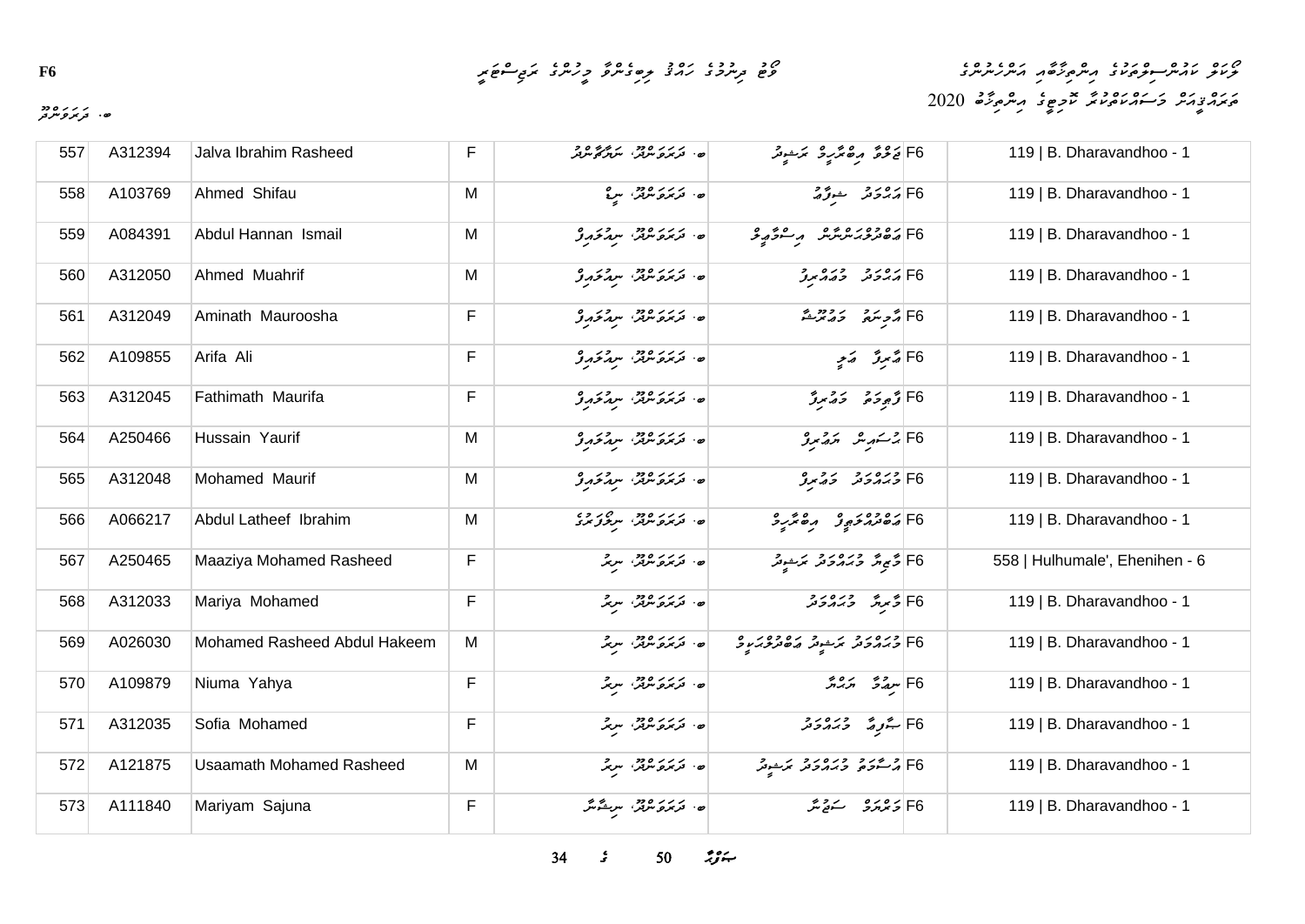*sCw7q7s5w7m< o<n9nOoAw7o< sCq;mAwBoEw7q<m; wBm;vB* م من المرة المرة المرة المرجع المرجع المرجع في 2020<br>مجم*د المريض المرجع المرجع المرجع المرجع المراجع المراجع الم*رجع

| 574 | A345828 | Aishath Neena                | F           | ە ئەترىر ئەدە سرىسىر شەرق                         | F6 مَدْمِ شَمَّةٍ سِرِيْدٌ                                                                                     | 558   Hulhumale', Ehenihen - 6        |
|-----|---------|------------------------------|-------------|---------------------------------------------------|----------------------------------------------------------------------------------------------------------------|---------------------------------------|
| 575 | A062814 | Haleema Hussain              | F           | ه مر د ور دور برگور مرد مرد و گر                  | F6  يَرْمٍ فِي سَمَدِ شَرْسُ                                                                                   | 119   B. Dharavandhoo - 1             |
| 576 | A109843 | Aishath Sodhuna              | F           | ے مریر والی مریر پر                               | F6 مەم ئىقسىم ئىستىرلىكى بىر                                                                                   | 558   Hulhumale', Ehenihen - 6        |
| 577 | A109824 | Fathimath Dheena             | F           | ے - تربرو بھی میں بر<br>ے - تربرو سربر - سربر بر  | F6 <i>وَّجِودَة</i> مِرِسَّر                                                                                   | 496   B. Atoll Male' - 1              |
| 578 | A109825 | Latheefa Hassan              | $\mathsf F$ | ه بر در ودو دو.<br>ه تربره نربل نگرمبر            | F6 تخ <i>چوڻ بزخ</i> شر                                                                                        | 558   Hulhumale', Ehenihen - 6        |
| 579 | A109826 | Mohamed Naeem                | M           | ے کربرہ ووج اور بر                                | F6 <i>3222 سَمِي</i> و                                                                                         | 558   Hulhumale', Ehenihen - 6        |
| 580 | A109829 | <b>Risseen Mohamed Naeem</b> | M           | ے - تربرو سربر - میرے<br>ے - تربرو سربر - سربر بر | F6 بروكسونكر وبرودور تترويح                                                                                    | 558   Hulhumale', Ehenihen - 6        |
| 581 | A077469 | Ahmed Shareef                | M           | ه به تربره دو دوره به د                           | F6 كەندى قىم بىر ئىستىدى ئىستىدى كىتار ئىستان ئىستان ئىستان ئىستان ئىستان ئىستان ئىستان ئىستان ئىستان ئىستان ئ | 496   B. Atoll Male' - 1              |
| 582 | A312152 | Ahmed Asim                   | M           | ە بەر بەرەدە مى بەھ                               | F6 كەندى قەسىدى                                                                                                | 751   Hideaway Beach Resort and Spa-1 |
| 583 | A377824 | Aishath Siyana               | $\mathsf F$ | ە بەر بەرەدە مەرە<br>ھ تەيمەھ سرقە كەسلىق         | F6 گەرىسكەق سونگىگر                                                                                            | 119   B. Dharavandhoo - 1             |
| 584 | A109613 | Aminath Shareefa             | $\mathsf F$ | ە بەر دەرەدە بىرە<br>ھ تەيمەن سەر                 | F6 مَرْحِ سَمَعِ حَسَبِيرً                                                                                     | 119   B. Dharavandhoo - 1             |
| 585 | A250425 | Ibrahim Asim                 | M           |                                                   | F6 مەھەرىپە ھەجبەد                                                                                             | 119   B. Dharavandhoo - 1             |
| 586 | A085056 | Mohamed Siyam                | M           | ە· ئەرەر ەدە، مى رە                               | F6 <i>3222 بروتر میبرد</i>                                                                                     | 119   B. Dharavandhoo - 1             |
| 587 | A037017 | Nafeesa Gasim                | $\mathsf F$ | ە · ئەترىرە « » » » بە                            | F6 سَمِيٍّ - تَوْسِرْ -                                                                                        | 119   B. Dharavandhoo - 1             |
| 588 | A109710 | Abdulla Humainee             | M           | ھ بربروس مشکور                                    | F6 كەھىراللە ج <sub>ى</sub> مكىرىس                                                                             | 496   B. Atoll Male' - 1              |
| 589 | A109652 | Armeesha Jaufar              | $\mathsf F$ | ه بربر ودود میکند و ه                             | F6 كەيمرىيەتشىر ئەركىزىمىز                                                                                     | 119   B. Dharavandhoo - 1             |
| 590 | A064861 | Jaufar Ahmed                 | M           | ھ بربروس مشهري                                    | F6 يَهْ دَمَهُ مَدْرَوْرَ                                                                                      | 119   B. Dharavandhoo - 1             |

*r د د ه ود*<br>@ . تر *بر و س*ر تر

**35** *s* **50** *n***<sub>s</sub>***n***<sub>s</sub>**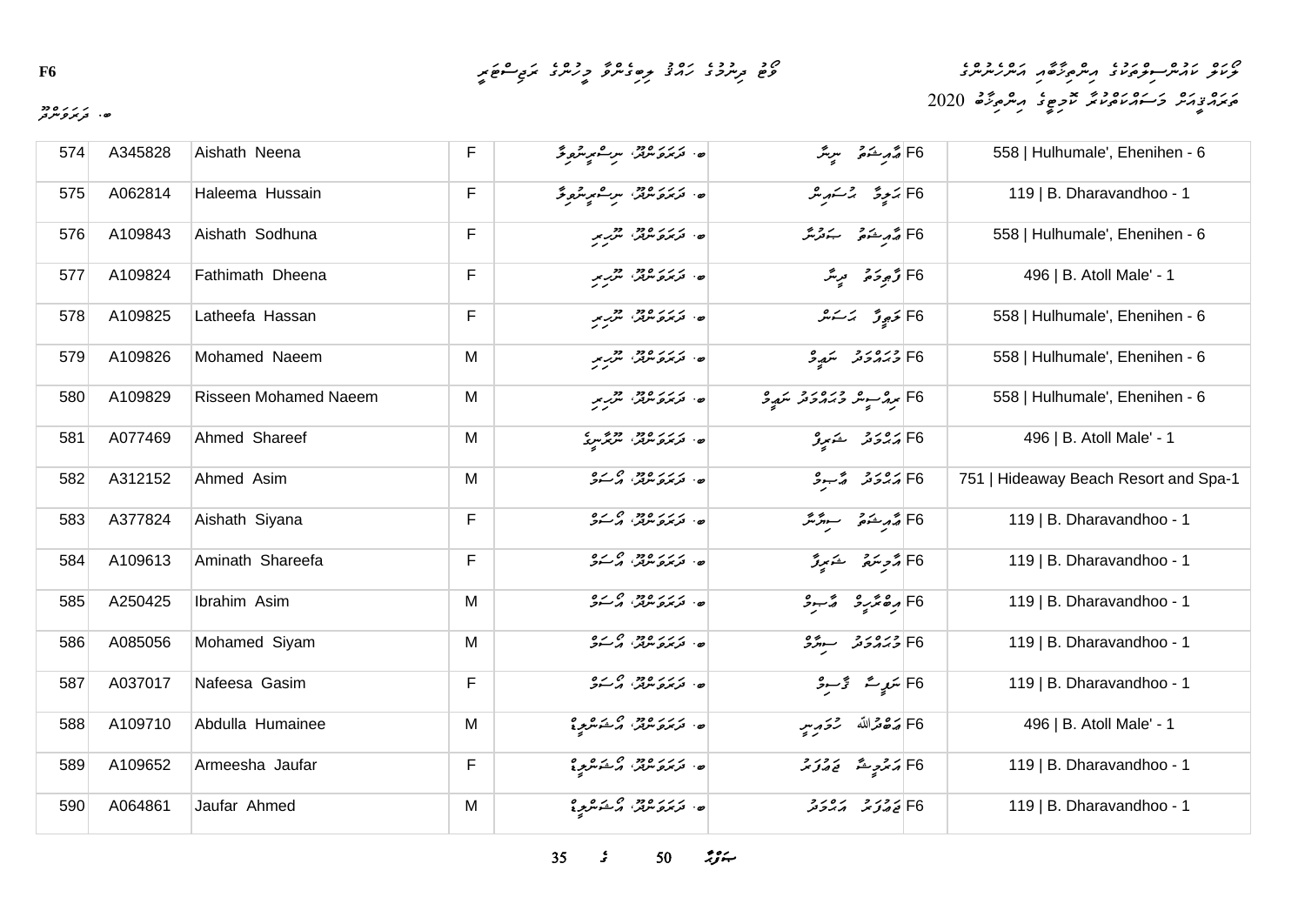*sCw7q7s5w7m< o<n9nOoAw7o< sCq;mAwBoEw7q<m; wBm;vB* م من المسجد المسجد المسجد المسجد المسجد العام 2020<br>مسجد المسجد المسجد المسجد المسجد المسجد المسجد المسجد المسجد ال

| 591 | A092315 | Mohamed Khumainy       | M           | ے مر دی مر پر انگریزی کے مرد ع                                                                                                                                                                                                  | F6 <i>32,825 جومبر</i>                | 119   B. Dharavandhoo - 1      |
|-----|---------|------------------------|-------------|---------------------------------------------------------------------------------------------------------------------------------------------------------------------------------------------------------------------------------|---------------------------------------|--------------------------------|
| 592 | A073310 | Sofoora Jaufar         | $\mathsf F$ | ه بربر ودود میکند و ه                                                                                                                                                                                                           | F6 بنوترنز ت <sub>ق</sub> مترنز       | 121   B. Eydhafushi - 1        |
| 593 | A124787 | Thahumeena Jaufar      | F           | ھ بر مرکز وجو میں شہر ہو ؟<br>جس مرکزی مرکز اور شہر مرکز ؟                                                                                                                                                                      | F6 <i>وَرْحٍ مَّنْ</i> وَيُرْتَزِيْرَ | 119   B. Dharavandhoo - 1      |
| 594 | A109625 | Thomeena Abdul Rahman  | $\mathsf F$ | ه بربر ودو م شهر و و                                                                                                                                                                                                            | F6 يُوحِسٌ مُصْرَمَ مُدَمَّرٍ         | 119   B. Dharavandhoo - 1      |
| 595 | A311953 | Aishath Azra           | F           | ه كريره دور ميكن مركز بين مركز بين مركز بين مركز بين مركز بين مركز بين مركز بين مركز بين مركز بين مركز بين مركز<br>من المركز بين مركز بين مركز بين مركز بين مركز بين مركز بين مركز بين مركز بين مركز بين مركز بين مركز بين مركز | F6 مەم ئىشقى مەنى <i>رىتى</i>         | 496   B. Atoll Male' - 1       |
| 596 | A010598 | Ali Shameem            | M           | ە ئەمەرەدە مىك ئىر                                                                                                                                                                                                              | F6 <i>ڇَجِ حَجِ</i> و                 | 496   B. Atoll Male' - 1       |
| 597 | A366018 | Mohamed Ameemu         | M           | ھ کر مرکز 200 م گئے۔<br>ھ کر مرکز مرکز کے مس                                                                                                                                                                                    | F6 <i>3222 مُوَدِّ</i>                | 496   B. Atoll Male' - 1       |
| 598 | A109649 | Sahuzaana Mohamed      | $\mathsf F$ |                                                                                                                                                                                                                                 | F6 يەرىج تىر مەمدىر دىر               | 119   B. Dharavandhoo - 1      |
| 599 | A403868 | Ahmed Mamdhooh Mohamed | M           | ص تر <i>بر ووجه و ه بر و</i>                                                                                                                                                                                                    | F6   رەر د رەددە درەر د               | 119   B. Dharavandhoo - 1      |
| 600 | A404357 | Aishath Reesha         | $\mathsf F$ | ه تر <i>بره ود و و برو</i>                                                                                                                                                                                                      | F6 مُرشَعْ مِيشَ                      | 119   B. Dharavandhoo - 1      |
| 601 | A329382 | Ali Maaizu             | M           | ه تر <i>برده ده.</i> وه برو                                                                                                                                                                                                     | F6 كەمچە گەرىج                        | 119   B. Dharavandhoo - 1      |
| 602 | A250481 | Fathimath Maazina      | $\mathsf F$ | ه تر <i>بره من بوده ب</i> ره                                                                                                                                                                                                    | F6 ز <i>نجوخوش څې</i> ش               | 119   B. Dharavandhoo - 1      |
| 603 | A386083 | Maaishath Mohamed      | $\mathsf F$ | ه تر <i>بر ده ده.</i><br>ه تر برو سربر ب <sub>ر</sub> ه برو                                                                                                                                                                     | F6 <i>جُهِيشَمُ حُكْمُ</i> دَنْرُ     | 119   B. Dharavandhoo - 1      |
| 604 | A106501 | Mohamed Sagib          | M           | ه بربر ود.<br>ه تربره نربل پوه برخ                                                                                                                                                                                              | F6 ديرورو گون <sub>و</sub> ھ          | 119   B. Dharavandhoo - 1      |
| 605 | A080300 | Aminath Nahida         | $\mathsf F$ |                                                                                                                                                                                                                                 | F6 مُتَّحِسَمُهُ مُتَّرَمَّدُ         | 119   B. Dharavandhoo - 1      |
| 606 | A346850 | Fazil Fayaz            | M           | ه· تریزوکلرد و ترکه بر                                                                                                                                                                                                          | F6 گرُنڊنگ کرمگر <sup>م</sup> گ       | 119   B. Dharavandhoo - 1      |
| 607 | A083101 | Safeena Ahmed          | F           | ه بربر ودو به وه در و ه                                                                                                                                                                                                         | F6 س <i>َوٍيدٌ پَرُدُونَرُ</i>        | 558   Hulhumale', Ehenihen - 6 |

**36** *s* **50** *z***<sub>***f***</sub>**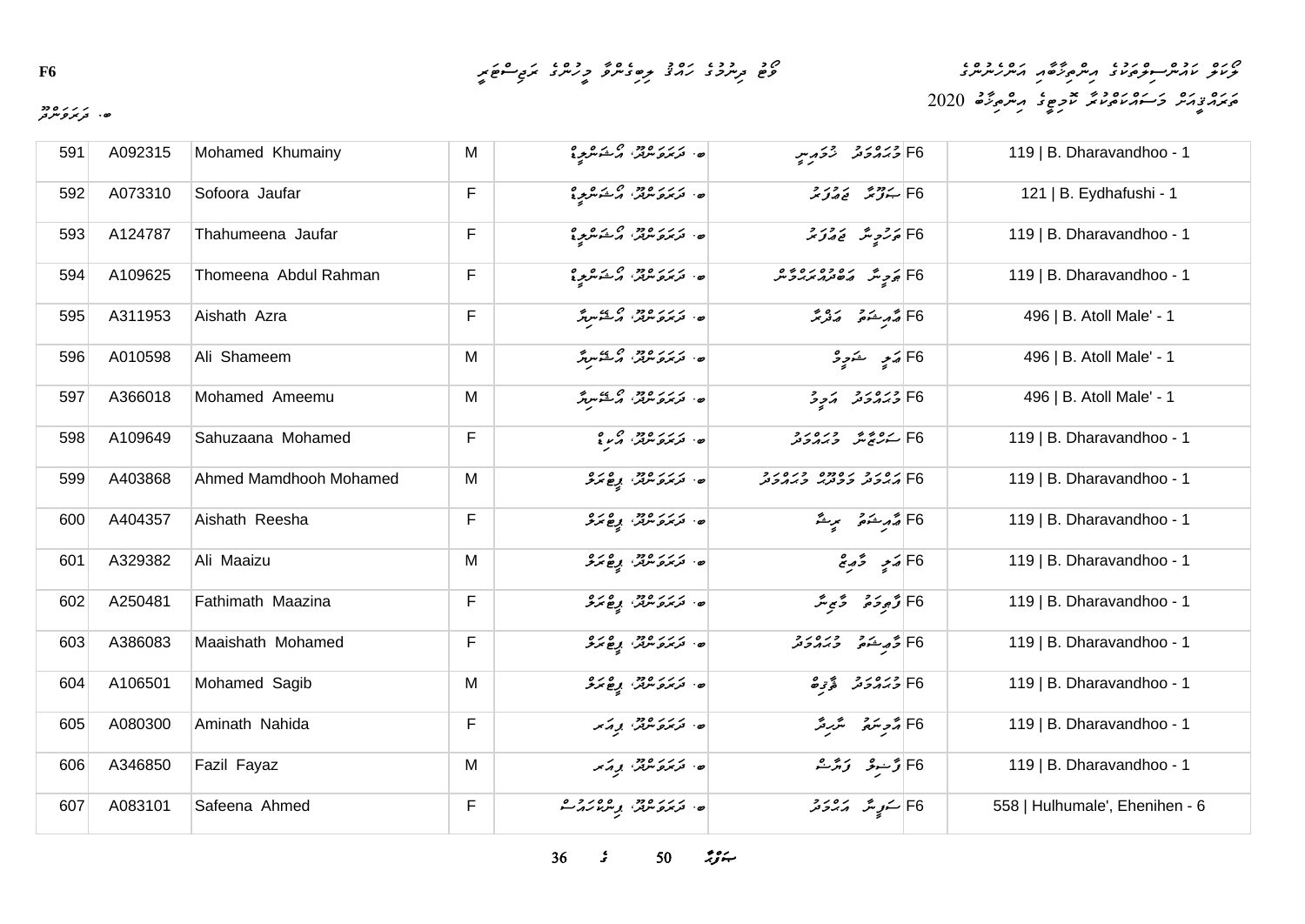*sCw7q7s5w7m< o<n9nOoAw7o< sCq;mAwBoEw7q<m; wBm;vB* م من المسجد المسجد المسجد المسجد المسجد العام 2020<br>مسجد المسجد المسجد المسجد المسجد المسجد المسجد المسجد المسجد ال

| 608 | A000088 | Ibrahim Rasheed        | M | ە بەر بەرە بەر دەر<br>ھ بىر بىر بۇ بىر بىر بىر بىر                           | F6 م <i>ِنْ جُرِّدٍ جَي جَوْمِ</i> رُ      | 119   B. Dharavandhoo - 1      |
|-----|---------|------------------------|---|------------------------------------------------------------------------------|--------------------------------------------|--------------------------------|
| 609 | A312391 | Mohamed Rasheed        | M | ه . تربره دو . در و<br>ه . تربره سربر . بربره                                | F6 <i>وُبَرُوْدَوْ بَرَحْبِيْنْ</i>        | 496   B. Atoll Male' - 1       |
| 610 | A312395 | Najuwa Ibrahim Rasheed | F | ے - در دور - در د<br>ے - تر دو سربر - بر رہ                                  | F6 سَرَةٍ وَ " مِرْهُ مَرْسٍ مَرْسِرِ مَرْ | 496   B. Atoll Male' - 1       |
| 611 | A250445 | Sajuwa Ibrahim Rasheed | F | ه به در وده پور و<br>ه به ترتدو برتد برندمي                                  | F6 سَنَّةٍ وَ مِرْهَ بَرْسِيْرِ مَرْسِيْرَ | 119   B. Dharavandhoo - 1      |
| 612 | A312389 | Salva Rasheed          | F | ے - در دور - در د<br>ے - تر دو سربر - بر رہ                                  | F6 سَعُوَّةُ - مَرْشِيْتَر                 | 278   Dh. Meedhoo - 1          |
| 613 | A109857 | Zulfa Mohamed          | F | ه به کربر وجود برو و<br>ه به تربرو سرتر، ابرو بح                             | F6 يحوز حده دور                            | 496   B. Atoll Male' - 1       |
| 614 | A066426 | Ali Sameeh             | M | ر د د د ه دو .<br>ن د تربره سرتر ، برسرو برو د                               | F6 <i>ڇُجِ سَوچ</i> ُ                      | 119   B. Dharavandhoo - 1      |
| 615 | A110821 | Fathimath Shimla       | F | ر د د د ه دو .<br>ن د تربره سرتر ، برسرو برو د                               | F6 <i>وُجِودَة</i> جودَّةَ                 | 558   Hulhumale', Ehenihen - 6 |
| 616 | A109708 | Hussain Saamin         | M | נגנ סמי גנגד בייר<br>פי נקו <i>ע</i> פייטט, ולייט <i>ו אב</i> צ              | F6 يُرْسَمْ مِيْرَ مُسْتَجِيْر             | 119   B. Dharavandhoo - 1      |
| 617 | A109704 | Ibrahim Husamin        | M | נגנ סמי גנדים.<br>שי "המפיינה" מייטו מרכ                                     | F6 <sub>م</sub> ەنگەر 2 گەمەتكە            | 119   B. Dharavandhoo - 1      |
| 618 | A312490 | Mariyam Hudha          | F | נ גנגס חי גנגדים<br>סי נקודקס ייקולי ודייטו זקיב ב                           | F6 كاير برنگر محمدً                        | 558   Hulhumale', Ehenihen - 6 |
| 619 | A027170 | Mohamed Thaufeeg       | M | ے - تر <i>برے وہ - برے وہ ہے ۔</i><br>ن <i>ے - تر بری مربی - برسمہ برح</i> ی | F6 <i>ۇنەم دۇرۇ ھەرپى</i> قى               | 119   B. Dharavandhoo - 1      |
| 620 | A109709 | Zareena Adam           | F | נגנ סמי גנדים.<br>סי נקו <i>בקס</i> ייקט, ו <i>קיירו אב</i> צ                | F6 نج مریٹر گرنٹرنز                        | 119   B. Dharavandhoo - 1      |
| 621 | A109846 | Aishath Shereen        | F | ھ کريمرو موجز کم شرکت پر                                                     |                                            | 119   B. Dharavandhoo - 1      |
| 622 | A109842 | Ali Waheed             | M | ھ تریزو مربر برمربر پر                                                       | F6 کی پو می تھی تھی۔<br>مسجد ج             | 119   B. Dharavandhoo - 1      |
| 623 | A109904 | Fathimath Hussain      | F | ھ تریزو مردر برمزنو                                                          | F6 ۇ <sub>جۇ</sub> رۇ جىسىرى <i>گ</i>      | 119   B. Dharavandhoo - 1      |
| 624 | A312039 | Mariyam Saniyya        | F | ھ تریزو مربر برمربر پر                                                       | F6 كەبەر كەبەر يەر                         | 119   B. Dharavandhoo - 1      |

**37** *s* **50** *z***<sub>***f***</sub>**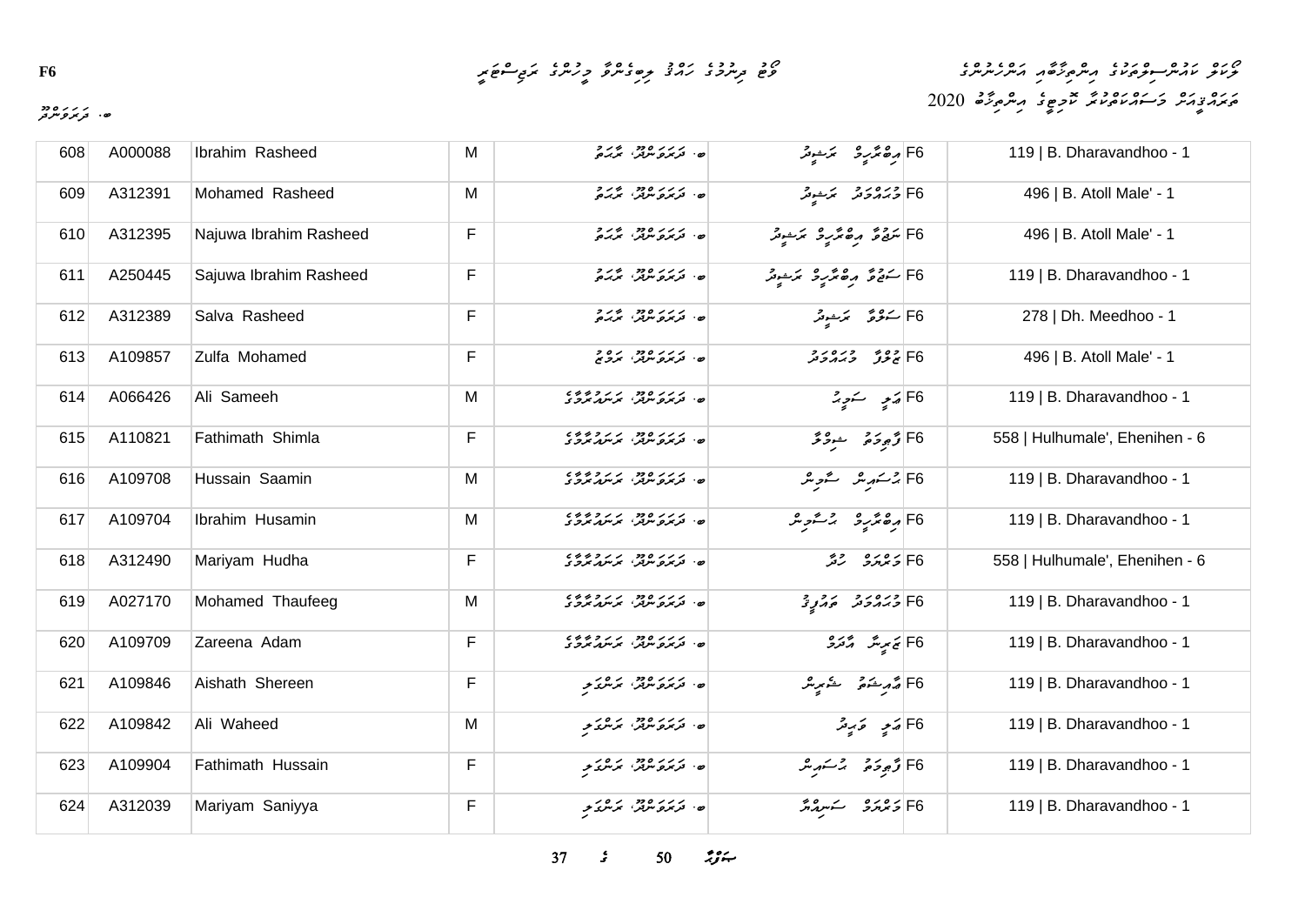*sCw7q7s5w7m< o<n9nOoAw7o< sCq;mAwBoEw7q<m; wBm;vB* م من المرة المرة المرة المرجع المرجع المرجع في 2020<br>مجم*د المريض المرجع المرجع المرجع المرجع المراجع المراجع الم*رجع

| 625 | A109840 | Mohamed Simah         | M           | ە ئەيرەكتىرى ئەسىم بو                                        | F6 <i>3323 جدة</i> مبد <i>و</i>                                                                                | 119   B. Dharavandhoo - 1 |
|-----|---------|-----------------------|-------------|--------------------------------------------------------------|----------------------------------------------------------------------------------------------------------------|---------------------------|
| 626 | A312040 | Moonisa Ali Waheed    | $\mathsf F$ | ه به تریره در برد بر در د                                    | F6 وُسِرَ مَرِ وَرِيْدَ                                                                                        | 119   B. Dharavandhoo - 1 |
| 627 | A109882 | Ahmed Reehan          | M           | ے کربرہ دوسرے دوسرے<br>جس کربرہ سربر برس                     | F6 <i>גَ بْدُوَ</i> تْرَ بِرِيْدَ مِنْ                                                                         | 119   B. Dharavandhoo - 1 |
| 628 | A312012 | Aminath Shihama       | $\mathsf F$ | ر در در دود.<br>ن در تر تر تر تر تر تر تر تر                 | F6 مُتَّحِسَمُ مُشَرِّدً                                                                                       | 119   B. Dharavandhoo - 1 |
| 629 | A109785 | Guraisha Abdul Sattar | F           | ے - تربرہ میں بھی بھی ہے ۔<br>ن = تربرہ سربر = تربربر        | F6 تونيديش پره ده بره د د                                                                                      | 119   B. Dharavandhoo - 1 |
| 630 | A109816 | Mohamed Shaheen       | M           | ر در در دود.<br>ن در تر تر تر تر تر تر تر تر                 | F6 <i>32828</i> مت <i>ثوب</i> ر                                                                                | 132   Lh. Hinnavaru - 2   |
| 631 | A312011 | Shiuna Abdhulla       | F           | ر در در دود.<br>ن در تر تر تر تر تر تر تر تر                 | F6 شو <i>م شرق مرک قر</i> الله                                                                                 | 119   B. Dharavandhoo - 1 |
| 632 | A032009 | Mohamed Rasheed       | M           | ر د بر د ودون بر د و و ه و<br>ن - تر بر و سربر از بر سرچ و ی | F6 <i>\$نەۋى تەخ</i> بىر                                                                                       | 496   B. Atoll Male' - 1  |
| 633 | A312132 | Ahmed Afrah           | M           | ص- تربره دوم - بر ه ع<br>  ص- تربره سربر، مرسره م            | F6 كەبرو كەرگە ئەرگەنگەندىكە ئەنگەندىكە 14 كەبرىيەت ئىلگەندىكە ئاستۇنىيەت كەنگەندىكە 19 كەنتىڭ كەنتى كەنتىڭ كە | 119   B. Dharavandhoo - 1 |
| 634 | A312133 | Aiman Mohamed Waheed  | M           | ه . تربره دو . د ه ، و                                       | F6 كەركى قەرەر قارىر قارىر                                                                                     | 119   B. Dharavandhoo - 1 |
| 635 | A109635 | Gulfishan Yahya       | $\mathsf F$ | ه . تربر و ده . بره و .<br>ه . تربرو سربر . برسرو م          | F6 تۇقۇرىشى مەر <i>بەت</i> ر                                                                                   | 119   B. Dharavandhoo - 1 |
| 636 | A109902 | Mohamed Waheed        | M           | ه . تربره دو . د ه ، و                                       | F6 <i>\$222 مَي</i> قر                                                                                         | 119   B. Dharavandhoo - 1 |
| 637 | A109801 | Abdul Sattar Ismail   | M           | ە ئەممەمەدە مەھمۇ                                            | 67 - 2000 - 2000 مرحوم و                                                                                       | 119   B. Dharavandhoo - 1 |
| 638 | A054805 | Ahmed Waheed          | M           | ھ تریزو سربر ایر شرور تھ                                     | F6 كەندى قىرىتى ئىق                                                                                            | 119   B. Dharavandhoo - 1 |
| 639 | A083790 | Aminath Ali           | $\mathsf F$ | ە · ئەيمەھ سەر بەر ئەسىر ئە                                  | F6 مُرْحِبَتِهِ مَعْ                                                                                           | 119   B. Dharavandhoo - 1 |
| 640 | A081732 | Abdulla Shareef       | M           | ے مریزہ سرد ہوت                                              | F6 كەھەراللە خەمب <i>ور</i>                                                                                    | 119   B. Dharavandhoo - 1 |
| 641 | A312465 | Aishath Zeenath Ali   | $\mathsf F$ | ه کربره ود.<br>ه تربره سرتر، برمور لار                       | F6 مُرشَوَ بِي سَمَرُ مَرْمٍ                                                                                   | 119   B. Dharavandhoo - 1 |

*r د د ه ود*<br>@ . تر *بر و س*ر تر

**38** *s* **50** *n***<sub>s</sub>***n***<sub>s</sub>**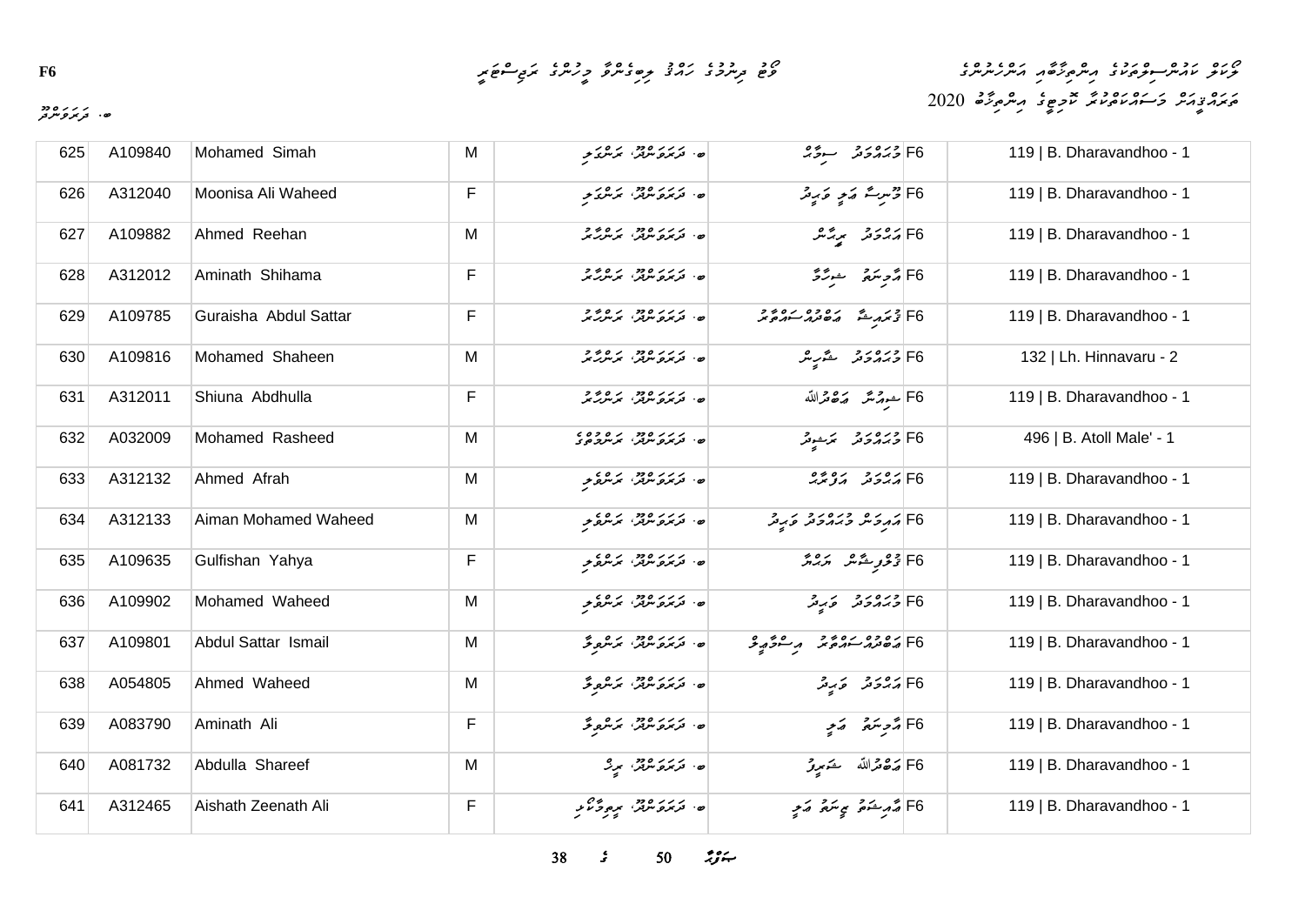*sCw7q7s5w7m< o<n9nOoAw7o< sCq;mAwBoEw7q<m; wBm;vB* م من المرة المرة المرة المرجع المرجع المرجع في 2020<br>مجم*د المريض المرجع المرجع المرجع المرجع المراجع المراجع الم*رجع

| 642 | A077528 | Ajnaaz Ali             | M | ه مرتزو بنده مردود بن                   | F6 كەڭ شىخ ھەمچە                        | 496   B. Atoll Male' - 1     |
|-----|---------|------------------------|---|-----------------------------------------|-----------------------------------------|------------------------------|
| 643 | A112186 | Ali Jaleel             | M | ه کربره دو.<br>ه تربره سربر برم و رس    | F6 کړ <i>ي چ</i> وگر                    | 119   B. Dharavandhoo - 1    |
| 644 | A217095 | Fathimath Nahla        | F | ه کريزه دو.<br>ه تريزه سرتر، مره و لاتړ | F6 رَّجِ حَمَّى سَرَكَتَرَ              | 119   B. Dharavandhoo - 1    |
| 645 | A250448 | Hassan Safooh          | M | ه کريره دو.<br>ه تربروسربر بروژبر       | F6 پرسته جوړين                          | 119   B. Dharavandhoo - 1    |
| 646 | A312468 | Ifraz Ali              | M | ه کربره دو.<br>ه تربره سربر بره و ما د  | F6 <sub>مو</sub> وثر پخ م <i>جمع</i>    | 496   B. Atoll Male' - 1     |
| 647 | A217094 | Nafeesa Ali            | F | ه تربره دو.<br>ه تربره سربر بره و رو    | F6 سَمِي شَرِ صَحِي                     | 119   B. Dharavandhoo - 1    |
| 648 | A312467 | Safraaz Ali            | M | ه تربره دو.<br>ه تربره سربر بره و رو    | F6 ڪويڙي <i>م</i> َبي                   | 496   B. Atoll Male' - 1     |
| 649 | A060159 | Mohamed Riza Adam      | M | ر در در ود.<br>۰۰ تربره سرتر، برسرد     | F6 دُيرورو برنگ مگرو                    | 119   B. Dharavandhoo - 1    |
| 650 | A311607 | Zeek Mohamed Riza      | F | ر در در وو.<br>۰۰ ترمره مرکز، مرس       | F6 ي <i>ي ° دُبُرُودگر بر</i> گ         | 462   Srilanka / Colombo - 3 |
| 651 | A128723 | Ahmed Nasheed          | M | ە· ئەيرەسىرى ئەرىكى                     | F6 كەنزى كىلى سىرىسى قىر                | 496   B. Atoll Male' - 1     |
| 652 | A312199 | Ahudha Khalidh         | F | ە· ئەيرەسىرى ئەرىكى                     | F6 كەرلىگە گەنى قى                      | 119   B. Dharavandhoo - 1    |
| 653 | A158239 | Aidha Khalid           | F | ە· ئەيمەھ سەئى ئىمەتى ئى                | F6 مَّەمِعَّہ شَّعِفَہ                  | 13   HA. Dhidhdhoo - 1       |
| 654 | A312198 | Aishath Shunaidha      | F | ە · ئەتمەن ئەرىكى ئىمبەرگە ئى           | F6 مُرمِسَمَ شَمَسَ بِمَ                | 496   B. Atoll Male' - 1     |
| 655 | A342684 | Aishath Yasmeen Shiyam | F | ە· ئەيرەسىرى ئەرىكى                     | F6 مُستَعْفَرَ مُرْسُورٍ مُرْ سُومَرُدَ | 119   B. Dharavandhoo - 1    |
| 656 | A109624 | Ali Najeeb             | M | ە· ئەيرەسىرى ئەرىكى                     | F6 کړې س <i>ر<sub>ک</sub>ې ه</i>        | 119   B. Dharavandhoo - 1    |
| 657 | A109690 | Aminath Iyaadha        | F | ە· ئەيرەسىرى ئەرىكى                     | F6 مُرْحِسَمَة مِتَرَمَّدَ              | 496   B. Atoll Male' - 1     |
| 658 | A312189 | Fathimath Hafeeza      | F | ە · ئەترىرە بىر بىر ئەرىخ               | F6 <i>وَّجِ حَقَّ بَرَبِي</i> َّةٍ      | 119   B. Dharavandhoo - 1    |

**39** *s* **50** *z***<sub>***f***</sub>**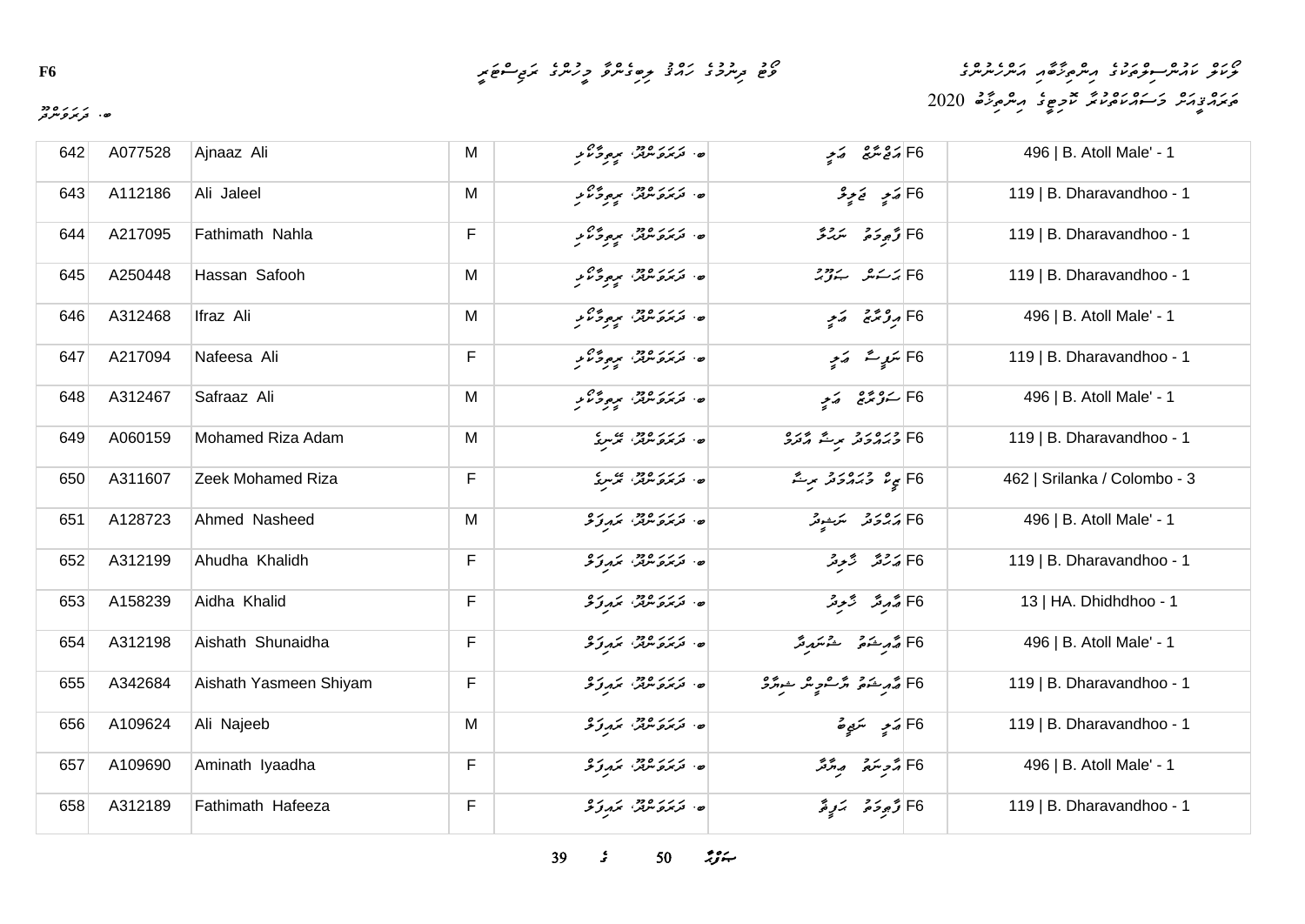*sCw7q7s5w7m< o<n9nOoAw7o< sCq;mAwBoEw7q<m; wBm;vB* م من المرة المرة المرة المرجع المرجع المرجع في 2020<br>مجم*د المريض المرجع المرجع المرجع المرجع المراجع المراجع الم*رجع

| 659 | A250428 | Fathimath Najudha Ali      | F           | ە· ئەترىرە دەرە ئەرىرى                                   | F6 أَوَّجِ وَحَمْ سَمَةٍ مَّذَ مَ مِ    | 119   B. Dharavandhoo - 1    |
|-----|---------|----------------------------|-------------|----------------------------------------------------------|-----------------------------------------|------------------------------|
| 660 | A053894 | Mohamed Shiyam Khalid      | M           | ە· ئەيرەسىرى ئەرىكى                                      | F6 دُبَرْدُدَتْر جورَّ رُّجِرْ          | 496   B. Atoll Male' - 1     |
| 661 | A312197 | Niyadha Khalid             | F           | ە· ئەيرەسىرى ئەرىكى                                      | F6 سرمزما گرمانی ک                      | 119   B. Dharavandhoo - 1    |
| 662 | A312196 | Saarudha Khalid            | $\mathsf F$ | ه بربره دور بربر و د                                     | F6 گەنزلار گەرنر                        | 462   Srilanka / Colombo - 3 |
| 663 | A074544 | Abdul Latheef Hassan Fulhu | M           |                                                          | F6 مەھەرمىق بۇ مەسىرى                   | 119   B. Dharavandhoo - 1    |
| 664 | A109727 | Ahmed Latheef              | M           | ر در دود.<br>ه۰ تربره سرتر، بربرمج                       | F6 كەندى قىرۇ                           | 496   B. Atoll Male' - 1     |
| 665 | A311947 | Falaha Abdul Latheef       | F           | ر در در وو.<br>ه۰ ترسره سربر، سربرم                      | F6 زَدَّبَّہُ مَصْرَمْ <i>مَوْدِ</i> رْ | 496   B. Atoll Male' - 1     |
| 666 | A311945 | Faruhan Abdul Latheef      | M           | ه · تریروسرتر، بروگرم                                    | F6 زىرتىش مەھ <i>ەممۇمۇمۇ</i>           | 119   B. Dharavandhoo - 1    |
| 667 | A109729 | Hawwa Saleema              | F           | ے - تر <i>بر</i> ے مرد ہے ۔<br>ے- تر برے سربر - بر بر بح | F6 پَرُوُمُ سَمَوِدً                    | 496   B. Atoll Male' - 1     |
| 668 | A311946 | Mafrooh Abdul Latheef      | M           | ر در دود.<br>ه۰ تربره سرتر، بربرمج                       | F6 دوروه ده ده ده د و                   | 119   B. Dharavandhoo - 1    |
| 669 | A109728 | Mohamed Latheef            | M           | ה גן הם מצי<br>סי נקודת מקצה ו תואמת                     | F6 دېرونه <sub>ځې</sub> و               | 496   B. Atoll Male' - 1     |
| 670 | A312471 | Aishath Nabahaa            | F           | ے - تریروسرتر، کرتر                                      | F6 مُدمِسَمُ سَهَّرَ                    | 119   B. Dharavandhoo - 1    |
| 671 | A109838 | Aminath Nahula             | F           | ه . تر بر ده دود .<br>ه . تر بر و بر در بر بر بر         | F6 مُجِسَعُ سَرَكَةٌ                    | 119   B. Dharavandhoo - 1    |
| 672 | A109837 | Fathih Mohamed             | M           | ے - تریرے سربل محمد                                      | F6 تَوْمِرٌ حَمَدُ حَمَدَ               | 97   R. Un'goofaaru - 1      |
| 673 | A312470 | Fathimath Nabeesa          | F           | ے - تریرو شرقر، مرتبر                                    | F6 زَّەپرەَ مَە سَى سَمَّة بِ           | 119   B. Dharavandhoo - 1    |
| 674 | A111915 | Maleeha Aboobakuru         | F           | ے - تریرو سرتر، کرتر                                     | F6 كەمەيدىسى ئەھمەتلىر                  | 119   B. Dharavandhoo - 1    |
| 675 | A312473 | Mariyam Nisa               | F           | ے - تریرہ سربر ہے۔<br>ے - تریرہ سربر - تریر              | F6 كەبھەنى سرىسىگە                      | 119   B. Dharavandhoo - 1    |

*40 sC 50 nNw?mS*

*r@w7m=m8m@ .9*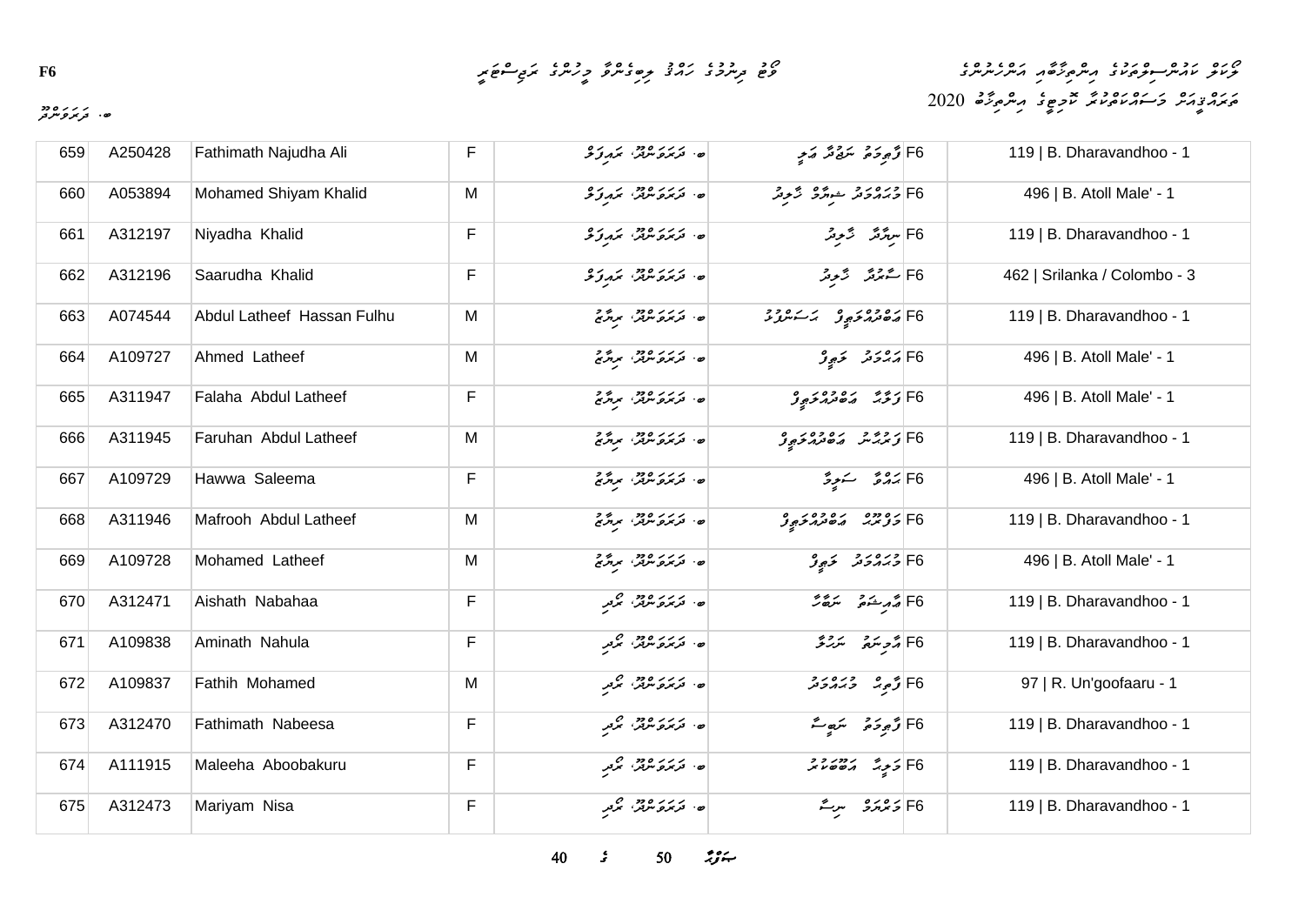*sCw7q7s5w7m< o<n9nOoAw7o< sCq;mAwBoEw7q<m; wBm;vB* م من المسجد المسجد المسجد المسجد المسجد العام 2020<br>مسجد المسجد المسجد المسجد المسجد المسجد المسجد المسجد المسجد ال

| 676 | A073922 | Mohamed Shafeeg       | M           | ے مریز واقع مریز ا                                                 | F6 <i>252,25 شوي</i> قى                     | 119   B. Dharavandhoo - 1      |
|-----|---------|-----------------------|-------------|--------------------------------------------------------------------|---------------------------------------------|--------------------------------|
| 677 | A312472 | Rafiu Mohamed Shafeeg | M           | ے - تریرو سربر ، مرتبر                                             | F6 بَرُومُ حَرَمُ حَرَ حَرَبٍ ثَمَّ         | 119   B. Dharavandhoo - 1      |
| 678 | A312482 | Fathimath Amathulla   | F           | ە ئەيرەتلەر ئەسكەن                                                 | F6 وَجِعَةٍ مَرَحَمُ اللّه                  | 119   B. Dharavandhoo - 1      |
| 679 | A001642 | Mohamed Jameel        | M           | ە ئەمرەم دەرە بىر ئەسىرى<br>ھەر ئەمرى ئىرىش ئىرىشكىلىرىگى          | F6 \$ پر پر پر تو تو تو تر                  | 558   Hulhumale', Ehenihen - 6 |
| 680 | A109827 | Nasrulla Jameel       | M           | ە ئەمەرەدە ئەيدىن                                                  | F6 سَرَ-مِحْرَاللّه     يَحْ حِ عْرَ        | 378   Hithadhoo Ehenihen - 1   |
| 681 | A109828 | Saifulla Jameel       | M           | ە ئەمەرەدە ئەيدىن                                                  | F6 كمبرتر الله كمح يوفر                     | 378   Hithadhoo Ehenihen - 1   |
| 682 | A250432 | Eema Hussain Wahid    | $\mathsf F$ | ه به مربر وجود المرکزی برو ش                                       | F6 <sub>مو</sub> وٌ بڑے پر بھ ٹ <i>وب</i> ھ | 558   Hulhumale', Ehenihen - 6 |
| 683 | A034707 | Hussain Wahid         | M           | ے - تربرہ رحمد - ص ص ع برغ مگر<br>ے - تربرہ مربوب - برسومی برغ مگر | F6 يُرْسَمَ مِيْتَ مُحْ مِيْتَمْرِ          | 119   B. Dharavandhoo - 1      |
| 684 | A052158 | Abdulla Hameed        | M           | ه . در در دور می و ه                                               | F6 مَەھىراللە بەر قىر                       | 496   B. Atoll Male' - 1       |
| 685 | A054467 | Aishath Najma Idhrees | $\mathsf F$ | ه . در دود 00 و 0<br>۵ . در دوسربل مربح و ٤                        | F6 مُەم شەھ سەق ئومرىمى F6                  | 496   B. Atoll Male' - 1       |
| 686 | A094021 | Hamdha Hameed         | $\mathsf F$ | ه بربره ود می ه و                                                  | F6   پَروُنَزُ   پَروِنْزُ                  | 121   B. Eydhafushi - 1        |
| 687 | A312367 | Hanan Hameed          | $\mathsf F$ | ه . تر پره دو مرج و ه                                              | F6   يَسَّرُسُ لَيَ يَرْمِزُ                | 496   B. Atoll Male' - 1       |
| 688 | A073115 | Mohamed Nasih         | M           | ە . ئەرىرە دە مەم ە<br>ھ . ئەيمەھ سرىر . مەم چ                     | F6 <i>وُيَهُوَ مَدْ سُرْبِهِ وُ</i>         | 558   Hulhumale', Ehenihen - 6 |
| 689 | A127660 | Vahudha Hameed        | F           | ه . تربره ود می ه ه<br>ه . تربره سربل . برج چ                      | F6 <i>ق</i> ەشقە سەرىقە                     | 496   B. Atoll Male' - 1       |
| 690 | A073530 | Baseera Ali           | $\mathsf F$ | ە بەر بەدە بەدە<br>ھ تەيمەنى سەتەرى                                | F6 ڪَ-پونٽر صَعِي                           | 119   B. Dharavandhoo - 1      |
| 691 | A312505 | Hussain Shinaaz       | M           | ه کربره دو.<br>ده تربرو سرتر، سوتری                                | F6 يُرْسَمَ مِيلَ مُشْتَقِيحَ               | 119   B. Dharavandhoo - 1      |
| 692 | A074316 | Mohamed Ali           | M           | ر در د ود.<br>ن تربره سرتر، سوتری                                  | F6 <i>32222 مَ</i> حِ                       | 496   B. Atoll Male' - 1       |

*41 sC 50 nNw?mS*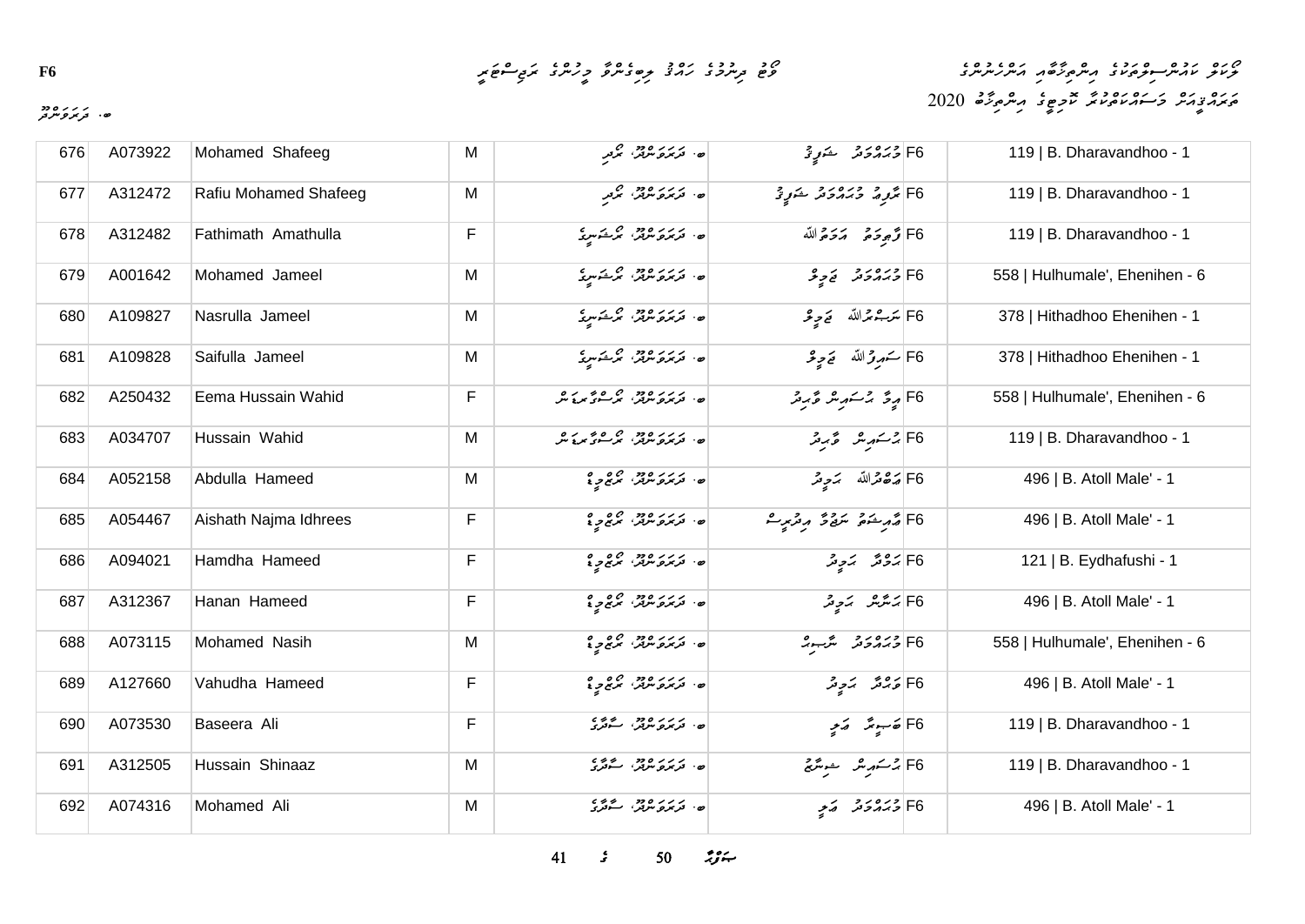*sCw7q7s5w7m< o<n9nOoAw7o< sCq;mAwBoEw7q<m; wBm;vB* م من المرة المرة المرة المرجع المرجع المرجع في 2020<br>مجم*د المريض المرجع المرجع المرجع المرجع المراجع المراجع الم*رجع

| 693 | A064516 | Aishath Fareesha         | F            | ە بەيزىر ئەرەپ سەر بۇ                        | F6 مُرمِشَمُ وَمَرِمَّةً              | 496   B. Atoll Male' - 1  |
|-----|---------|--------------------------|--------------|----------------------------------------------|---------------------------------------|---------------------------|
| 694 | A252090 | Aminath Shifa            | F            | ە ئەيرەھ سرچى گەربى                          | F6 مُرْحِسَمُ مِسْرَرٌ                | 496   B. Atoll Male' - 1  |
| 695 | A252092 | Fathimath Shafa          | $\mathsf F$  | ە ئەيرەسىزى ئىربى                            | F6 <i>وَّجِودَة</i> شَرَرَّ           | 119   B. Dharavandhoo - 1 |
| 696 | A252078 | Mohamed Shahuban         | M            | ه تریره سره شرقی                             |                                       | 496   B. Atoll Male' - 1  |
| 697 | A104824 | Abdul Shakoor Aboobakuru | M            | ه کريره وجه شوده                             | F6 בפנג ביניג בפיט בי                 | 119   B. Dharavandhoo - 1 |
| 698 | A109775 | Ahmed Mujthaba           | M            | ە كەررەدە بەرە<br>ھ تەيروس                   | F6 كەبرىق مەدەپىيە ق                  | 119   B. Dharavandhoo - 1 |
| 699 | A073126 | Aishath Sharumeela       | $\mathsf F$  | ە كەبرە دەھ ئەمەدە<br>ھ تەبىرى سرتىر ئىسىرى  | F6 مُەمِسْدَە ئىستىمەت <sub>ى</sub> ئ | 119   B. Dharavandhoo - 1 |
| 700 | A109793 | Ali Muruthala            | M            | ە . ئەرىرەدە .<br>ھ . ئەندۈسۈندا سىرىمى      | F6 كەمچە ئەممەمۇسىگە                  | 496   B. Atoll Male' - 1  |
| 701 | A157885 | Aminath Shimaza          | F            | ە بەر بەرەدە بەر بەر                         | F6 مُرْحِسَمُ مُ مُسِرَّجٌ            | 119   B. Dharavandhoo - 1 |
| 702 | A104825 | Gamarunnisa Ali          | F            | ە · ئەبرومەتر، مەيزى                         | F6 تۈكەتمەكەس كەيپە                   | 119   B. Dharavandhoo - 1 |
| 703 | A311944 | Shiuma Abdul Shakoor     | $\mathsf F$  | ه کربره وو. د ده                             | F6 خوړځ ده دره د دره د                | 252   ADh. Dhigurah - 1   |
| 704 | A109673 | Aishath Saniya           | $\mathsf{F}$ | ھ تریزو مربق کے دی                           | F6 مُدِينَة مِنْ مُؤْسِدً             | 121   B. Eydhafushi - 1   |
| 705 | A312457 | Ali Solaah               | M            | ە ئەيزىرەدە.<br>ھ تەيزىر سرچى سىمبرىرى       | F6 <i>ڇُجِ جَهُنَّ</i>                | 119   B. Dharavandhoo - 1 |
| 706 | A098071 | Asima Naeem              | $\mathsf F$  | ھ تریزو مربق کے دی                           | F6 مُسِرَّ سَمِرَ م                   | 119   B. Dharavandhoo - 1 |
| 707 | A109672 | Hassan Falah             | M            | ه . تربره بيره .<br>ه . تربره سربر . سکه و د | F6 ئەستەش <i>ە ق</i> ۇر               | 119   B. Dharavandhoo - 1 |
| 708 | A091992 | Hussain Nabeel           | M            | ه تریره مین کرده                             | F6 پر کمبر شریع قر                    | 323   GA. Vilin'gili - 1  |
| 709 | A050941 | Ibrahim Naeem            | M            | ه نربره دو.<br>ه نربروسرتر، سکه وی           | F6 <sub>م</sub> ەنزىد سەرە            | 119   B. Dharavandhoo - 1 |

*42 sC 50 nNw?mS*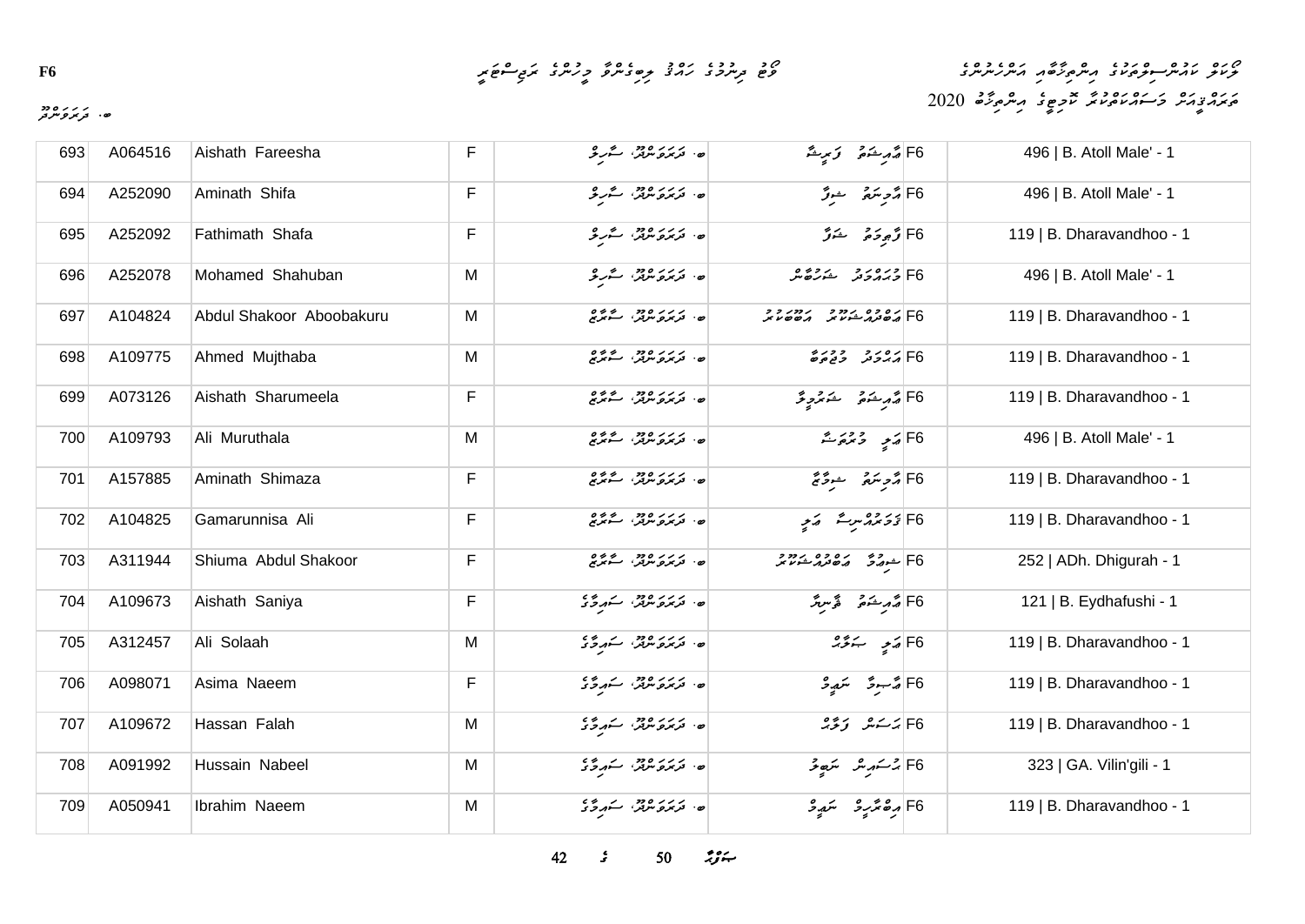*sCw7q7s5w7m< o<n9nOoAw7o< sCq;mAwBoEw7q<m; wBm;vB* م من المرة المرة المرة المرجع المرجع المرجع في 2020<br>مجم*د المريض المرجع المرجع المرجع المرجع المراجع المراجع الم*رجع

| 710 | A064124 | Mohamed Nawaal   | M           | ھ ترىرى مرتز، سەردى                                               | F6 3 <i>5223</i> سَرَةَ تَرْ       | 496   B. Atoll Male' - 1  |
|-----|---------|------------------|-------------|-------------------------------------------------------------------|------------------------------------|---------------------------|
| 711 | A109863 | Samiya Naeem     | $\mathsf F$ | ه تریره مین کرده                                                  | F6 گے پیم شہو                      | 119   B. Dharavandhoo - 1 |
| 712 | A109674 | Zareena Yoosuf   | $\mathsf F$ | ھ تریزو مربق کے دی                                                | F6 يَرْمِيرٌ بِرْمَشْرٌ وَ         | 119   B. Dharavandhoo - 1 |
| 713 | A106503 | Abdulla Ali      | M           | ە ئەيرە مەدە ئەرگىد                                               | F6 كَدَهْ قْدْاللّه     كَمَعِي    | 119   B. Dharavandhoo - 1 |
| 714 | A078719 | Ahmed Zaeem      | M           | ە ئەيرەسى ئەرگەر                                                  | F6 <i>גُرُدُوَنَہ بَنَ ہِ</i> وُ   | 496   B. Atoll Male' - 1  |
| 715 | A109804 | Ali Riyaz        | M           | ە ئەيرەسى ئەرگەر                                                  | F6 کی موہڑ ہے                      | 119   B. Dharavandhoo - 1 |
| 716 | A109806 | Aminath Sobeeha  | F           | ە ئەيرەمەدە مەركىد                                                | F6 مُرْحِبَتَهُ جَمَعِيَّةُ        | 119   B. Dharavandhoo - 1 |
| 717 | A109805 | Fathimath Shamla | $\mathsf F$ | ە ئەيرەمەدە ئەس ئىر                                               | F6 تَ <i>وجوح</i> شَرَوْتَرَ       | 119   B. Dharavandhoo - 1 |
| 718 | A109815 | Mariyam Shafeega | $\mathsf F$ | ە ئەيرەسى ئەرەپىر                                                 | F6 <i>وَ بُرْمَرْ وَ شَوِيْ</i> زً | 119   B. Dharavandhoo - 1 |
| 719 | A025744 | Mohamed Shareef  | M           | ە ئەيرەمىرى ئەرگىد                                                | F6 <i>3222 شمېرو</i>               | 83   N. Holhudhoo - 1     |
| 720 | A109822 | Niyaz Abdulla    | M           | ە ئەيرەمىرى ئەرگىد                                                | F6 سِتَرْجَ صَصْحَرْاللَّه         | 496   B. Atoll Male' - 1  |
| 721 | A109814 | Shaheera Abdulla | $\mathsf F$ | ه به در دود دوره در استاند کنید.<br>اما از مربوع مربود استان مربع | F6 ڪوپ <i>نگ مَنگونگ</i> الله      | 119   B. Dharavandhoo - 1 |
| 722 | A109832 | Shimla Abdulla   | $\mathsf F$ | ە ئەيرە مەدە ئەر ئىگىد                                            | F6 شوقرمحر كم كانترالله            | 119   B. Dharavandhoo - 1 |
| 723 | A311979 | Yaameen Abdulla  | M           | ە ئەيرەمەدە ئەرگەر                                                | F6 مَرْحٍ مَر مَرْهُ قَرْاللّه     | 119   B. Dharavandhoo - 1 |
| 724 | A023444 | Arifa Yoosuf     | $\mathsf F$ | ر در ده دو.<br>به تریروسربر، شوه سرچ ی                            | F6 مەمبۇ مەمبۇ                     | 496   B. Atoll Male' - 1  |
| 725 | A001000 | Layaqath Idrees  | M           | ر در در دود.<br>۱۰۰۰ تربرو سربر، شوه سربر د                       | F6 كَرْتَرْدَهُ مِرْتَرْسٍ مَنْ    | 119   B. Dharavandhoo - 1 |
| 726 | A302745 | Aishath Kulsoom  | F           | ے - تریزہ سرچر، سنگرر                                             | F6 مەم شەھ مەم دەج تە              | 119   B. Dharavandhoo - 1 |

*43 5 50 <i>n*<sub>1</sub> *n*<sub>1</sub>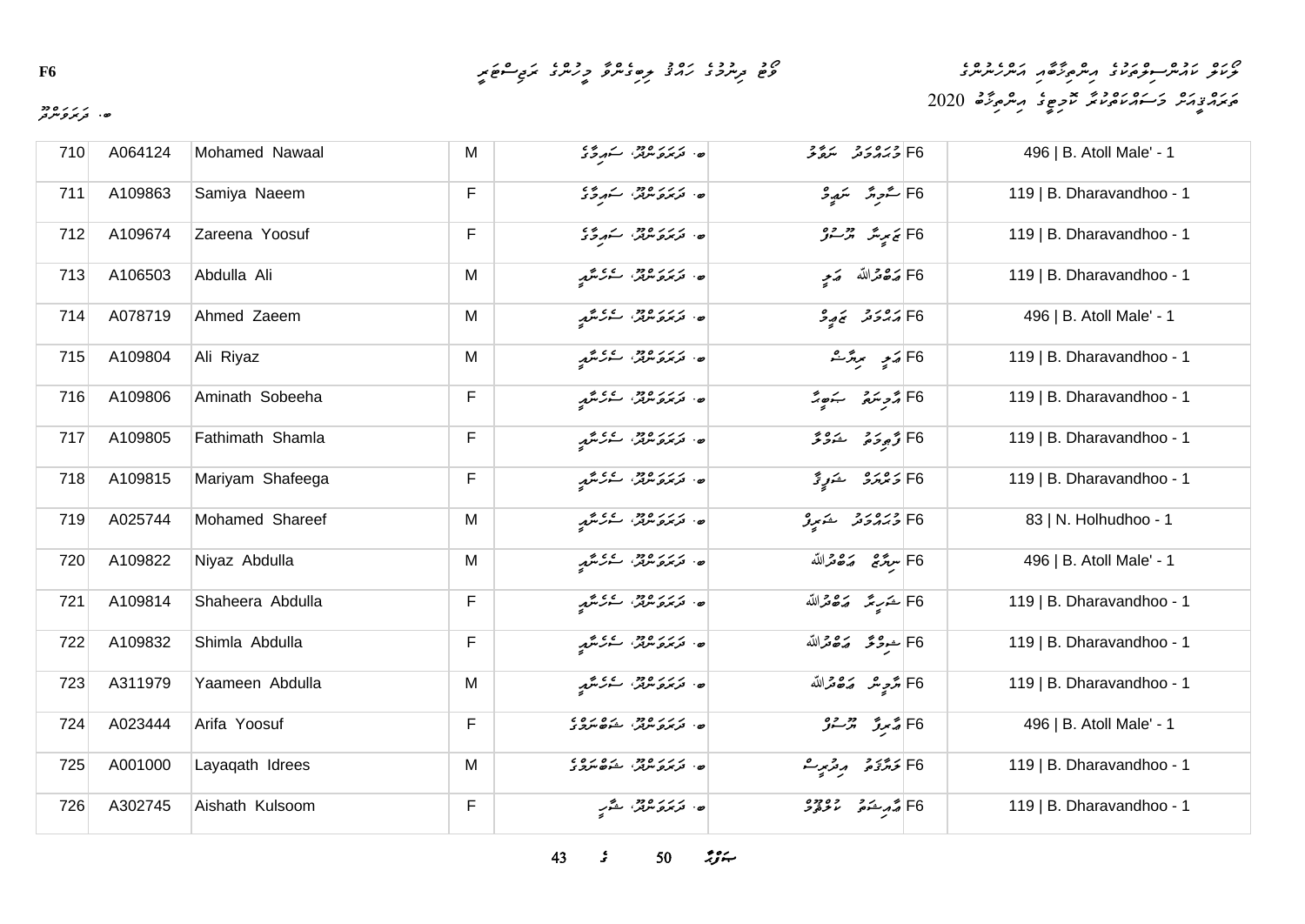*sCw7q7s5w7m< o<n9nOoAw7o< sCq;mAwBoEw7q<m; wBm;vB* م من المسجد المسجد المسجد المسجد المسجد العام 2020<br>مسجد المسجد المسجد المسجد المسجد المسجد المسجد المسجد المسجد ال

| 727 | A312288 | Mohamed Ihsan    | M | ە · تەترىر قەرىر، ئىش <sup>ى</sup> ر                  | F6 دُبَرْدُدَ د مِدْسَمْسْ             | 558   Hulhumale', Ehenihen - 6 |
|-----|---------|------------------|---|-------------------------------------------------------|----------------------------------------|--------------------------------|
| 728 | A102315 | Nazneen Jaufar   | F | ے - تریرہ سرچر، حتّی ب                                | F6 گمگھ سرپٹر کے <i>مرک</i> کر         | 119   B. Dharavandhoo - 1      |
| 729 | A312489 | Ahmed Shifaau    | M | ھ ترىرە مەدە سىر شرىر ئى                              | F6 <i>ډېر د توگ</i> ړ                  | 119   B. Dharavandhoo - 1      |
| 730 | A312491 | Ali Shimau       | M | ە ئەيرە مەدە سى ئىسكى ئى                              | F6 <i>جَرِجِ</i> سُ <i>وَدَّةُ</i>     | 119   B. Dharavandhoo - 1      |
| 731 | A109697 | Athifa Dawood    | F | ھ ترىرە مەدە سىر شرىر ئى                              | F6 مَّ جورَّ مُرْمَ <sup>ر</sup> َ م   | 119   B. Dharavandhoo - 1      |
| 732 | A035798 | Basheer Mohamed  | M | ە ئەيرە ئىرى ئىر ئىسكىرى ئى                           | F6 صَحْبِيمٌ وَيَرْمُرْوَمُرْ          | 119   B. Dharavandhoo - 1      |
| 733 | A109698 | Mohamed Ashfau   | M | ە ئەيروسى سىسكىروگ                                    | F6 دېرمونو کمشو <i>ن</i> ه             | 119   B. Dharavandhoo - 1      |
| 734 | A312492 | Samaah Basheer   | M | ە ئەيرەسى شەك ھەم                                     | F6 ڪ <i>وگر ڪ</i> شو <i>گر</i>         | 496   B. Atoll Male' - 1       |
| 735 | A024397 | Ahmed Shiham     | M | ه برنده دو برو برنده شور ده                           | F6 <i>ړې څو شوگ</i> و                  | 119   B. Dharavandhoo - 1      |
| 736 | A325579 | Aishath Aroosha  | F | ے - تر <i>برو سربل ، ورح شربہ ا</i> ے                 | F6 مەم ھەر مەمىر ئىشكە                 | 496   B. Atoll Male' - 1       |
| 737 | A032591 | Aminath Shidna   | F | ے مرمرہ میں مرکز شرور ہے<br>ے مرمرہ سربی مرکز شرکہ کے | F6 مُرْحِ سَرَمَ مُسْتَخِفَّرْ سُنَّرَ | 496   B. Atoll Male' - 1       |
| 738 | A024136 | Haroon Idrees    | M | ه برنده در در برد و ه                                 | F6 گنجرنگر پروگرپریشر                  | 496   B. Atoll Male' - 1       |
| 739 | A032590 | Hussain Shiham   | M | ے مرمرہ میں مرکز شرور ہے<br>ے مرمرہ سربی مرکز شرکہ کے |                                        | 119   B. Dharavandhoo - 1      |
| 740 | A012018 | Mohamed Fathuhee | M | ے - تر <i>برو سربل، بور</i> تر بھر بر دے              | F6 <i>5&gt;23 وَجُوَمِ</i> رٍ          | 119   B. Dharavandhoo - 1      |
| 741 | A024396 | Nasrulla Haroon  | M | ه به در دود به در به در در د                          | F6 يترب محرالله محترم حريب             | 119   B. Dharavandhoo - 1      |
| 742 | A109896 | Adnan Yoosuf     | M | ه به در وده بر در<br>ه به ترتدو سرتر المحرمه          | F6 كەنگەنگەر بۇرگىز                    | 119   B. Dharavandhoo - 1      |
| 743 | A311998 | Ahmed Azim       | M | ه . تربره دو . د . ر<br>ه . تربرو بربر . می بربر      | F6 كەندى قىر قەرىجە 3.                 | 119   B. Dharavandhoo - 1      |

*44 sC 50 nNw?mS*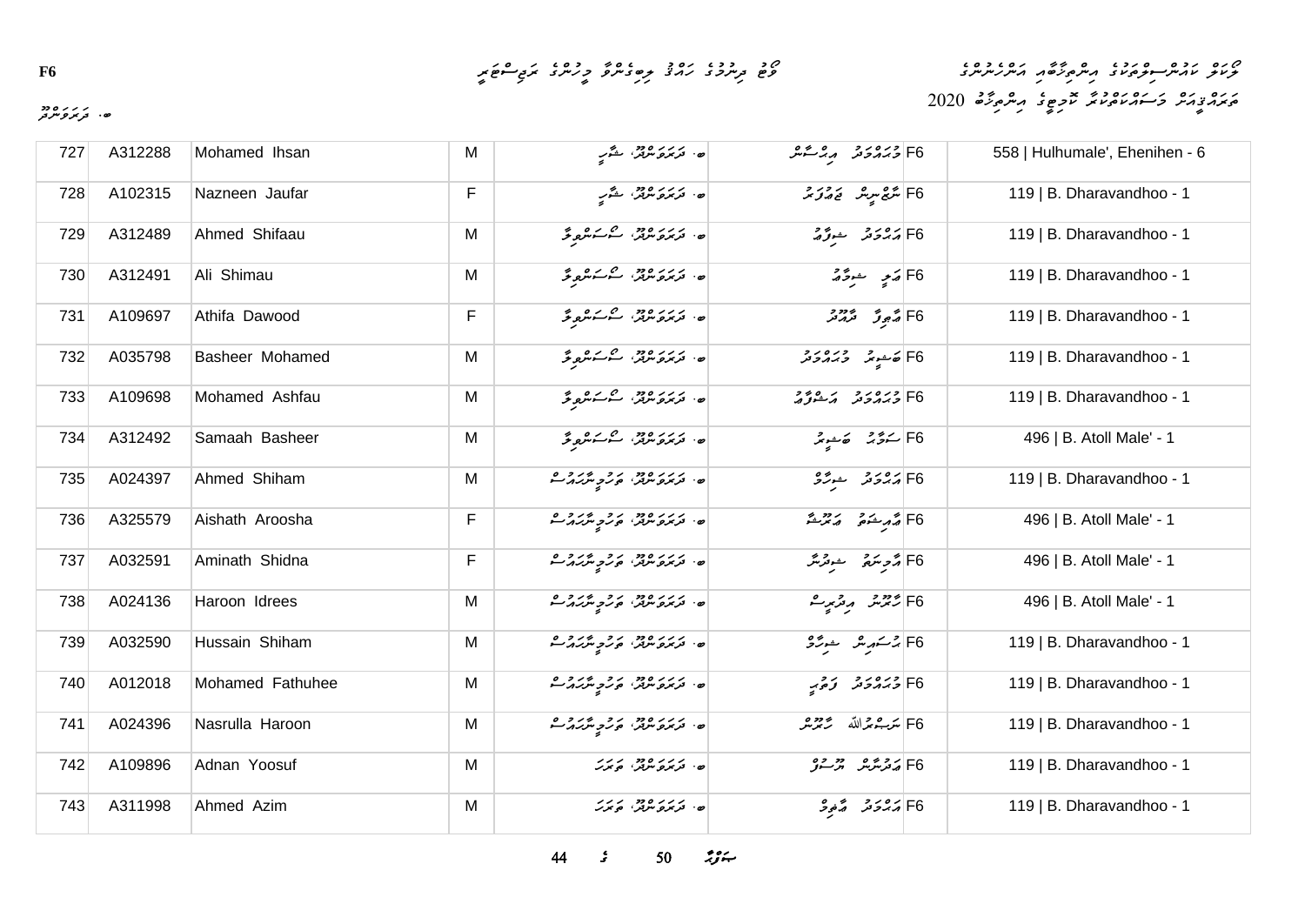*sCw7q7s5w7m< o<n9nOoAw7o< sCq;mAwBoEw7q<m; wBm;vB* م من المرة المرة المرة المرجع المرجع المرجع في 2020<br>مجم*د المريض المرجع المرجع المرجع المرجع المراجع المراجع الم*رجع

| 744 | A109894 | Aishath Hana      | F           | ے - تر برے دور - بر بر بر<br>ے - تر بری سربر - تو بربر    | F6 م <i>ەمبىغى ئەنگ</i> ە                | 119   B. Dharavandhoo - 1      |
|-----|---------|-------------------|-------------|-----------------------------------------------------------|------------------------------------------|--------------------------------|
| 745 | A109897 | Aminath Loona     | F           | ە بەر رەدە بەر<br>ھ تەيرۈشۈر ئويمەر                       | F6 مُجِسَعَةٍ مَحْسَّر                   | 496   B. Atoll Male' - 1       |
| 746 | A094023 | Fathimath Zeena   | F           | ه . تربره دو.<br>ه . تربرو بربر، نوبرگ                    | F6 <i>وَّجِودَهُ</i> پِسَّ               | 119   B. Dharavandhoo - 1      |
| 747 | A312003 | Hawwa Manal       | $\mathsf F$ | ه . تر بره دود . بر بر بر<br>ه . تر برو سربر ، می بر بر   | F6 يَرْدُوَّ وَسَّرْتَى                  | 119   B. Dharavandhoo - 1      |
| 748 | A311999 | Mariyam Dhimna    | F           | ه . تربره دو.<br>ه . تربرو بربر . می بربر                 | F6 <i>وَجُهْدَوْ</i> مِرْدَسَّ           | 119   B. Dharavandhoo - 1      |
| 749 | A109895 | Mohamed Nazim     | M           | ه . تربره دو.<br>ه . تربرو بربر . ه بربر                  | F6 <i>3222 سُمْہو \$</i>                 | 119   B. Dharavandhoo - 1      |
| 750 | A109898 | Nazima Yoosuf     | F           | ه . تربره دو.<br>ه . تربرو بربر . می بربر                 | F6 سُمْدِةَ \$رَكْتَرَ                   | 496   B. Atoll Male' - 1       |
| 751 | A077099 | Mohamed Shareef   | M           | ە · ئەسمەھ بەر ئەھمىدى بەر ئەسمەتلىرى بەر ئەسمەتلىرى بولۇ | F6 <i>\$222 مىغىرقى</i>                  | 496   B. Atoll Male' - 1       |
| 752 | A311854 | Ahmed Zimam       | M           | ه نربر دود.<br>ه نربره سربر موفره بر                      | F6 <i>גُرْدَنْدْ بِي</i> رُّرُ           | 496   B. Atoll Male' - 1       |
| 753 | A109717 | Ahmed Ziyad       | М           | ه · تریزو بروژ ، و 5 و بر                                 | F6 <i>גُرْدُوَ پَرْ جِهْرُوْ</i>         | 119   B. Dharavandhoo - 1      |
| 754 | A073267 | Mohamed Saeed     | M           | ه بر در دور و در در بر                                    | F6  <i>وُبَہُ وَمَدْ سَهِ م</i> ِ        | 119   B. Dharavandhoo - 1      |
| 755 | A092226 | Zeenath Mohamed   | F           | ه· تریزو ارود و ځو تر                                     | F6 يې <i>متم</i> د حمد <i>مت</i> ه د تنه | 567   Villimale' Ehenihen - 2  |
| 756 | A109716 | Zeeniya Mohamed   | $\mathsf F$ | ه بربر ده دو.<br>ه بربره سربر المورد و                    | F6 يې سرگر د حمد <i>ح</i> مد <i>ح</i> مد | 119   B. Dharavandhoo - 1      |
| 757 | A109611 | Ahmed Waheed      | M           | ه ۰ تربره ود.<br>ه ۰ تربره سربر م سربرد                   | F6 <i>גُرْدُوَنْ وَبِ</i> يْرُ           | 119   B. Dharavandhoo - 1      |
| 758 | A063860 | Fiyadha Hassan    | F           | ه ۰ تربره ود.<br>ه ۰ تربره سربر م سربرد                   | F6 وِ پَرْتَرُ کے سَدَسْ                 | 119   B. Dharavandhoo - 1      |
| 759 | A063604 | Hassan Aboobakuru | M           | ه به تربره دود.<br>ه به تربره سربر المجمع سربرد           | $2222$ $-227$ F6                         | 558   Hulhumale', Ehenihen - 6 |
| 760 | A051883 | Khuwailath Hassan | F           | ه ۰ تربره ود.<br>ه ۰ تربره سربر م سربرد                   | F6 ژۇرى <i>زە بەسكىل</i>                 | 558   Hulhumale', Ehenihen - 6 |

*45 sC 50 nNw?mS*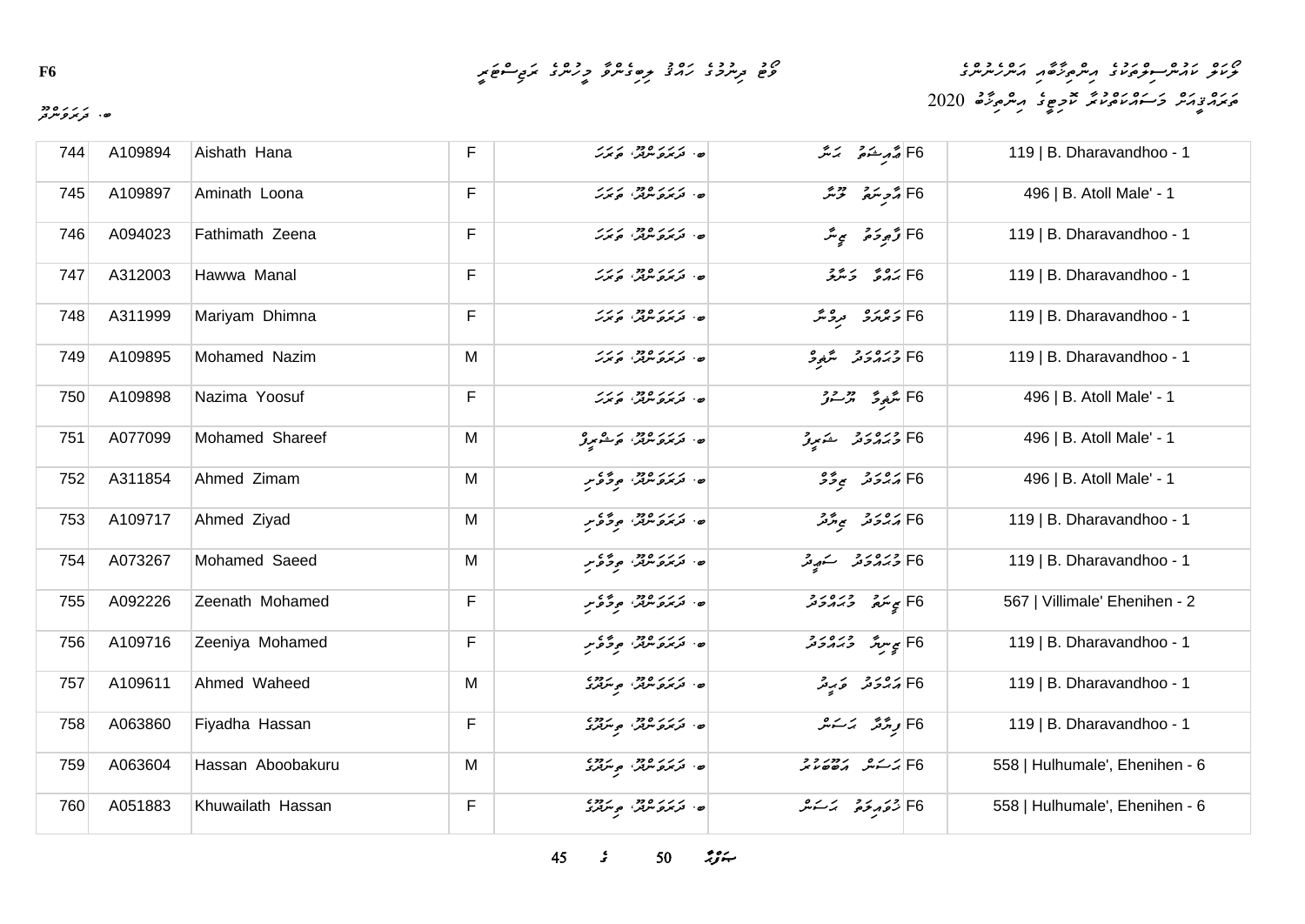*sCw7q7s5w7m< o<n9nOoAw7o< sCq;mAwBoEw7q<m; wBm;vB* م من المرة المرة المرة المرجع المرجع المرجع في 2020<br>مجم*د المريض المرجع المرجع المرجع المرجع المراجع المراجع الم*رجع

| 761 | A004446 | Moosa Fathuhee       | M | ه ۰ تربره ود.<br>ه ۰ تربرو سربر م سربرد                                                                        | F6 تخریم ترت <i>م</i> ړ           | 496   B. Atoll Male' - 1       |
|-----|---------|----------------------|---|----------------------------------------------------------------------------------------------------------------|-----------------------------------|--------------------------------|
| 762 | A063605 | Shaheeda Ali         | F | ه ۰ ترمره دود.<br>ه ۰ ترمره سربر ا م سربرد                                                                     | F6 ڪرپائر ک <i>ي پ</i>            | 558   Hulhumale', Ehenihen - 6 |
| 763 | A011214 | Ahmed Thalaal        | M | ر ر ر ر و دو.<br>ن - تربرو سربر، مومح                                                                          |                                   | 119   B. Dharavandhoo - 1      |
| 764 | A106602 | Thasleema Ibrahim    | F | ر ر ر د ود.<br>ه۰ تربرو نرتر، موم                                                                              | F6 <i>جَرْحُوِدُ وَهُمَّرِدُ</i>  | 119   B. Dharavandhoo - 1      |
| 765 | A109884 | Aishath Abdulla      | F | ם ממשתיים בין בין                                                                                              | F6 مُذْمِسْتَمْعْ مَدْھَمْرَاللّه | 496   B. Atoll Male' - 1       |
| 766 | A109883 | Aminath Abdulla      | F | ه تر مرد ود.<br>ه تر مرد مرد عبد د                                                                             | F6 مُحْرِسَمَة مَصْعَمُ اللّه     | 119   B. Dharavandhoo - 1      |
| 767 | A109600 | Fathimath Gasim      | F | ه تر بر دور و د دو                                                                                             | F6 رَّج <i>وحَة</i> تَحْسِوْ      | 119   B. Dharavandhoo - 1      |
| 768 | A027461 | Abdulla Rasheed      | M | ے - تربری میں - تربری - میں - تربر - تربر<br>ج- تربری سربر، - برتربر --                                        | F6 كەڭ قىراللە كىرىشوتىر          | 119   B. Dharavandhoo - 1      |
| 769 | A109737 | Aishath Shaheema     | F | ے - تر <i>تر و</i> زیر - در دی - در استقلاب<br>جا - تر تر تر مرتبر - در تر تر سو                               | F6 مُرمِشَمُ شَرِيَّ              | 119   B. Dharavandhoo - 1      |
| 770 | A360996 | Fathimath Azma       | F | ر در در ۲۶۵ ور در ۵<br>۰۰ تربروسرتر، پرتربر ۲                                                                  | F6 تَوجِعَة حَمَّعَةً             | 119   B. Dharavandhoo - 1      |
| 771 | A109657 | Ali Rashid           | M | ر در در ده د وي.<br>ن تر در سرتر از د خ                                                                        | F6 کی په مگسونگر                  | 119   B. Dharavandhoo - 1      |
| 772 | A109776 | Ibrahim Khaleel      | M | ه کربره دو و وي.<br>ن تربرو سرتر اړتے مر <sub>ک</sub>                                                          | F6 <sub>م</sub> ەنزىر ئىچى        | 119   B. Dharavandhoo - 1      |
| 773 | A109795 | Mohamed Hameed       | M | ه کرد ده دود و ده.<br>ه گریمرو سرگر ارگرمی                                                                     | F6 دُيَرْدُوَنْرَ بَرَوِنْرَ      | 496   B. Atoll Male' - 1       |
| 774 | A109689 | Razeena Hassan Fulhu | F | ر در در ده د وي.<br>ن تربروسرتر، برقع تر د                                                                     | F6 ىزىنېدىگە كەسكەنلەرنى          | 119   B. Dharavandhoo - 1      |
| 775 | A106148 | Aishath Nazeera      | F |                                                                                                                | F6 مُدمِسْمَة سَمْدِيَّتْهِ       | 496   B. Atoll Male' - 1       |
| 776 | A109799 | Hafeeza Ahmed        | F | ە· ئەنمەھ سەبىر، ئەنمىھ ئىلگەن ئىلگەن ئىلگەن ئىلگەن ئىلگەن ئىلگەن ئىلگەن ئىلگەن ئىلگەن ئىلگەن ئىلگەن ئىلگەن ئى | F6 كَرَمٍ فَلَمْ الْمَدْوَمْرُ    | 119   B. Dharavandhoo - 1      |
| 777 | A109623 | Mariyam Nazeera      | F | ە · ئەترىر ۋە « »» بىر ئە                                                                                      | F6 <i>وَجُهْدَوْ سَمْدِيَّر</i> َ | 558   Hulhumale', Ehenihen - 6 |

*46 s* 50 *i*<sub>S</sub> $\approx$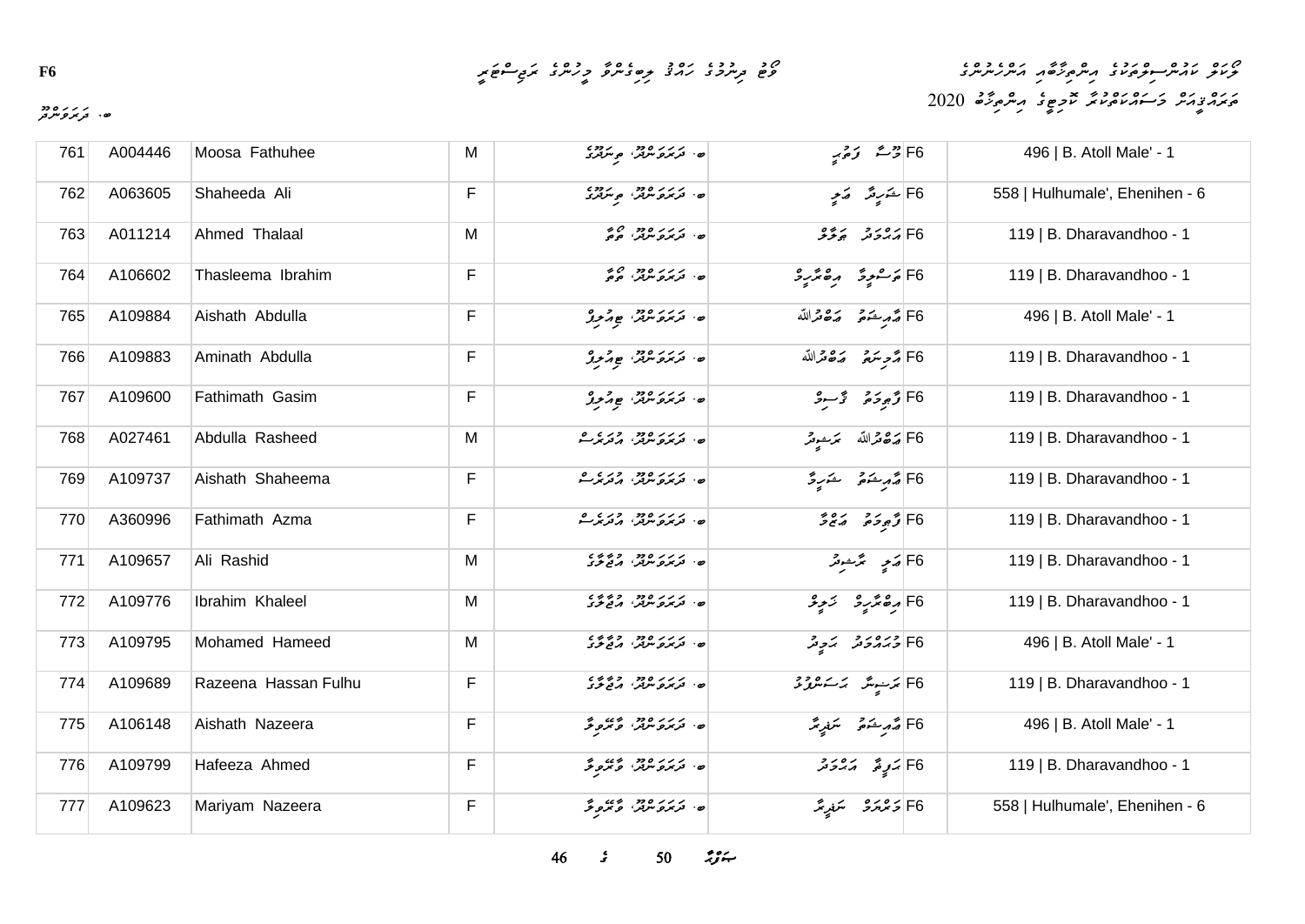*sCw7q7s5w7m< o<n9nOoAw7o< sCq;mAwBoEw7q<m; wBm;vB* م من المرة المرة المرة المرجع المرجع المرجع في 2020<br>مجم*د المريض المرجع المرجع المرجع المرجع المراجع المراجع الم*رجع

| 778 | A082413 | Mauroofa Abdul Ghanee | F           | ە· ئەيمەھ سرقر، ئۇتتى ئىستى ئىلىن ئىلىن ئىلىن ئىلىن ئىلىن ئىلىن ئىلىن ئىلىن ئىللىن ئىللىن ئىللىن ئىللىن ئ | F6 <i>בەجۇق مەھەرى مىرى</i>                                                                                                                                                                                                     | 119   B. Dharavandhoo - 1    |
|-----|---------|-----------------------|-------------|-----------------------------------------------------------------------------------------------------------|---------------------------------------------------------------------------------------------------------------------------------------------------------------------------------------------------------------------------------|------------------------------|
| 779 | A082412 | Mohamed Mubeen        | M           | ه . تربره دود . د<br>ه . تربره سربر . و برو تر                                                            | F6 <i>ڈیزون</i> و وی ش                                                                                                                                                                                                          | 119   B. Dharavandhoo - 1    |
| 780 | A312178 | Razan Mohamed Rasheed | M           | ه کربره دو در در ش                                                                                        | F6 بَرَجٌ مَرْ وَبَرَ رُوَ بِرَسْوِيْرَ                                                                                                                                                                                         | 496   B. Atoll Male' - 1     |
| 781 | A312181 | Razna Mohamed Rasheed | $\mathsf F$ | ه به دره دود وي د و                                                                                       | F6 برج بر وبرودو بر <sub>شو</sub> تر                                                                                                                                                                                            | 119   B. Dharavandhoo - 1    |
| 782 | A042882 | Abdul Hakeem Idrees   | M           | ه · مُرْمَره ملل مَ مِرْحَمٍ لَا                                                                          | F6 كەھەر <i>ۋە ئوي بو</i> رتىرىشە                                                                                                                                                                                               | 119   B. Dharavandhoo - 1    |
| 783 | A104394 | Maisha Rasheeda       | F           | ه · تریزو مرتز، تر مرتوبی                                                                                 | F6 گرم محر محر مقرمتر<br>م                                                                                                                                                                                                      | 496   B. Atoll Male' - 1     |
| 784 | A074960 | Mariyam Rasheedha     | F           | ه · مریره معرض مردم محمد و محمد محمد الله محمد الله محمد محمد محمد محمد الله محمد الله محمد الله محمد     | F6 كى <i>جرىرى - م</i> ەسىرى <i>گ</i>                                                                                                                                                                                           | 496   B. Atoll Male' - 1     |
| 785 | A083119 | Sobah Rasheed         | M           | ه و در ود.<br>ه و مرمرو سرتر الو در و در د                                                                | F6 بەھ بۇ ئەسىر ئىرىدىگر                                                                                                                                                                                                        | 119   B. Dharavandhoo - 1    |
| 786 | A323310 | Solah Rasheed         | M           | ه · مریره معرض مردم محمد و محمد می                                                                        | F6  جنۇچە   تەخەرىمى                                                                                                                                                                                                            | 119   B. Dharavandhoo - 1    |
| 787 | A073356 | Abdulla Ali           | M           | ر در ده دو.<br>۰۰ تربرو سربر ۱ و سرو بر د                                                                 | F6 كَدْھْقْرَاللّه      كرمج                                                                                                                                                                                                    | 149   K. Dhiffushi - 2       |
| 788 | A109786 | Aishath Mauroofa      | $\mathsf F$ | ر در در دود.<br>۱۰۰۰ تریروسها و ترویری                                                                    | F6 مەم ئىسكە ئەم بىر                                                                                                                                                                                                            | 110   R. Meedhoo - 1         |
| 789 | A311942 | Ali Jailam            | M           | ر در ده دو.<br>ه۰ تربرو سرتر، و سرو بر د                                                                  | F6 <i>ڇَجِ ڇَمجو</i> گر                                                                                                                                                                                                         | 119   B. Dharavandhoo - 1    |
| 790 | A099422 | Fathmath Shuheidha    | F           | ر در ده دود.<br>به در برو سربر او کرو برو                                                                 | F6 ژَّجِرَة حَمَّ سَمَّرَ مِرْدَّ                                                                                                                                                                                               | 119   B. Dharavandhoo - 1    |
| 791 | A311940 | Hawwa Ilhana          | F           | ر در ده دو.<br>ه۰ تربرو سربر ۱ و سرو بر د                                                                 | F6 بَرْدُوْ مِنْزَنْدَ                                                                                                                                                                                                          | 119   B. Dharavandhoo - 1    |
| 792 | A109787 | Mariyam Suhaida       | F           | ر در ده دو.<br>۰۰ تربرو سربر ۱ و سرو بر د                                                                 | F6 كالانتراكية المستركار محمد محمد محمد الم                                                                                                                                                                                     | 119   B. Dharavandhoo - 1    |
| 793 | A250581 | Mohamed Thasneem      | M           | ر در ده دو.<br>۱۰۰۰ تربروسربر و ترو برد                                                                   | F6 32,25 كوكسبر                                                                                                                                                                                                                 | 119   B. Dharavandhoo - 1    |
| 794 | A311941 | Yoosuf Ilham          | M           | ر در ده دو .<br>ه۰ تربرو سربر ، و سرو بر د                                                                | F6 پر سو گھر محدودی کی این این محدود کی این این این این کار این این کار کردی کے این کا این کار کردی کے این کا<br>مردم کے این کار کردی کے این کار کردی کے این کار کردی کے باہر کردی کے باہر کردی ہے جس کردی کے باہر کردی کے باہر | 436   Kuramathi Maldives - 1 |

*47 sC 50 nNw?mS*

*r@w7m=m8m@ .9*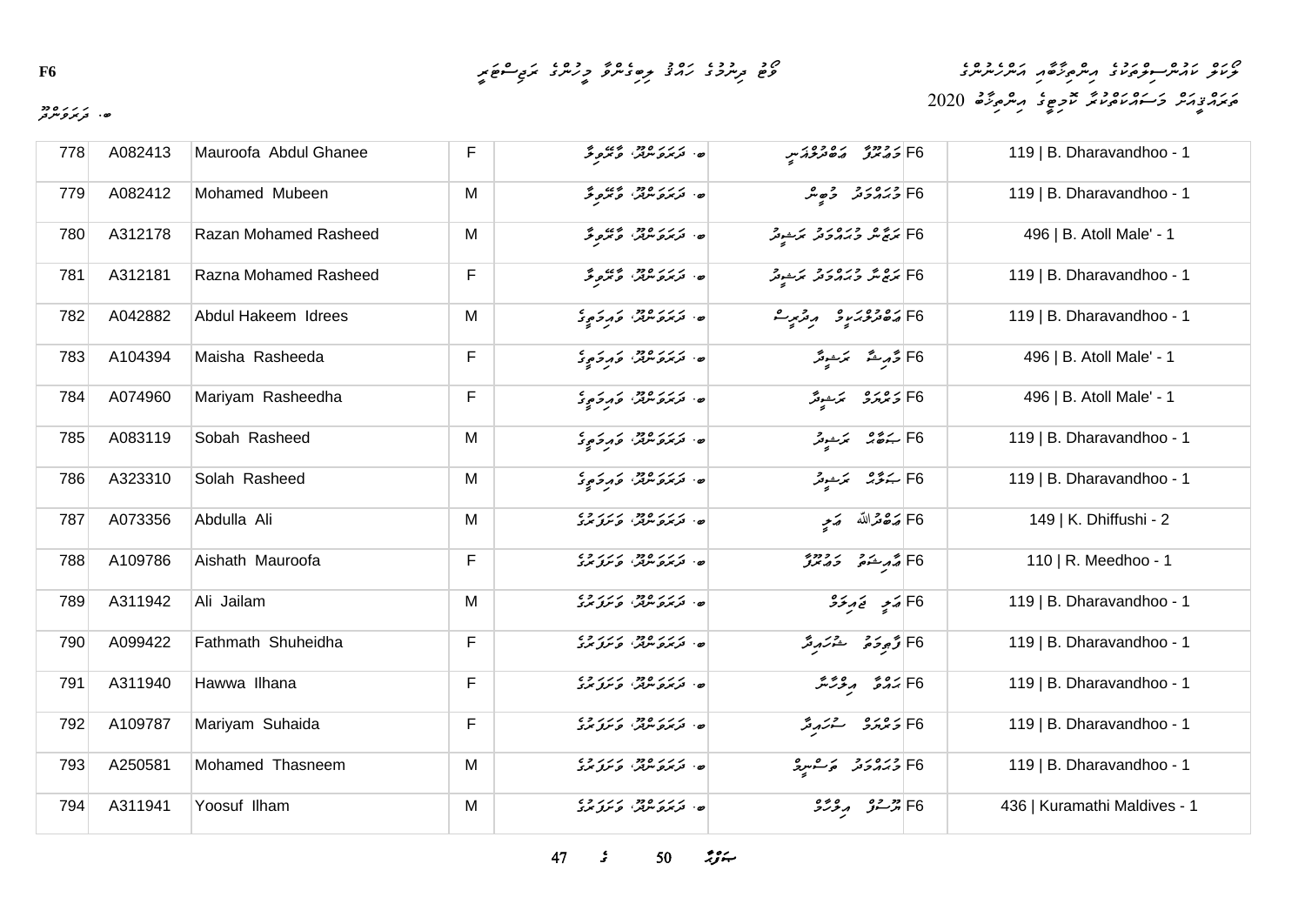*sCw7q7s5w7m< o<n9nOoAw7o< sCq;mAwBoEw7q<m; wBm;vB* م من المرة المرة المرة المرجع المرجع المرجع في 2020<br>مجم*د المريض المرجع المرجع المرجع المرجع المراجع المراجع الم*رجع

| 795 | A078837 | Abdulla Saeed          | M           | ە· ئەترىر ئەدەر بەيدىك                                        | F6 كەڭدىراللە كىر <i>و</i> تىر                | 119   B. Dharavandhoo - 1 |
|-----|---------|------------------------|-------------|---------------------------------------------------------------|-----------------------------------------------|---------------------------|
| 796 | A072846 | Aminath Shahula        | F           | ه نریزه مرد میکن و ترک                                        | F6 مُرْحِسَمُ شَرْكَرٌ                        | 119   B. Dharavandhoo - 1 |
| 797 | A085139 | Fathimath Hussain      | F           | ه بربره ود ورت                                                | F6 <i>وُجوحو پرڪوينگ</i> ر                    | 119   B. Dharavandhoo - 1 |
| 798 | A109747 | Leela Abdulla Saeed    | F           | ه بربر ودد و برگ                                              | F6 مِرَّدٌ 25مَّاللَّهُ سَمَّدٍ مِّرْ         | 119   B. Dharavandhoo - 1 |
| 799 | A120512 | Mohamed Adil           | M           | ە· ئەيرەمەددە بەيترىش                                         | F6 ديرورو گوری                                | 119   B. Dharavandhoo - 1 |
| 800 | A109761 | Adil Rasheed           | M           | ە . ئەيرەسىرى مەمۇرى<br>ھ . ئەيرە سرىر ، م <sub>ە</sub> مەمۇر |                                               | 119   B. Dharavandhoo - 1 |
| 801 | A109760 | Agisa Ahmed            | F           | ه بربر ودو.<br>ه تربروس و کرد                                 | F6 مُتِي سَمَّ مَدَّدَ مَدْ                   | 119   B. Dharavandhoo - 1 |
| 802 | A109762 | Ahmed Nizar Aboobakuru | M           | ص- تر بر ده در محرم بر در د                                   | F6 גיבנג יישאיג גייטי ב                       | 119   B. Dharavandhoo - 1 |
| 803 | A311960 | Aishath Niyasa         | $\mathsf F$ | ے مربرہ وو۔<br>  ص مربرہ سربر المحو بر                        | F6 مُرمِسْمَعُ سِيَرْتُمْ                     | 496   B. Atoll Male' - 1  |
| 804 | A311959 | Hassan Naasik          | M           | ه بربر ودو.<br>ه تربروس و کرد                                 | F6   پرستدش میٹرسنڈ                           | 119   B. Dharavandhoo - 1 |
| 805 | A311961 | Hussain Naasif         | M           | ے - تربرہ میں میں مرد<br>ے - تربرہ سرتر المحو بر              | F6 پرستہر شریق گرجوں                          | 119   B. Dharavandhoo - 1 |
| 806 | A076104 | Mohamed Nazeef         | M           | ه بر دره دو.<br>۳ ترمره شرقر، مورد بر                         | F6 <i>35222 سَمَعِ وَ</i>                     | 496   B. Atoll Male' - 1  |
| 807 | A250462 | Nashaya Ahmed Nizar    | $\mathsf F$ | ر در در دود.<br>۰۰ تربره سرتر، و و بر                         | F6 سَرْشَۃَدَّ مَ <sup>رو</sup> دو سِیِّ سَ   | 496   B. Atoll Male' - 1  |
| 808 | A109759 | Niusa Ahmed            | F           | ه بربر ودو.<br>ه تربروس و کار                                 | F6 سرقر شهر 195 میلادی                        | 119   B. Dharavandhoo - 1 |
| 809 | A109758 | Zubaidha Dhawood       | $\mathsf F$ | ە . ئەيرەسىرى مەمۇرى<br>ھ . ئەيرە سرىر ، م <sub>ە</sub> مەمۇر | F6 تح <i>قه ب</i> ر شهر در در براستان به در د | 119   B. Dharavandhoo - 1 |
| 810 | A001966 | Ahmed Shafeeg          | M           | ے مریرہ میں عرب                                               | F6 <i>ړېرونز خنړن</i> ځ                       | 496   B. Atoll Male' - 1  |
| 811 | A311952 | Aishath Sharfa         | F           | ے - ترترو سربر ، وب<br>ے - ترترو سربر ، وب                    | F6 مُذہب مُحَمَّدٌ مُحَمَّدٌ                  | 496   B. Atoll Male' - 1  |

*48 sC 50 nNw?mS*

*r@w7m=m8m@ .9*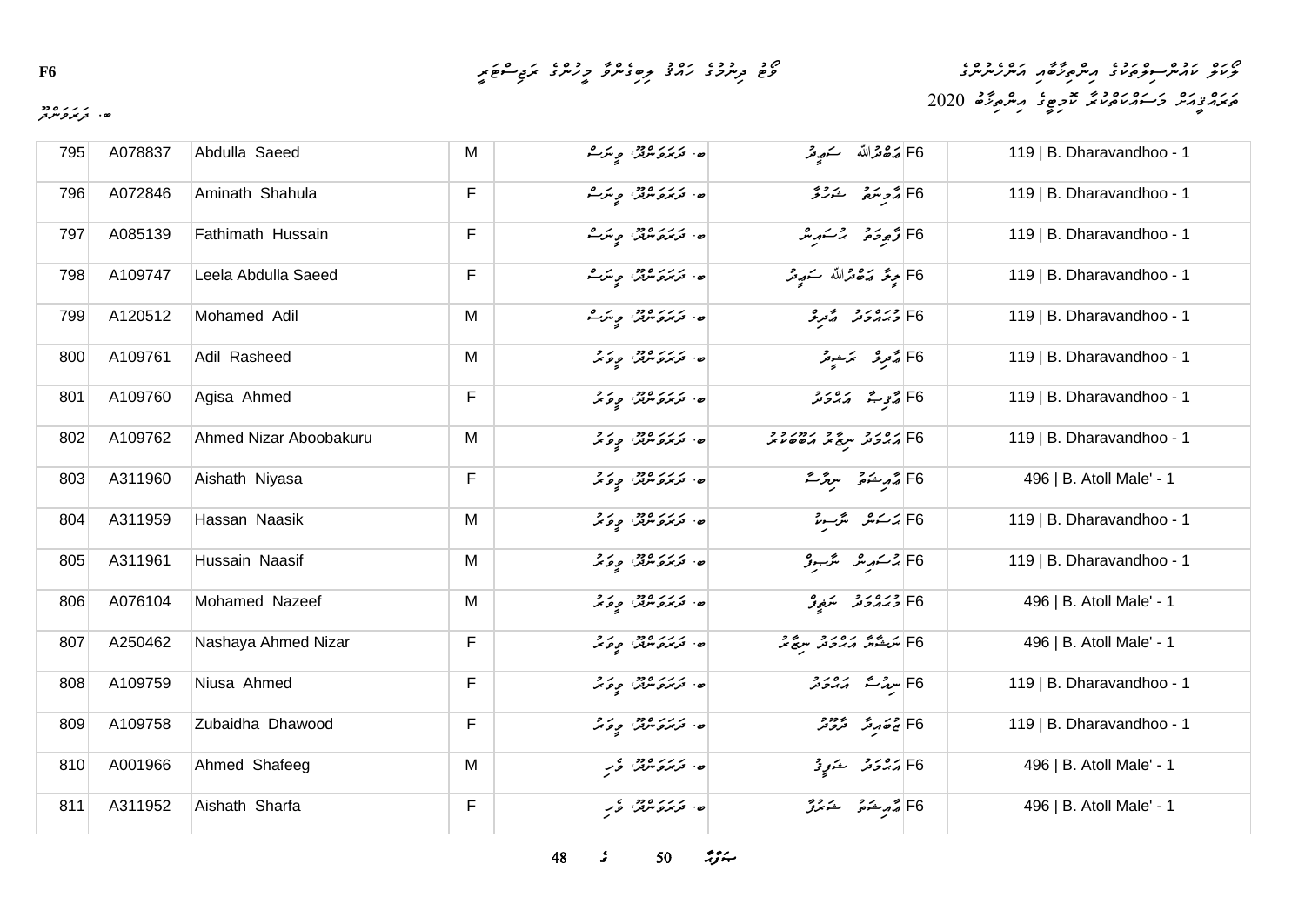*sCw7q7s5w7m< o<n9nOoAw7o< sCq;mAwBoEw7q<m; wBm;vB* م من المسجد المسجد المسجد المسجد المسجد العام 2020<br>مسجد المسجد المسجد المسجد المسجد المسجد المسجد المسجد المسجد ال

| 812 | A250417 | Ali Rimah             | M           | ے مربر واقع کی ج                                       | F6ھ پر مر <i>ڈ ب</i>                | 496   B. Atoll Male' - 1       |
|-----|---------|-----------------------|-------------|--------------------------------------------------------|-------------------------------------|--------------------------------|
| 813 | A311951 | Hussain Silah         | M           | ے - تریزی سربل، تحرب                                   | F6 پرڪيريش سو <i>گي</i> ڙ           | 496   B. Atoll Male' - 1       |
| 814 | A311950 | Mohamed Samah         | M           | ے مریرہ میں وب                                         | $232.25$ F6                         | 119   B. Dharavandhoo - 1      |
| 815 | A109789 | Abdhulla Nifleen      | M           | ه . ترتره سربر . و . و .<br>ه . ترتره سربر . م تره برو | F6 كەھەراللە س <i>وتى</i> چىگر      | 119   B. Dharavandhoo - 1      |
| 816 | A312172 | Hussain Shaif         | M           | ه بمرتره ود در در<br>ه بمرتره سربل وترویزی             | F6 يُرْسَمُ مِنْ مِسْمَدِرْ وَ      | 119   B. Dharavandhoo - 1      |
| 817 | A080570 | Madheeha Yoosuf       | $\mathsf F$ | ه به تریزه در در در در در د                            | F6 ك <sup>و</sup> مريد مخرستوفر     | 119   B. Dharavandhoo - 1      |
| 818 | A109663 | Abdulla Shah          | M           | ە ئەيرەتلەر مەدىن ھەر بىر                              | F6 مَرْحَدْاللَّهُ شَرْرُ           | 496   B. Atoll Male' - 1       |
| 819 | A056435 | Adnan Yoosuf          | M           | ه بربر ودود. و تر بر م                                 | F6 كەنگەنگەر بۇرگۇ                  | 119   B. Dharavandhoo - 1      |
| 820 | A312169 | Aishath Muzlifa Adnan | F           | ه نرىرە دە بوترى                                       | F6 مەم شەم كەنج مۇ مەمەر ئىرىدىك    | 496   B. Atoll Male' - 1       |
| 821 | A311967 | Hassan Azlif          | M           | ە ئەيرەتلەر مەدىن ھەر بىر                              | F6 يَرْسَسْ مَ <sub>ح</sub> ْمِوْ   | 496   B. Atoll Male' - 1       |
| 822 | A109605 | Hussain Muzlif        | M           | ە ئەيرەسىرى مۇترىق                                     | F6 يُرْسَمْ مِنْ مِنْ وَجْمِعْ وَ   | 496   B. Atoll Male' - 1       |
| 823 | A250420 | Ibrahim Zalafu        | M           | ە ئەيرەتلەر مەدىن ھەر بىر                              | F6 مەھەمگەر تەسىم <i>قۇ</i> ر       | 496   B. Atoll Male' - 1       |
| 824 | A109647 | Aishath Sabana        | $\mathsf F$ | ه بربره دو بر ده ده                                    | F6 مُدِيسَة مُتَصَمَّر              | 558   Hulhumale', Ehenihen - 6 |
| 825 | A075821 | Ali Shafeeg           | M           | ه مرمره دوم در ده د                                    | F6 <sub>ه</sub> َ <i>۾ سَمَوِ ڏ</i> | 119   B. Dharavandhoo - 1      |
| 826 | A109631 | Fathimath Siyama      | $\mathsf F$ | ه برگرومبرد و دوسی                                     | F6 رَّجِودَة سِيرَةَ                | 119   B. Dharavandhoo - 1      |
| 827 | A080008 | Ibrahim Shafeeg       | M           | ه برگرومبرد و دومود                                    | F6 <sub>م</sub> ەنگەر ئىستىر ئىچ    | 119   B. Dharavandhoo - 1      |
| 828 | A109614 | Aminath Rasheeda      | F           | ھ ترىزەتلىرى قەرى <i>گە ۋە</i>                         | F6 م <i>ُّوسَع</i> ْ مَشبِعَّ       | 119   B. Dharavandhoo - 1      |

*49 sC 50 nNw?mS*